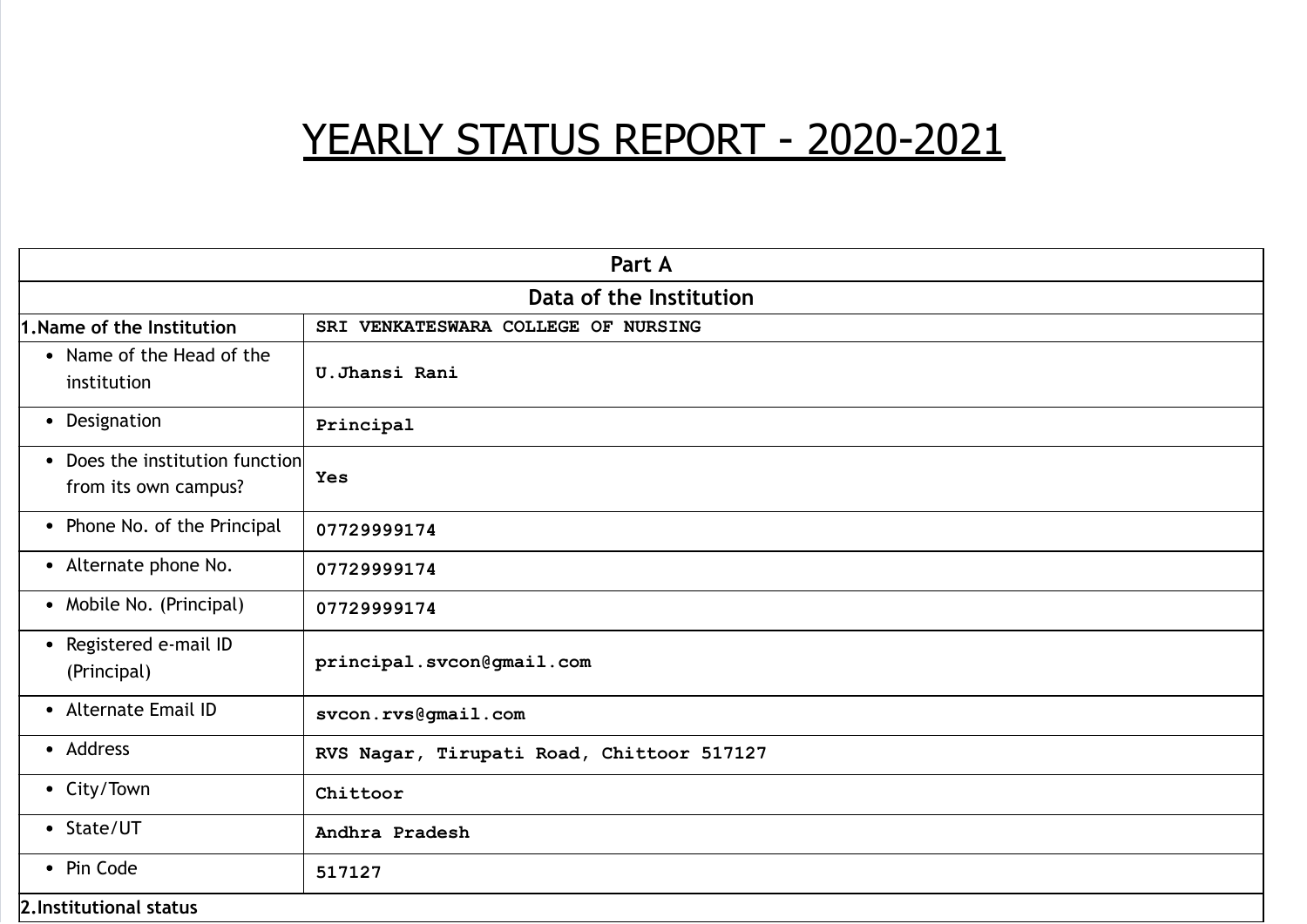| Affiliated / Constitution<br>$\bullet$<br>Colleges                                               |              | Affiliated                                       |                                             |                                                                                                                  |             |  |
|--------------------------------------------------------------------------------------------------|--------------|--------------------------------------------------|---------------------------------------------|------------------------------------------------------------------------------------------------------------------|-------------|--|
| • Type of Institution                                                                            |              | Women                                            |                                             |                                                                                                                  |             |  |
| • Location                                                                                       |              | Rural                                            |                                             |                                                                                                                  |             |  |
| • Financial Status                                                                               |              | Private                                          |                                             |                                                                                                                  |             |  |
| • Name of the Affiliating<br>University                                                          |              | Dr. NTR University of Health Sciences Vijayawada |                                             |                                                                                                                  |             |  |
| • Name of the IQAC Co-<br>U.Jhansi Rani<br>ordinator/Director                                    |              |                                                  |                                             |                                                                                                                  |             |  |
| • Phone No.                                                                                      |              | 07729999174                                      |                                             |                                                                                                                  |             |  |
| • Alternate phone No. (IQAC)                                                                     |              |                                                  |                                             |                                                                                                                  |             |  |
| • Mobile No:                                                                                     |              | 9440558616                                       |                                             |                                                                                                                  |             |  |
| • IQAC e-mail ID                                                                                 |              | dean@svcon.in                                    |                                             |                                                                                                                  |             |  |
| • Alternate e-mail address<br>(IQAC)                                                             |              |                                                  |                                             |                                                                                                                  |             |  |
| 3. Website address (Web link of<br>the AQAR (Previous Academic<br>Year)                          |              |                                                  | http://www.svcon.org (http://www.svcon.org) |                                                                                                                  |             |  |
| 4. Was the Academic Calendar<br>prepared for that year?                                          |              | <b>Yes</b>                                       |                                             |                                                                                                                  |             |  |
| • if yes, whether it is<br>uploaded in the Institutional $\left($ $\right)$<br>website Web link: |              |                                                  |                                             |                                                                                                                  |             |  |
| <b>5. Accreditation Details</b>                                                                  |              |                                                  |                                             |                                                                                                                  |             |  |
| Cycle                                                                                            | Grade        | <b>CGPA</b>                                      | Year of Accreditation                       | Validity from                                                                                                    | Validity to |  |
| Cycle 1                                                                                          | $\, {\bf A}$ | 3.03                                             | 2017                                        | 09/06/2017                                                                                                       | 08/06/2022  |  |
| 6. Date of Establishment of IQAC                                                                 |              | 20/01/2010                                       |                                             |                                                                                                                  |             |  |
|                                                                                                  |              |                                                  |                                             | 7. Provide the list of funds by Central/ State Government-UGC/ICSSR/ IUCTE/CSIR/DST/DBT/CPE of UGC/PMMMNMTT etc. |             |  |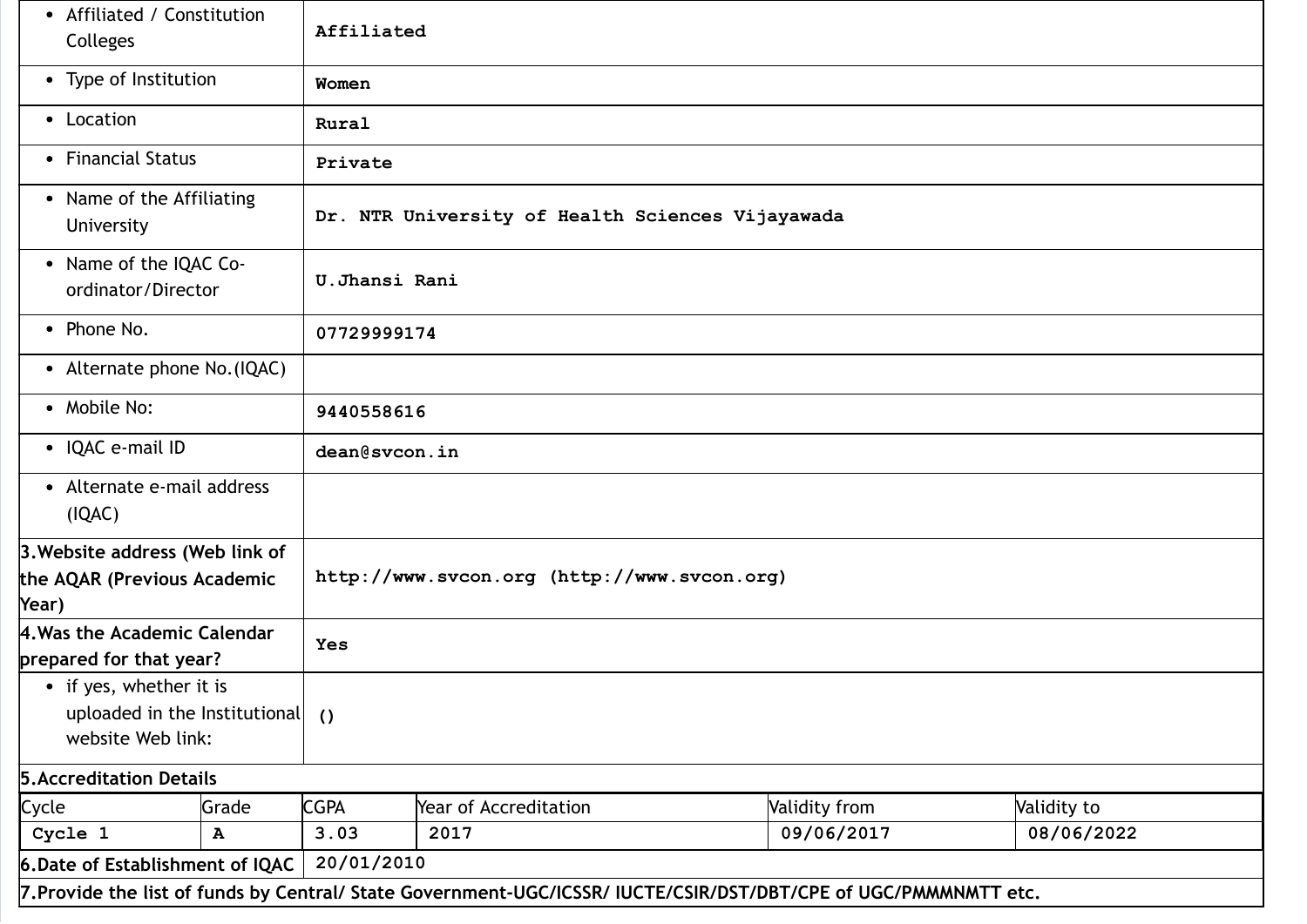| Institution/Department/Faculty                                                                                                     |                                                                                                                    | Scheme     | <b>Funding agency</b> | Year of award with duration                                                                                                             | Amount     |
|------------------------------------------------------------------------------------------------------------------------------------|--------------------------------------------------------------------------------------------------------------------|------------|-----------------------|-----------------------------------------------------------------------------------------------------------------------------------------|------------|
| <b>Nil</b>                                                                                                                         |                                                                                                                    | <b>Nil</b> | <b>Nil</b>            | 08/06/2016                                                                                                                              | <b>Nil</b> |
| <b>8. Whether composition of IQAC</b><br>as per latest NAAC guidelines                                                             | Yes                                                                                                                |            |                       |                                                                                                                                         |            |
| • Upload latest notification of<br>formation of IQAC                                                                               | View File<br>(https://assessmentonline.naac.gov.in/storage/app/public/aqar/19281/19281 730 469.pdf?<br>1652426666) |            |                       |                                                                                                                                         |            |
| 9. No. of IQAC meetings held<br>during the year                                                                                    | 02                                                                                                                 |            |                       |                                                                                                                                         |            |
| • Were the minutes of IQAC<br>meeting(s) and compliance<br>to the decisions have been<br>uploaded on the<br>institutional website? | Yes                                                                                                                |            |                       |                                                                                                                                         |            |
| • (Please upload, minutes of<br>meetings and action taken<br>report)                                                               | View File<br>(https://assessmentonline.naac.gov.in/storage/app/public/aqar/19281/19281 732 472.pdf?<br>1652426666) |            |                       |                                                                                                                                         |            |
| 10. Whether IQAC received<br>funding from any of the funding<br>agency to support its activities<br>during the year?               | No                                                                                                                 |            |                       |                                                                                                                                         |            |
| • If yes, mention the amount                                                                                                       | 0.00                                                                                                               |            |                       |                                                                                                                                         |            |
| 11. Significant contributions made by IQAC during the current year (maximum five bullets)                                          |                                                                                                                    |            |                       |                                                                                                                                         |            |
| NAAC accreditation with 'A' Grade, Bengaluru                                                                                       |                                                                                                                    |            |                       |                                                                                                                                         |            |
| Data Submission for AISHE for the academic Year 2020-21                                                                            |                                                                                                                    |            |                       |                                                                                                                                         |            |
|                                                                                                                                    | Renewal of AFRC for enhancement of Admissions                                                                      |            |                       |                                                                                                                                         |            |
| Approved by INC, New Delhi for Global Nursing Services                                                                             |                                                                                                                    |            |                       |                                                                                                                                         |            |
|                                                                                                                                    | Recognised By APNMC, Vijayawada and Affiliated by Dr.NTRUHS, Vijayawada for the Academic Proceedings,              |            |                       |                                                                                                                                         |            |
|                                                                                                                                    | Planning, execution, monitoring, auditing, reviewing and reporting of various activities and systems for           |            |                       |                                                                                                                                         |            |
| quality assurance of the institution continuously                                                                                  |                                                                                                                    |            |                       |                                                                                                                                         |            |
|                                                                                                                                    |                                                                                                                    |            |                       | 12.Plan of action chalked out by the IQAC in the beginning of the Academic year towards Quality Enhancement and the outcome achieved by |            |
|                                                                                                                                    | the end of the Academic year (web link may be provided).                                                           |            |                       |                                                                                                                                         |            |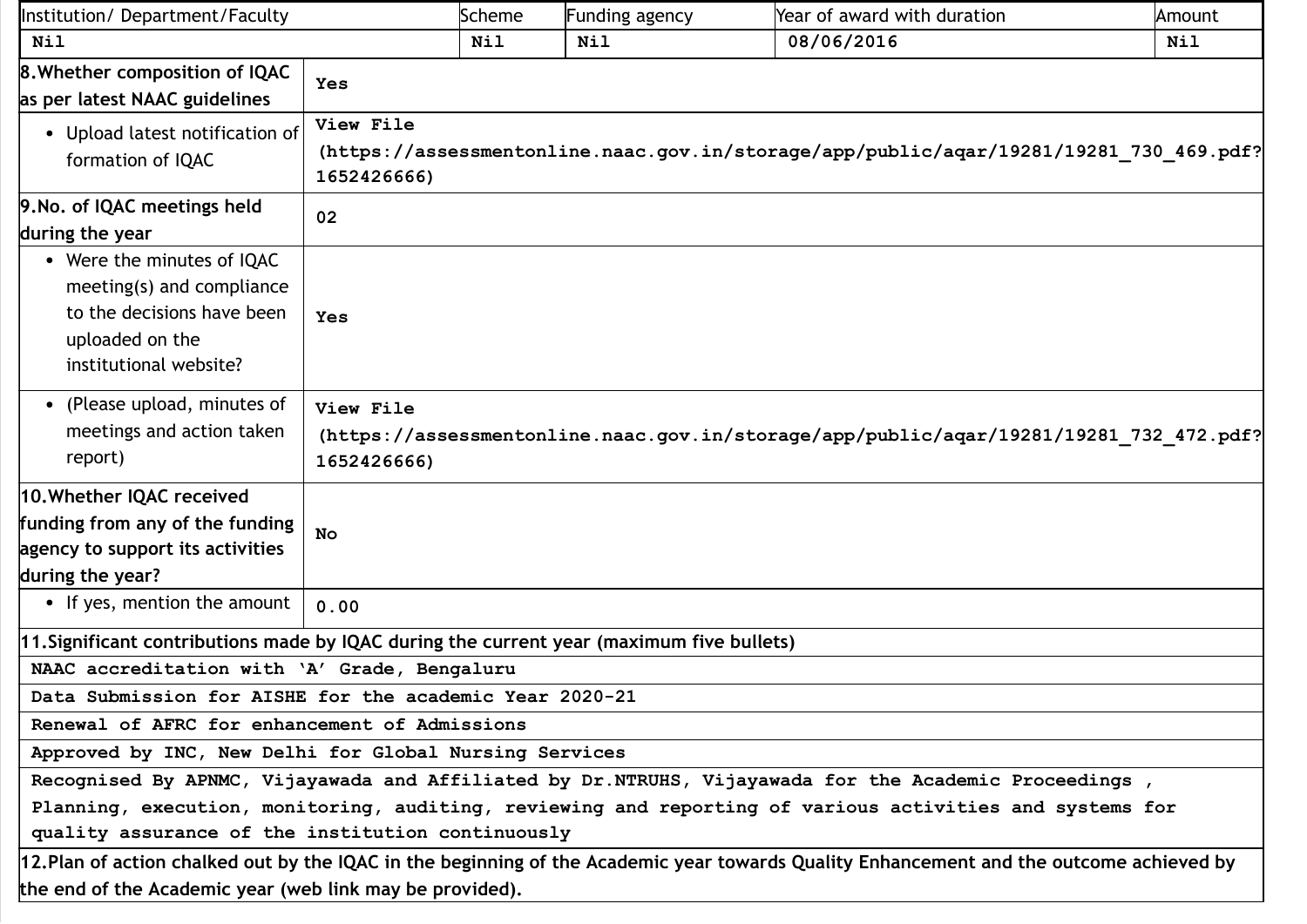| Plan of Action                                                                                   | Achievements/Outcomes                                                                                     |                                                                                          |  |  |
|--------------------------------------------------------------------------------------------------|-----------------------------------------------------------------------------------------------------------|------------------------------------------------------------------------------------------|--|--|
| Academics                                                                                        | Proposal to Start New PG Programme with three specialities (Medical Surgical Nursing, Child               |                                                                                          |  |  |
|                                                                                                  | Health Nursing, Obstetrics and Gynaecology Nursing)                                                       |                                                                                          |  |  |
| Applied for various research grants in different bodies like DST, UGC, AICTE, DBT etc., Projects |                                                                                                           |                                                                                          |  |  |
| Research                                                                                         | sanctioned from various Govt. funding agencies are: i) One major research project is on-going             |                                                                                          |  |  |
|                                                                                                  |                                                                                                           | Seminars, Finishing school, value added courses, Industrial trips, training, placements, |  |  |
|                                                                                                  |                                                                                                           | intercollegiate fest etc. Many achieved and more in Progress                             |  |  |
|                                                                                                  | Recognised By APNMC, Vijayawada and Affiliated by Dr.NTRUHS, Vijayawada for the Academic                  |                                                                                          |  |  |
|                                                                                                  | Administration Proceedings, Planning, execution, monitoring, auditing, reviewing and reporting of various |                                                                                          |  |  |
|                                                                                                  | and governance activities and systems for quality assurance of the institution continuously               |                                                                                          |  |  |
| 13. Whether the AQAR was<br>Yes                                                                  |                                                                                                           |                                                                                          |  |  |
| placed before statutory body?                                                                    |                                                                                                           |                                                                                          |  |  |
| • Name of the statutory body                                                                     |                                                                                                           |                                                                                          |  |  |
| Name                                                                                             |                                                                                                           | Date of meeting(s)                                                                       |  |  |
| Governing Body                                                                                   |                                                                                                           | 11/04/2020                                                                               |  |  |
| 14. Does the Institution have                                                                    |                                                                                                           |                                                                                          |  |  |
| <b>Management Information</b>                                                                    |                                                                                                           | Yes                                                                                      |  |  |
| System?                                                                                          |                                                                                                           |                                                                                          |  |  |
|                                                                                                  |                                                                                                           | • If yes, give a brief description and a list of modules currently operational           |  |  |

Institution has implemented the College Automation Software (Web pros) from the academic year 2019-20.

1. Academics module : This module contains the students attendance where subject teacher adds attendance of student for his/her lecture through biometric device entry and can maintain the online record of attendance of his/her theory class or practical, also assignment can be assigned to group of student's or whole class by the subject teacher, class teacher's can take monthly attendance report of class and can send SMS to parents who have less attendance for that particular month. Counseling batch information of 20 students per batch is there and many more submodules are available under this.

2. Student section: This module has academic year wise class lists, alumni list, and student's profile etc

3. HR module : In this, staff details like staffs appointments, joining of staffs, salary attendance vouchers, leave module of staff from where staff can apply leave online through their personal login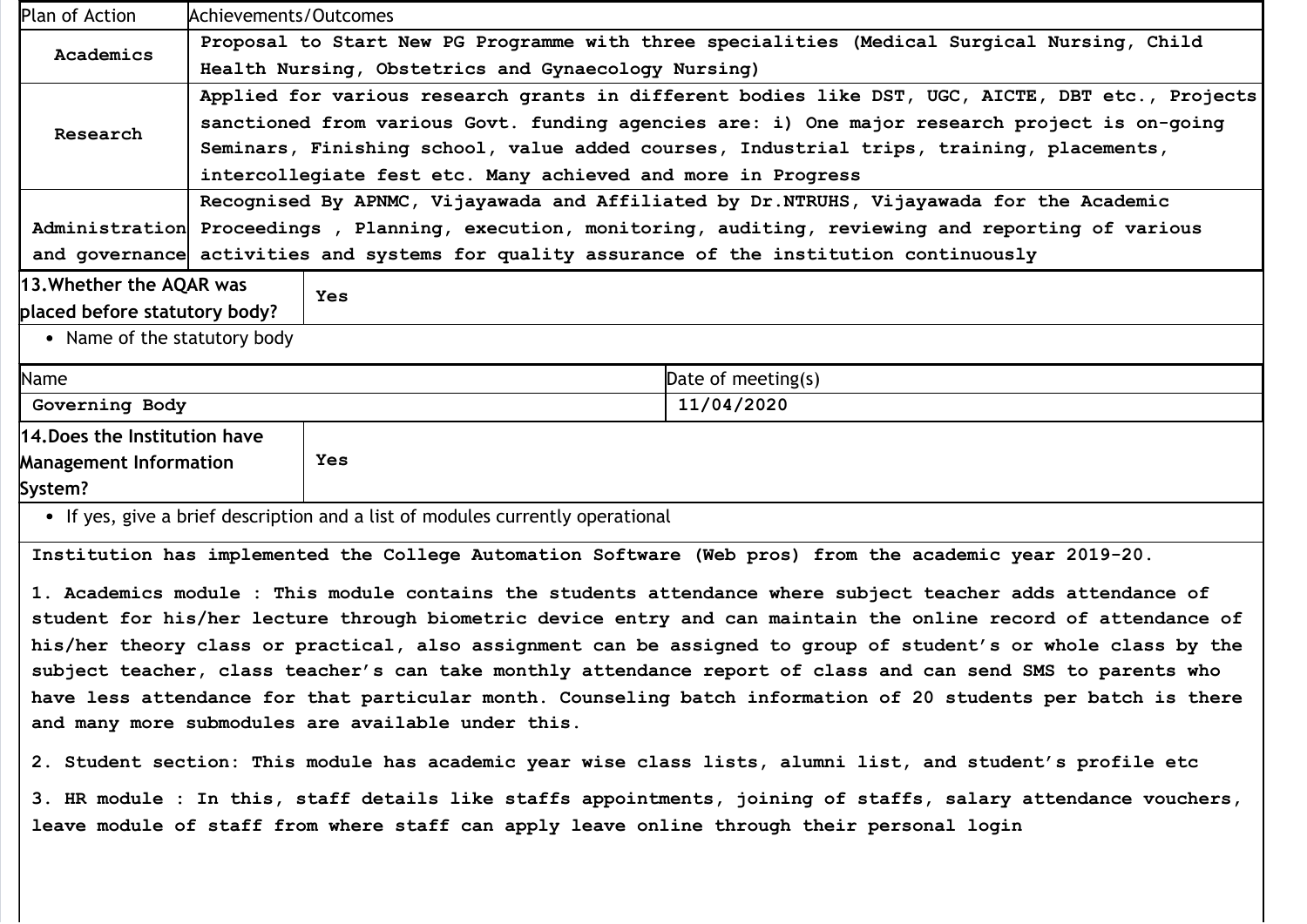4. Account Section: This module has payroll module which makes salary vouchers, salary slips for the staff of SVCOP, this module also has Fees module different ledgers of fees (like Fees, Balance) we can create and can allocate to students class wise, so that students can pay fees online through their personal logins and after payment they gets receipt for their paid fees and balance.

5. Library: This gives information about due books, books transactions details and library feedback where everyone can give feedback for library.

6. Admissions: here we can configure application for new admissions, and this we can float on our SVCOP's website, after which student can apply online with some application fees and the process of admission starts thereafter, creation of merit list and allocation of branch merit wise is done through this module.

7. Feedback: In this module feedback related to academics and administration SVCOP takes from students and calculates the result of feedback and takes action on that accordingly.

8. Communication: Through this SMS, Emails can sent to the student's parents, other staff members of college and to those to whom to communicate.

9. Alumni: All alumni data and information is available in this module.

10. Placements : company registration student registration for placement can be done through this module, also placement incharge can directly communicate through mail to company or student if they are already registered in ERP

11. Hostel: Hostel wise student list and details of hostels, student's attendance in hostels is available in this module.

12. Examination Result: university result of students can be stored and sent through SMS to parent's in this module.

| <b>Extended Profile</b>                                         |                                                                                                            |  |  |  |
|-----------------------------------------------------------------|------------------------------------------------------------------------------------------------------------|--|--|--|
| 2.Student                                                       |                                                                                                            |  |  |  |
| 2.1                                                             |                                                                                                            |  |  |  |
| 81<br>Total number of students during the year:                 |                                                                                                            |  |  |  |
| <b>File Description</b>                                         | <b>Documents</b>                                                                                           |  |  |  |
| Data Template                                                   | View File (https://assessmentonline.naac.gov.in/storage/app/public/aqar/19281/19281_85_45.xlsx?1652426666) |  |  |  |
| 2.2                                                             |                                                                                                            |  |  |  |
| 49<br>Number of outgoing / final year students during the year: |                                                                                                            |  |  |  |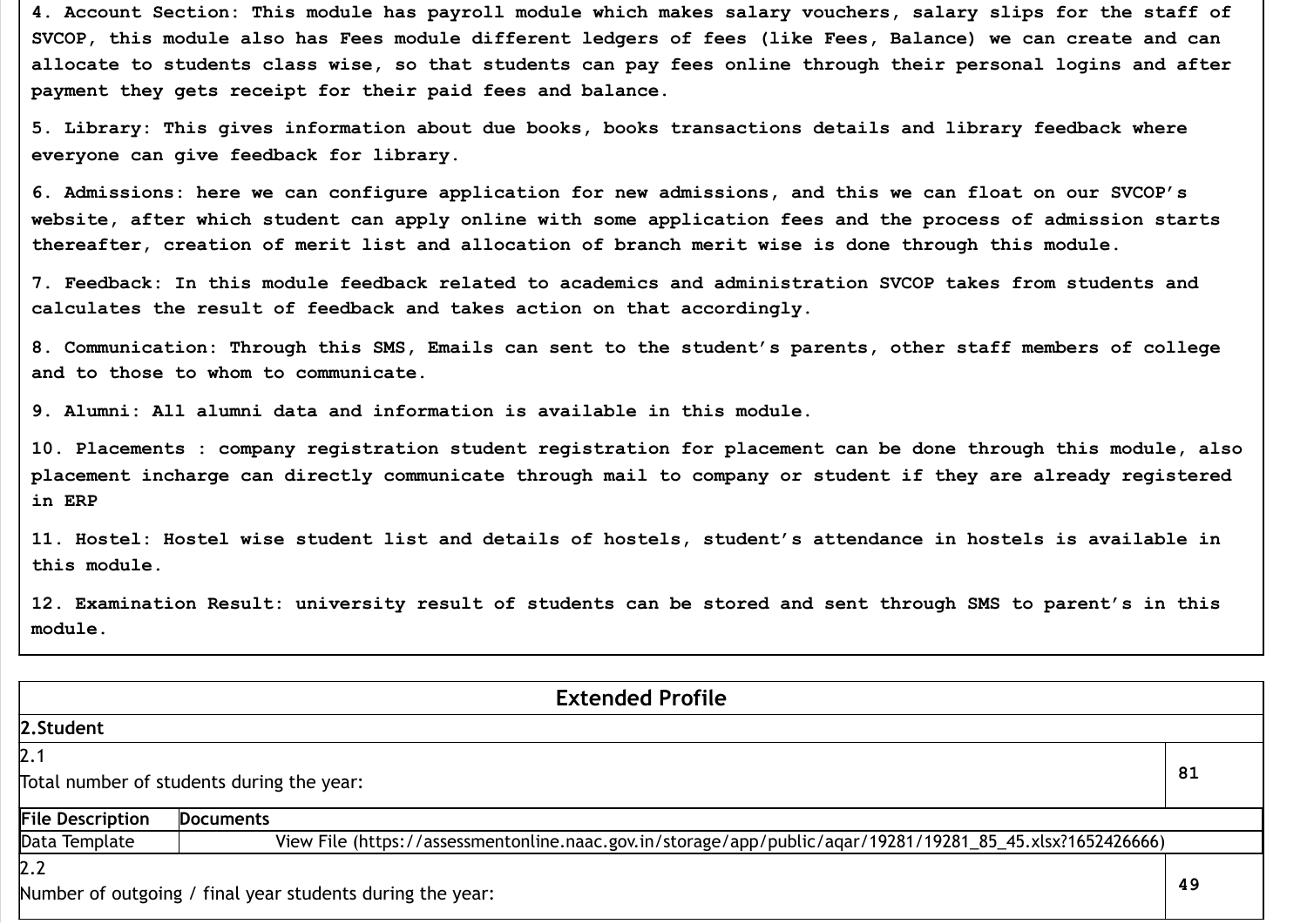| <b>File Description</b> | <b>Documents</b>                                                                                           |     |  |  |
|-------------------------|------------------------------------------------------------------------------------------------------------|-----|--|--|
| Data Template           | View File (https://assessmentonline.naac.gov.in/storage/app/public/aqar/19281/19281_86_46.xlsx?1652426666) |     |  |  |
| 2.3                     |                                                                                                            |     |  |  |
|                         | Number of first year students admitted during the year                                                     | 81  |  |  |
| <b>File Description</b> | <b>Documents</b>                                                                                           |     |  |  |
| Data Template           | View File (https://assessmentonline.naac.gov.in/storage/app/public/aqar/19281/19281_87_47.xlsx?1652426666) |     |  |  |
| 4. Institution          |                                                                                                            |     |  |  |
| A.1                     |                                                                                                            |     |  |  |
|                         | Total expenditure, excluding salary, during the year (INR in Lakhs):                                       | 0   |  |  |
| <b>File Description</b> | <b>Documents</b>                                                                                           |     |  |  |
| Data Template           | View File (https://assessmentonline.naac.gov.in/storage/app/public/agar/19281/19281_90_50.xlsx?1652426666) |     |  |  |
| 5. Teacher              |                                                                                                            |     |  |  |
| 5.1                     |                                                                                                            |     |  |  |
|                         | 12<br>Number of full-time teachers during the year:                                                        |     |  |  |
| <b>File Description</b> | <b>Documents</b>                                                                                           |     |  |  |
| Data Template           | View File (https://assessmentonline.naac.gov.in/storage/app/public/aqar/19281/19281_88_48.xlsx?1652426666) |     |  |  |
| 5.2                     |                                                                                                            |     |  |  |
|                         | Number of sanctioned posts for the year:                                                                   | 012 |  |  |
| <b>File Description</b> | <b>Documents</b>                                                                                           |     |  |  |
| Data Template           | View File (https://assessmentonline.naac.gov.in/storage/app/public/aqar/19281/19281_89_49.xlsx?1652426666) |     |  |  |
|                         |                                                                                                            |     |  |  |
|                         | $D - L$                                                                                                    |     |  |  |

| Part B                                                                                                                                                |
|-------------------------------------------------------------------------------------------------------------------------------------------------------|
| <b>CURRICULAR ASPECTS</b>                                                                                                                             |
| 1.1 - Curricular Planning and Implementation                                                                                                          |
| 1.1.1 - The Institution ensures effective curriculum planning, delivery and evaluation through a well defined process as prescribed by the respective |
| regulatory councils and the affiliating University.                                                                                                   |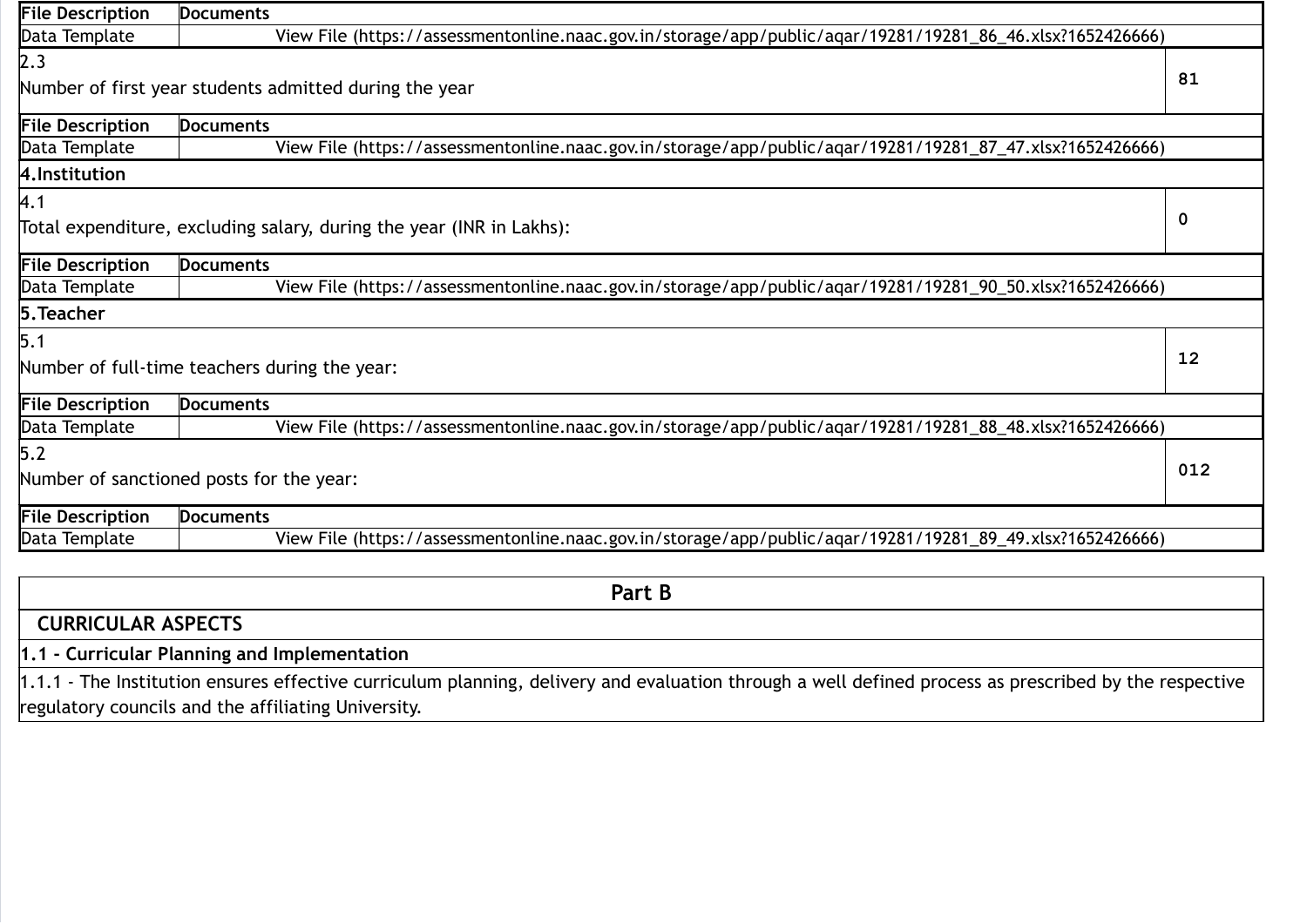The curriculum prescribed by the INC& Dr.NTR University of Health Sciences, Vijayawada is adopted by the college which is having tire up with District Head Quarters Hospital, Chittoor with 850 beds and our own Parenteral RVS hospital with 450 beds. academic programmes afforded by Sri Venkateswara College of Nursing are specifically designed and developed to fullfill the vision & mission of the institution and at the same time taking into account the changing the needs of various state stakeholders namely students, health care personnels, industries and the society and at same time adhering to regulatory requirements. The following are the various means through which its executes the curriculum.

- 1. Internal quality assurance cell (IQAC)
- 2. Curriculum committee
- 3. academic calendar
- 4. well planned master plan, course plan& unit plan
- 5. staff & class co-coordinator's meeting
- 6. information& communication technology (ICT) enabled classrooms and seminar hall.
- 7. formative assessment.
- 8. enrichment of curriculum
- 9.NSS unit to enhance value based education which leads to leadership skill development.

10. Feed back.

Feed back plays a major role in academic sector, where as its impact will be godsend for the institutional growth. there is an online feedback system for both students& faculty. other manual feedback is collected from stakeholders such as employers, alumni, other professionals& actions are taken

| <b>File Description</b>                                                                                                                     | Documents |  |  |
|---------------------------------------------------------------------------------------------------------------------------------------------|-----------|--|--|
| Minutes of the meeting of the college curriculum committee                                                                                  | Nil       |  |  |
| Any other relevant information.                                                                                                             | Nil       |  |  |
| 1.1.2 - Number of fulltime teachers participating in BoS /Academic Council of Universities during the year. (Restrict data to BoS /Academic |           |  |  |
| Council only)                                                                                                                               |           |  |  |
|                                                                                                                                             |           |  |  |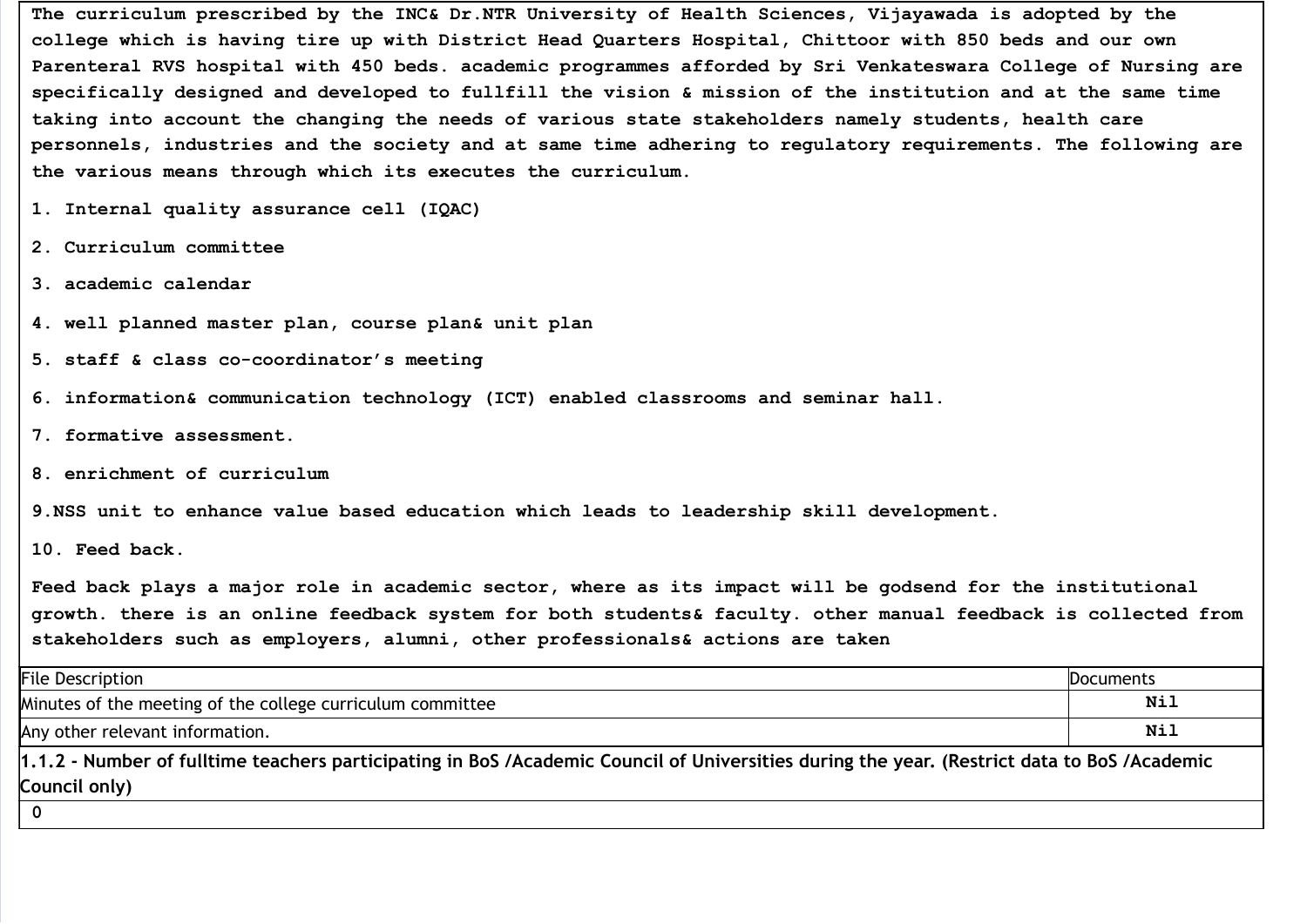| <b>File Description</b>          | Documents                                                                                                                                               |  |  |
|----------------------------------|---------------------------------------------------------------------------------------------------------------------------------------------------------|--|--|
| Details of participation of      | View File                                                                                                                                               |  |  |
| teachers in various bodies(Data  | (https://assessmentonline.naac.gov.in/storage/app/public/aqar/19281/19281_1389_4149.xlsx?                                                               |  |  |
| Template)                        | 1652426666)                                                                                                                                             |  |  |
| Scanned copies of the letters    |                                                                                                                                                         |  |  |
| supporting the participation of  | No File Uploaded                                                                                                                                        |  |  |
| teachers                         |                                                                                                                                                         |  |  |
| Any other relevant information   | No File Uploaded                                                                                                                                        |  |  |
| 1.2 - Academic Flexibility       |                                                                                                                                                         |  |  |
|                                  | 1.2.1 - Number of inter-disciplinary / inter-departmental courses /training across all the Programmes offered by the College during the year            |  |  |
|                                  | 1.2.1.1 - Number of courses offered across all programmes during the year                                                                               |  |  |
| $\mathbf 0$                      |                                                                                                                                                         |  |  |
| <b>File Description</b>          | <b>Documents</b>                                                                                                                                        |  |  |
| List of Interdisciplinary        |                                                                                                                                                         |  |  |
| /interdepartmental courses       |                                                                                                                                                         |  |  |
| /training across all the         | No File Uploaded                                                                                                                                        |  |  |
| programmes offered by the        |                                                                                                                                                         |  |  |
| College during the year          |                                                                                                                                                         |  |  |
| Minutes of relevant Academic     | No File Uploaded                                                                                                                                        |  |  |
| Council/BoS meetings             |                                                                                                                                                         |  |  |
| Institutional data in prescribed | View File                                                                                                                                               |  |  |
| format (Data Template)           | (https://assessmentonline.naac.gov.in/storage/app/public/aqar/19281/19281 1390 4154.xlsx?                                                               |  |  |
|                                  | 1652426666)                                                                                                                                             |  |  |
| Any other relevant information   | No File Uploaded                                                                                                                                        |  |  |
|                                  | 1.2.2 - Number of students enrolled in subject-related Certificate/ Diploma / Add-on courses as against the total number of students during the         |  |  |
| year                             |                                                                                                                                                         |  |  |
| $\mathbf 0$                      |                                                                                                                                                         |  |  |
| <b>File Description</b>          | Documents                                                                                                                                               |  |  |
| Details of the students          | View File                                                                                                                                               |  |  |
| enrolled in subject-related      | (https://assessmentonline.naac.gov.in/storage/app/public/aqar/19281/19281 1391 4156.xlsx?                                                               |  |  |
|                                  | 1652426666)                                                                                                                                             |  |  |
| Certificate/Diploma/Add-on       | No File Uploaded                                                                                                                                        |  |  |
| courses                          |                                                                                                                                                         |  |  |
| Any other relevant information   | No File Uploaded                                                                                                                                        |  |  |
| 1.3 - Curriculum Enrichment      |                                                                                                                                                         |  |  |
|                                  | 1.3.1 - The Institution integrates cross-cutting issues relevant to gender, environment and sustainability, human values, health determinants, Right to |  |  |
|                                  | Health and emerging demographic issues and Professional Ethics into the Curriculum as prescribed by the University / respective regulative councils     |  |  |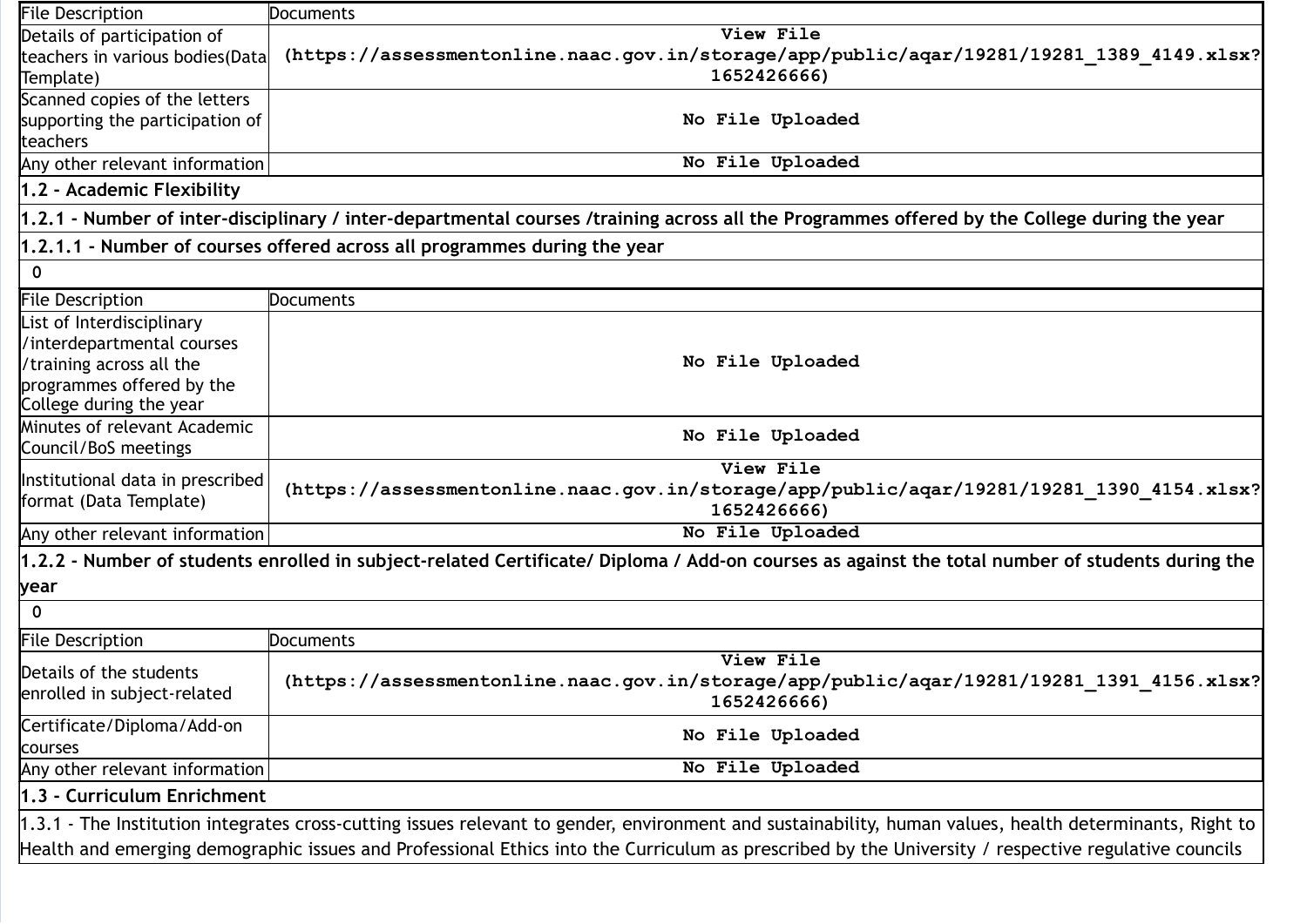The B.Sc Nursing Curriculum is adpoted as per Indian Nursing Council And Dr,NTRUHS, Vijayawada. The Curriculum itself integrates snvironment and sustainability, Right to Health, Demography and Professional Ethics. Our College follows the prescribed above syllabus with respective Dr.NTRUHS and APNMC.

The following events are organised based on the criteria

- 1. World Health Day
- 2. World Environment Day
- 3. World Diabetes Day
- 4.World Newborn Week
- 5. World AIDS day

| File<br>Description              | Documents                                                                                         |                                                                                                          |  |  |  |
|----------------------------------|---------------------------------------------------------------------------------------------------|----------------------------------------------------------------------------------------------------------|--|--|--|
| List of                          |                                                                                                   | Poster Presentation, Research Projects , School Health Program, Quiz Competition on Nursing              |  |  |  |
| courses with                     |                                                                                                   | Challenges, Model Making , Mass Media Program , Symposium (Poster Presentation, Research Projects        |  |  |  |
| their                            | School Health Program, Quiz Competition on Nursing Challenges, Model Making , Mass Media Program, |                                                                                                          |  |  |  |
| descriptions                     |                                                                                                   | , Symposium)                                                                                             |  |  |  |
| Any other                        |                                                                                                   |                                                                                                          |  |  |  |
| relevant                         | <b>Nil</b>                                                                                        |                                                                                                          |  |  |  |
| <b>l</b> information             |                                                                                                   |                                                                                                          |  |  |  |
|                                  |                                                                                                   | 1.3.2 - Number of value-added courses offered during the year that impart transferable and life skills   |  |  |  |
| 1                                |                                                                                                   |                                                                                                          |  |  |  |
| <b>File Description</b>          | <b>Documents</b>                                                                                  |                                                                                                          |  |  |  |
| Number of value-added<br>life sk | courses offered during the year<br>that impart transferable and                                   | No File Uploaded                                                                                         |  |  |  |
|                                  | View File<br>List of-value added courses                                                          |                                                                                                          |  |  |  |
| (Data template)                  |                                                                                                   | (https://assessmentonline.naac.gov.in/storage/app/public/aqar/19281/19281_1393_4162.xlsx?<br>1652426666) |  |  |  |
|                                  | No File Uploaded<br>Any other relevant information                                                |                                                                                                          |  |  |  |
|                                  | 1.3.3 - Number of students enrolled in the value-added courses during the year                    |                                                                                                          |  |  |  |
| 33                               |                                                                                                   |                                                                                                          |  |  |  |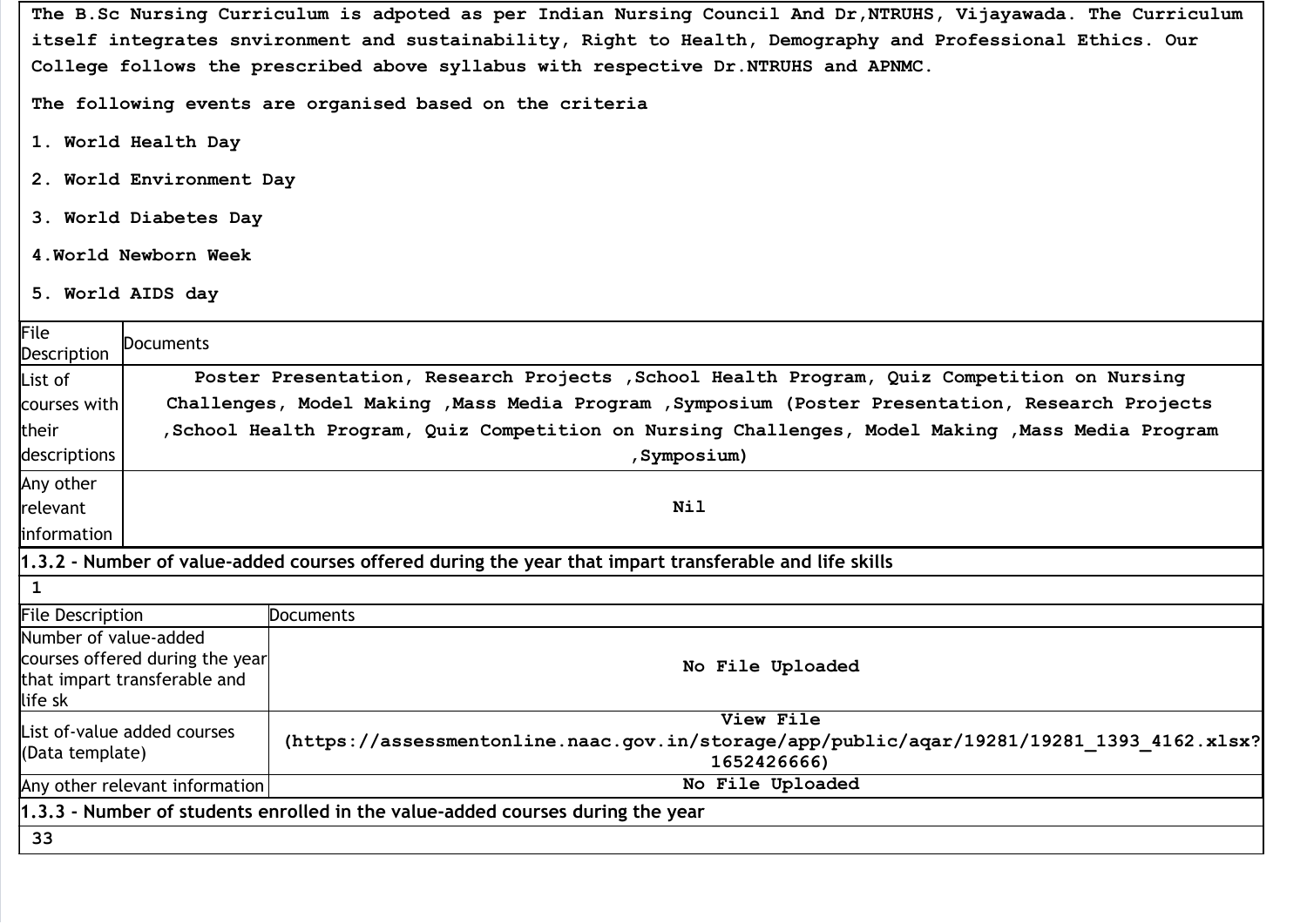| <b>File Description</b>                                                                                                                                               | <b>Documents</b>                                                                                                      |                                                                                                                                                    |  |  |
|-----------------------------------------------------------------------------------------------------------------------------------------------------------------------|-----------------------------------------------------------------------------------------------------------------------|----------------------------------------------------------------------------------------------------------------------------------------------------|--|--|
| List of students enrolled in                                                                                                                                          | View File                                                                                                             |                                                                                                                                                    |  |  |
| value-added courses (Data                                                                                                                                             | (https://assessmentonline.naac.gov.in/storage/app/public/aqar/19281/19281 1394 4164.xlsx?                             |                                                                                                                                                    |  |  |
| template)                                                                                                                                                             |                                                                                                                       | 1652426666)                                                                                                                                        |  |  |
|                                                                                                                                                                       | No File Uploaded<br>Any other relevant information                                                                    |                                                                                                                                                    |  |  |
|                                                                                                                                                                       |                                                                                                                       | 1.3.4 - Number of students undertaking field visits/Clinical / industry internships/research projects/industry visits/community postings (data for |  |  |
| the academic year)                                                                                                                                                    |                                                                                                                       |                                                                                                                                                    |  |  |
| 227                                                                                                                                                                   |                                                                                                                       |                                                                                                                                                    |  |  |
| File Description                                                                                                                                                      | Documents                                                                                                             |                                                                                                                                                    |  |  |
| Any other relevant information                                                                                                                                        |                                                                                                                       | No File Uploaded                                                                                                                                   |  |  |
| List of programmes and<br>number of students<br>undertaking field<br>visits/internships/research<br>projects/industry<br>visits/community postings<br>(Data template) |                                                                                                                       | View File<br>(https://assessmentonline.naac.gov.in/storage/app/public/aqar/19281/19281 1395 4167.xlsx?<br>1652426666)                              |  |  |
| Total number of students in<br>the Institution                                                                                                                        |                                                                                                                       | View File<br>(https://assessmentonline.naac.gov.in/storage/app/public/aqar/19281/19281_1395_4168.xlsx?<br>1652426666)                              |  |  |
| 1.4 - Feedback System                                                                                                                                                 |                                                                                                                       |                                                                                                                                                    |  |  |
|                                                                                                                                                                       | 1.4.1 - Mechanism is in place for obtaining structured feedback on                                                    |                                                                                                                                                    |  |  |
|                                                                                                                                                                       | curricula/syllabi from various stakeholders Students Teachers                                                         | A. All 4 of the above                                                                                                                              |  |  |
| <b>Employers Alumni Professionals</b>                                                                                                                                 |                                                                                                                       |                                                                                                                                                    |  |  |
| <b>File Description</b>                                                                                                                                               | Documents                                                                                                             |                                                                                                                                                    |  |  |
| Stakeholder feedback<br>reports as stated in the<br>minutes of meetings of the<br>College Council / IQAC/<br>Curriculum Committee                                     | No File Uploaded                                                                                                      |                                                                                                                                                    |  |  |
|                                                                                                                                                                       | https://docs.google.com/forms/d/1URNlKGjzDf8I8HScbXOjFoJE1kWzrOrBdcvgyNyplo0/closedform                               |                                                                                                                                                    |  |  |
| URL for feedback report                                                                                                                                               | (https://docs.google.com/forms/d/1URN1KGjzDf8I8HScbXOjFoJE1kWzrOrBdcvgyNyplo0/closedform)                             |                                                                                                                                                    |  |  |
| Data template                                                                                                                                                         | View File<br>(https://assessmentonline.naac.gov.in/storage/app/public/aqar/19281/19281 1396 4171.xlsx?<br>1652426666) |                                                                                                                                                    |  |  |
| Any other relevant<br>information                                                                                                                                     | No File Uploaded                                                                                                      |                                                                                                                                                    |  |  |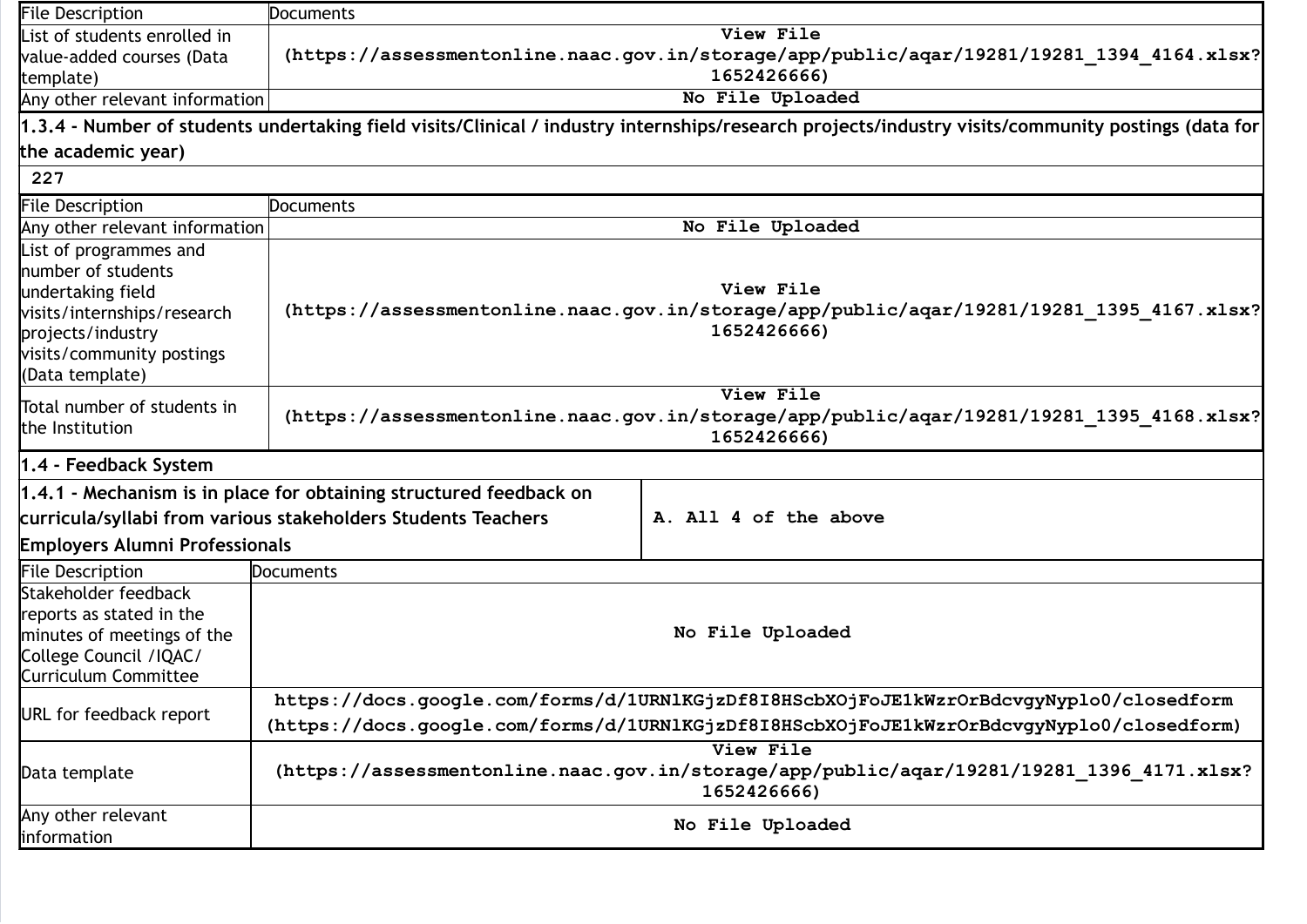| 1.4.2 - Feedback on curricula and syllabi obtained from stakeholders is<br>processed in terms of: Options (Opt any one that is applicable):<br>Feedback collected, analyzed and action taken on feedback besides<br>such documents made available on the institutional website Feedback<br>collected, analyzed and action has been taken Feedback collected |                                                                                                                                                                                                                                                                      | A. All of the Above |  |  |  |
|-------------------------------------------------------------------------------------------------------------------------------------------------------------------------------------------------------------------------------------------------------------------------------------------------------------------------------------------------------------|----------------------------------------------------------------------------------------------------------------------------------------------------------------------------------------------------------------------------------------------------------------------|---------------------|--|--|--|
| unanalyzed Feedback collected E. Feedback not collected                                                                                                                                                                                                                                                                                                     |                                                                                                                                                                                                                                                                      |                     |  |  |  |
| <b>File Description</b>                                                                                                                                                                                                                                                                                                                                     | <b>Documents</b>                                                                                                                                                                                                                                                     |                     |  |  |  |
| URL for stakeholder feedback report                                                                                                                                                                                                                                                                                                                         | Feedback collected, analyzed and action taken on feedback besides such documents<br>made available on the institutional website (Feedback collected, analyzed and<br>action taken on feedback besides such documents made available on the<br>institutional website) |                     |  |  |  |
| Action taken report of the Institution on<br>the feedback report as stated in the<br>minutes of meetings of the College<br>Council/IQAC                                                                                                                                                                                                                     | No File Uploaded                                                                                                                                                                                                                                                     |                     |  |  |  |
| Any other relevant information                                                                                                                                                                                                                                                                                                                              | No File Uploaded                                                                                                                                                                                                                                                     |                     |  |  |  |
| <b>TEACHING-LEARNING AND EVALUATION</b>                                                                                                                                                                                                                                                                                                                     |                                                                                                                                                                                                                                                                      |                     |  |  |  |
| 2.1 - Student Enrollment and Profile                                                                                                                                                                                                                                                                                                                        |                                                                                                                                                                                                                                                                      |                     |  |  |  |
| 2.1.1 - Due consideration is given to equity and inclusiveness by providing reservation of seats to all categories during the admission process.                                                                                                                                                                                                            |                                                                                                                                                                                                                                                                      |                     |  |  |  |
| 2.1.1.1 - Number of seats filled against seats reserved for various categories as per applicable reservation policy during the year                                                                                                                                                                                                                         |                                                                                                                                                                                                                                                                      |                     |  |  |  |
| $\mathbf 0$                                                                                                                                                                                                                                                                                                                                                 |                                                                                                                                                                                                                                                                      |                     |  |  |  |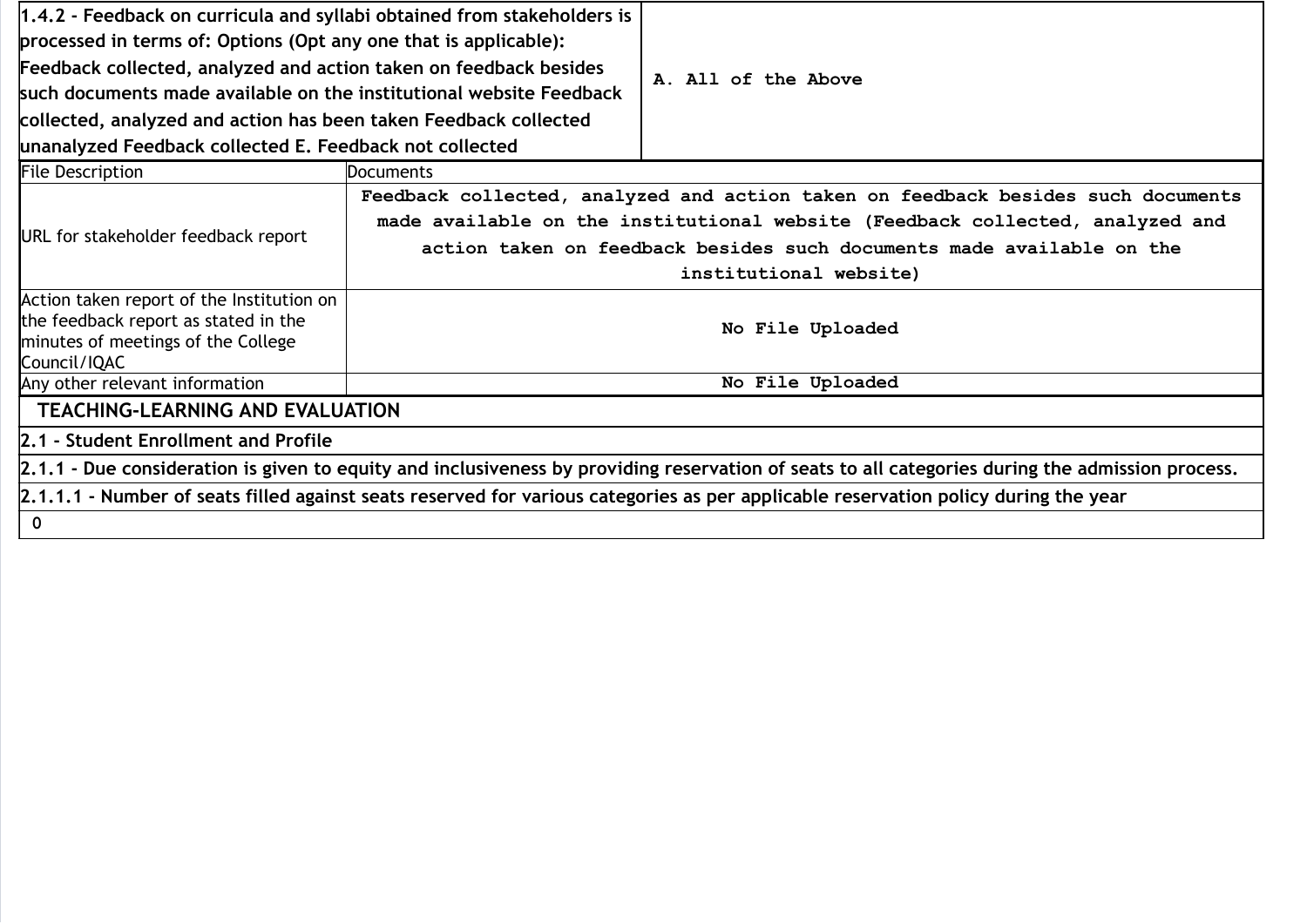| <b>File Description</b>                                                                                    | <b>Documents</b>                                                                            |  |
|------------------------------------------------------------------------------------------------------------|---------------------------------------------------------------------------------------------|--|
| Copy of letter issued by State                                                                             |                                                                                             |  |
| Govt. or and Central                                                                                       |                                                                                             |  |
| Government (which-ever                                                                                     | View File                                                                                   |  |
| applicable) Indicating there                                                                               | (https://assessmentonline.naac.gov.in/storage/app/public/aqar/19281/19281 1398 4176.pdf?    |  |
| served categories to be                                                                                    | 1652426666)                                                                                 |  |
| considered as per the GO rule                                                                              |                                                                                             |  |
| (translated in English)                                                                                    |                                                                                             |  |
| Final admission list published                                                                             | View File                                                                                   |  |
| by the HEI                                                                                                 | (https://assessmentonline.naac.gov.in/storage/app/public/aqar/19281/19281_1398_4177.pdf?    |  |
|                                                                                                            | 1652426666)                                                                                 |  |
| Admission extract submitted to                                                                             | View File                                                                                   |  |
| the state OBC, SC and ST cell                                                                              | (https://assessmentonline.naac.gov.in/storage/app/public/aqar/19281/19281 1398 4178.pdf?    |  |
| every year.                                                                                                | 1652426666)                                                                                 |  |
| Annual Report/ BOM report/                                                                                 | View File                                                                                   |  |
| Admission report duly certified                                                                            | (https://assessmentonline.naac.gov.in/storage/app/public/aqar/19281/19281 1398 4179.pdf?    |  |
| by the Head of the Institution                                                                             | 1652426666)                                                                                 |  |
|                                                                                                            | View File                                                                                   |  |
| Information as per data<br>template                                                                        | (https://assessmentonline.naac.gov.in/storage/app/public/aqar/19281/19281 1398 4180.xlsx?   |  |
|                                                                                                            | 1652426666)                                                                                 |  |
| Any other relevant information                                                                             | No File Uploaded                                                                            |  |
|                                                                                                            | 2.1.2 - Number of seats filled in for the various programmes as against the approved intake |  |
| <b>File Description</b>                                                                                    | <b>Documents</b>                                                                            |  |
| Relevant details certified by                                                                              |                                                                                             |  |
| the Head of the Institution                                                                                |                                                                                             |  |
| clearly mentioning the                                                                                     |                                                                                             |  |
| programs that are not covered                                                                              | No File Uploaded                                                                            |  |
| under CET and the number of                                                                                |                                                                                             |  |
| applications received for the                                                                              |                                                                                             |  |
| same                                                                                                       |                                                                                             |  |
| Any other relevant information                                                                             | No File Uploaded                                                                            |  |
|                                                                                                            | View File                                                                                   |  |
| Data template                                                                                              | (https://assessmentonline.naac.gov.in/storage/app/public/aqar/19281/19281_1400_4190.xlsx?   |  |
|                                                                                                            | 1652426666)                                                                                 |  |
| 2.1.3 - Number of Students enrolled demonstrates a national spread and includes students from other states |                                                                                             |  |
|                                                                                                            | 2.1.3.1 - Number of students from other states; during the year                             |  |
| 76                                                                                                         |                                                                                             |  |
|                                                                                                            |                                                                                             |  |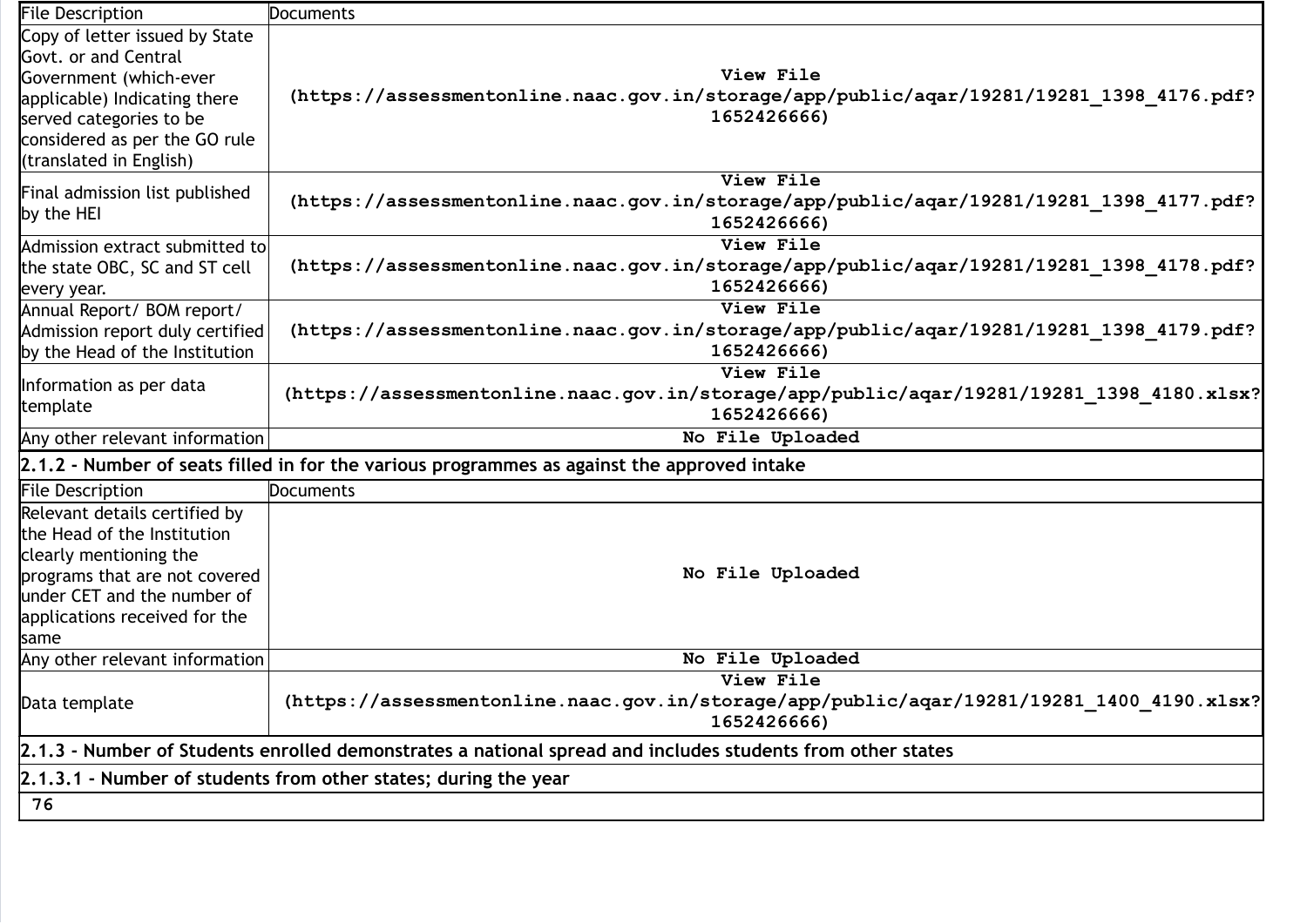| <b>File Description</b>                                                                                                          | Documents                                                                                                                                                                                                                                                                                                                                                |  |                                                                                                                       |
|----------------------------------------------------------------------------------------------------------------------------------|----------------------------------------------------------------------------------------------------------------------------------------------------------------------------------------------------------------------------------------------------------------------------------------------------------------------------------------------------------|--|-----------------------------------------------------------------------------------------------------------------------|
| Total number of students<br>enrolled in th                                                                                       | View File<br>(https://assessmentonline.naac.gov.in/storage/app/public/aqar/19281/19281 1402 4194.pdf?<br>1652426666)                                                                                                                                                                                                                                     |  |                                                                                                                       |
| E-copies of admission letters of<br>the students enrolled from<br>other states                                                   | No File Uploaded                                                                                                                                                                                                                                                                                                                                         |  |                                                                                                                       |
| Institutional data in prescribed<br>format (Data template)                                                                       |                                                                                                                                                                                                                                                                                                                                                          |  | View File<br>(https://assessmentonline.naac.gov.in/storage/app/public/aqar/19281/19281_1402_4196.xlsx?<br>1652426666) |
| Any other relevant information                                                                                                   |                                                                                                                                                                                                                                                                                                                                                          |  | No File Uploaded                                                                                                      |
| 2.2 - Catering to Student Diversity                                                                                              |                                                                                                                                                                                                                                                                                                                                                          |  |                                                                                                                       |
|                                                                                                                                  | $[2.2.1$ - The Institution assesses the learning levels of the students,<br>after admission and organizes special Programmes for advanced<br>learners and slow performers The Institution: Follows measurable<br>criteria to identify slow performers Follows measurable criteria to<br>identify advanced learners Organizes special programmes for slow |  | A. All of the Above                                                                                                   |
|                                                                                                                                  | performers Follows protocol to measure student achievement                                                                                                                                                                                                                                                                                               |  |                                                                                                                       |
| <b>File Description</b>                                                                                                          | Documents                                                                                                                                                                                                                                                                                                                                                |  |                                                                                                                       |
| Any other relevant information<br>Criteria to identify slow<br>performers and advanced<br>learners and assessment<br>methodology | No File Uploaded<br>View File<br>(https://assessmentonline.naac.gov.in/storage/app/public/aqar/19281/19281 1404 4203.xlsx?<br>1652426666)                                                                                                                                                                                                                |  |                                                                                                                       |
| Details of special programmes<br>for slow performers and<br>advanced Learners                                                    | No File Uploaded                                                                                                                                                                                                                                                                                                                                         |  |                                                                                                                       |
| Student participation details<br>and outcome records                                                                             | No File Uploaded                                                                                                                                                                                                                                                                                                                                         |  |                                                                                                                       |
|                                                                                                                                  | 2.2.2 - Student - Fulltime teacher ratio (data for the academic year)                                                                                                                                                                                                                                                                                    |  |                                                                                                                       |
| Number of Students                                                                                                               | Number of Full Time Teachers                                                                                                                                                                                                                                                                                                                             |  |                                                                                                                       |
| 227                                                                                                                              | 41                                                                                                                                                                                                                                                                                                                                                       |  |                                                                                                                       |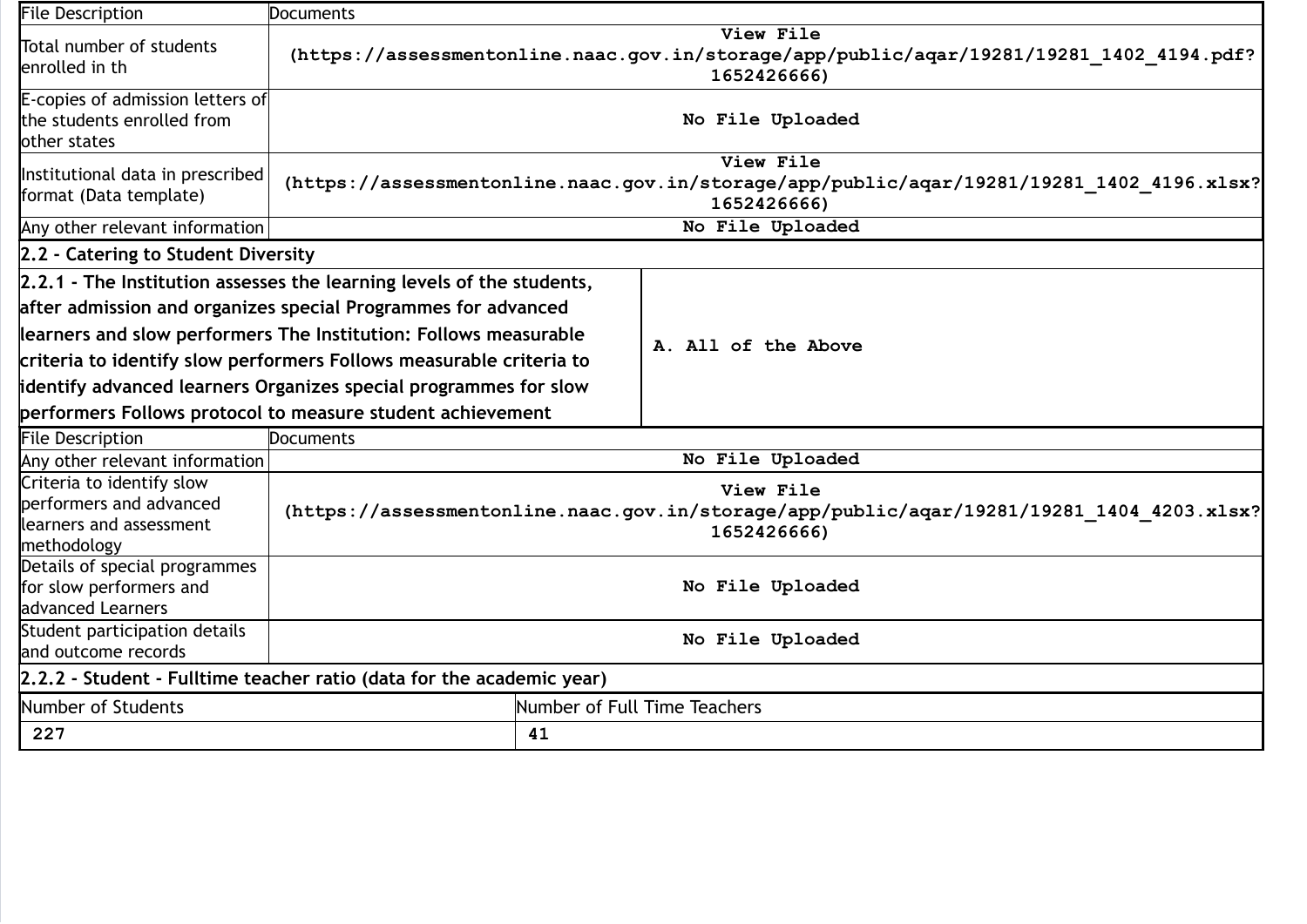| <b>File Description</b>                                                        | Documents                                                                                                             |
|--------------------------------------------------------------------------------|-----------------------------------------------------------------------------------------------------------------------|
| List of students enrolled in the<br>preceding academic year                    | View File<br>(https://assessmentonline.naac.gov.in/storage/app/public/aqar/19281/19281 1406 4210.pdf?<br>1652426666)  |
| List of full time teachers in the<br>preceding academic year in<br>the college | View File<br>(https://assessmentonline.naac.gov.in/storage/app/public/aqar/19281/19281 1406 4211.xlsx?<br>1652426666) |
| Institutional data in prescribed<br>format (data templates)                    | View File<br>(https://assessmentonline.naac.gov.in/storage/app/public/aqar/19281/19281 1406 4212.xlsx?<br>1652426666) |
| Any other relevant information                                                 | No File Uploaded                                                                                                      |

2.2.3 - Institution facilitates building and sustenance of innate talent /aptitude of individual students (extramural activities/beyond the classroom activities such as student clubs, cultural societies, etc)

Sri Venkateswara College of Nursing, RVS Nagar, Chittoor, facilitates the innate talent/aptitude of the students through curricular and extracurricular activities. Students nurses association unit of this institution comprises the Vice president, SNA advisor, secretary, treasurer and executive members who organize all the SNA activities with SNA members. Students nurses association conduct various activities like sports meet at college and intercollegiate level which brings out the potentialities of individual students. Further development of knowledge, attitude and skill is augmented through state/ national /international conferences and workshops on various themes relevant to the comprehensive development of the students in order to develop competent nurses. SVCON observes all health-specific days and educates the public about its significance in hospital and community.

Competitions like Group dance, solo dance, extempore, face painting, drawing, group song and solo song were conducted. Sri Venkateswara College of Nursing organized international yoga day, Induction day, Fresher day, Farewell party, lamp lighting ceremony, independence day, Republic day, Pongal celebration, Deepavali, Vinayagar chathurthi, Ayutha pooja , Christmas and national voters day every year to educate the students about their social responsibilities. The students nurses association unit rendered their services to society through mass health education programme, tree plantation, Swacch Bharat Mission, Swacch Abhiyan, Awareness programme on Dengue, blood donation, organ donation, immunization, Therapeutic dietary advice, cessation of smoking and tobacco, Nutritional assessment and cooking demonstration to cater to the needs of the society.

| <b>File Description</b>          | Documents           |
|----------------------------------|---------------------|
| Appropriate documentary evidence | Uploaded (Uploaded) |
| Any other relevant information   | Uploaded (Uploaded) |
| 2.3 - Teaching- Learning Process |                     |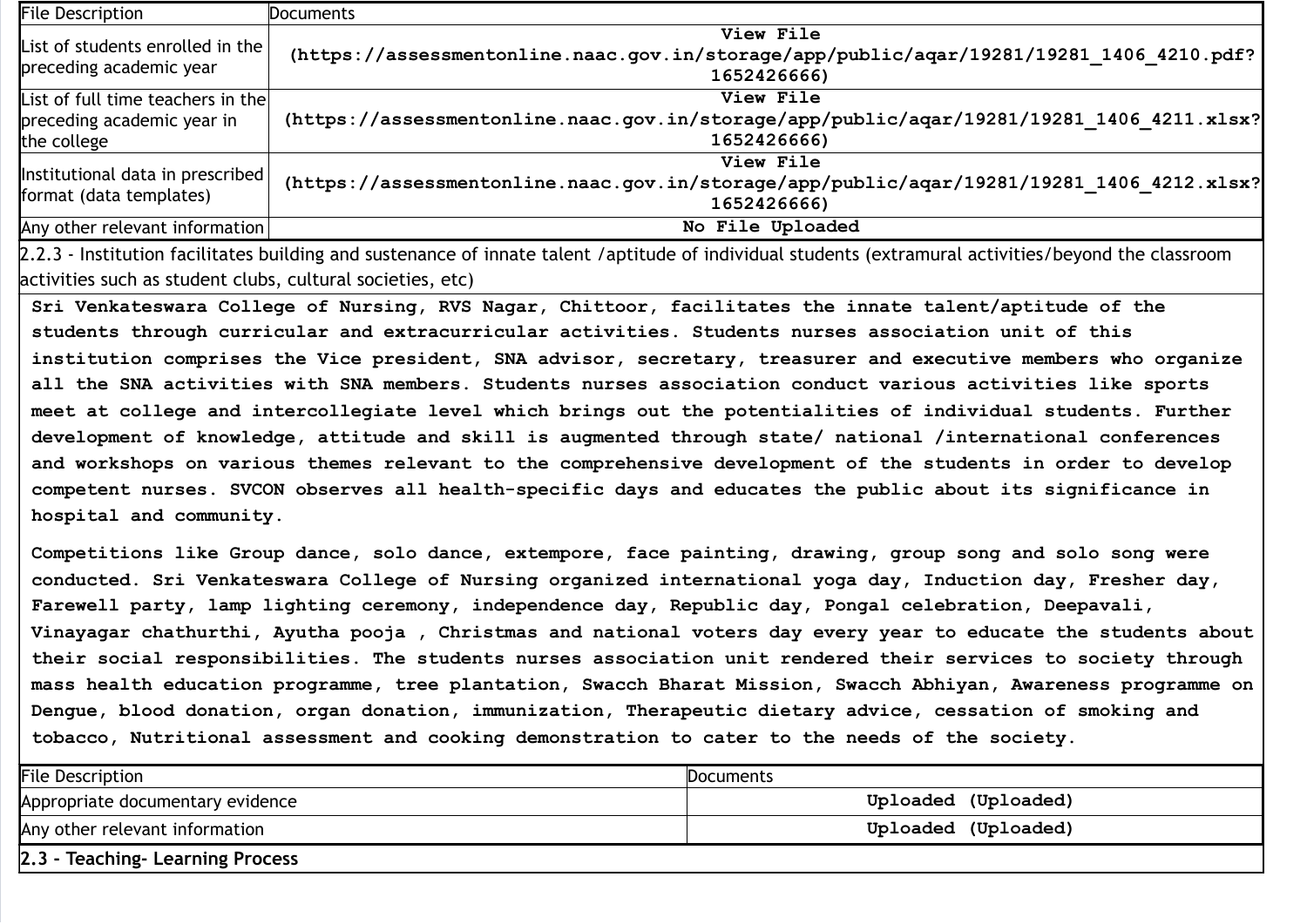2.3.1 - Student-centric methods are used for enhancing learning experiences by: Experiential learning Integrated/inter disciplinary learning Participatory learning Problem solving methodologies Self-directed learning Patient-Centric and Evidence-Based Learning Learning in the Humanities Project-based learning Role play

Experiential learning:- The curriculum for professional courses in Nursing at SVCON involves a substantial period of learning in the teaching hospital. Hospital-based learning involves interaction with patients, participation in health team activities, patient care and internships –all of which provide opportunities for patient-centric, evidence-based learning in real-life workplace settings. During COVID 19 pandemic final year students were posted to the COVID ward which made them understand the medical, social, cultural problems related to COVID 19 disease.

Integrated/interdisciplinary learning:- Integrated learning methods are employed among students to enhance their application of knowledge into practice in patient care and to build their integrative learning capacity in the future. The students are participating in the clinical society meeting and clinical pathology meeting which provides integrated learning in which case presentations on rare cases are being conducted regularly which promotes the speciality wise specific application of nursing care, to enhance their learning.

Patient-centric and Evidence-based learning : Self Study Report of Sri Venkateswara College of Nursing Case studies, nursing care plans, clinical projects, Drug presentations, Health Education are done by the students, with faculty supervision. These methods of clinical teaching help them to promote their critical thinking ability and learn new information.

| <b>File Description</b>                                                                                                                                                                                                                                                                                                                                                                                                                                                                                                                                |                       | Documents        |
|--------------------------------------------------------------------------------------------------------------------------------------------------------------------------------------------------------------------------------------------------------------------------------------------------------------------------------------------------------------------------------------------------------------------------------------------------------------------------------------------------------------------------------------------------------|-----------------------|------------------|
| Learning environment facilities with geo tagged photographs                                                                                                                                                                                                                                                                                                                                                                                                                                                                                            |                       | No File Uploaded |
| Any other relevant information                                                                                                                                                                                                                                                                                                                                                                                                                                                                                                                         |                       | No File Uploaded |
| 2.3.2 - Institution facilitates the use of Clinical Skills Laboratory /<br>Simulation Based Learning The Institution: Has Basic Clinical Skills /<br>Simulation Training Models and Trainers for skills in the relevant<br>disciplines. Has advanced simulators for simulation-based training Has<br>structured programs for training and assessment of students in Clinical<br>Skills Lab / Simulation based learning. Conducts training programs for<br>the faculty in the use of clinical skills lab and simulation methods of<br>teaching-learning | C. Any 2 of the Above |                  |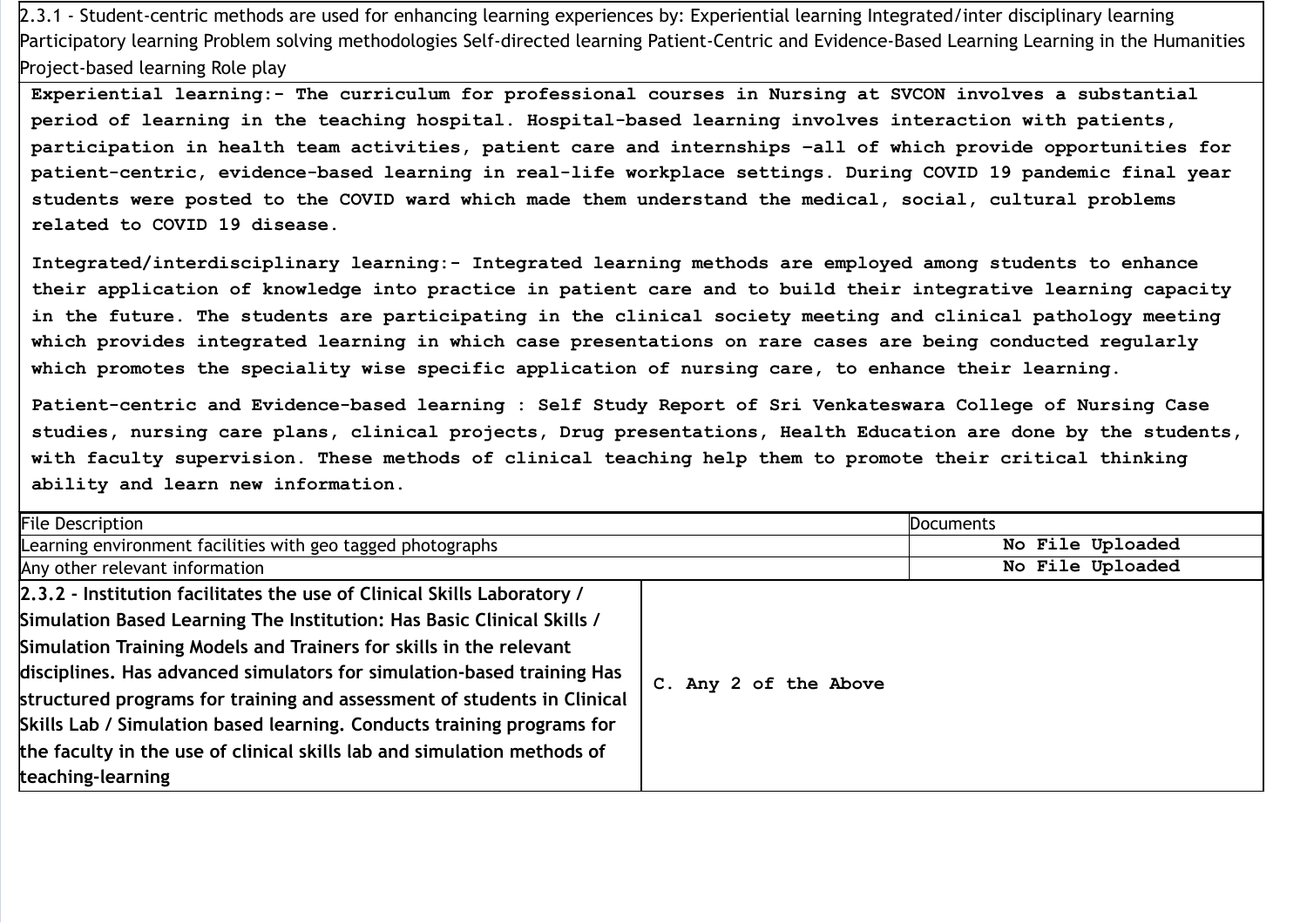| <b>File Description</b>        | <b>Documents</b>                                                                          |
|--------------------------------|-------------------------------------------------------------------------------------------|
| List of clinical skills models | No File Uploaded                                                                          |
| Geo tagged photographs of      |                                                                                           |
| clinical skills lab and        | No File Uploaded                                                                          |
| simulation centre              |                                                                                           |
| List of training programmes    | View File                                                                                 |
| conducted in the facilities    | (https://assessmentonline.naac.gov.in/storage/app/public/aqar/19281/19281 1412 4228.xlsx? |
| during the year                | 1652426666)                                                                               |
| Any other relevant information | No File Uploaded                                                                          |

2.3.3 - Teachers use ICT-enabled tools for effective teaching and learning process including online e-resources

Sri Venkateswara College of Nursing has ICT enabled classrooms with adequate number of computers with internet connectivity exclusively for academic purposes. This helps the teachers to adopt various tools that are appropriate to teach students. LCD projector with a computer to display PowerPoint slides, videos, and animated pictures is widely used.

The institution has developed an online platform to support active learning and pedagogical innovations. Teachers are planning their daily classroom activities, for an entire teaching learning process that include desktops, laptops, projector,digital cameras, printer, photocopiers, USB devices, scanner, microphones .

Lesson plans are drafted, edited, revised and classroom teaching is done based on the objectives for which word processor is helpful for the professional and productive way of the teaching-learning process.. As an innovative method, many teachers use diagrams, pictures and video clippings of critical concepts that assure effective learning. Students use the digital library for specific references pertaining to the courses. Google Classrooms are used by the teachers for creating class lists, to record the student's performance and execute statistical analysis which will help them to make necessary modifications in the method of teaching.Faculty members utilize Google classrooms, Zoom meet, Android supported Mobile, online journals.

| <b>File Description</b>                                     | <b>Documents</b>                                      |  |
|-------------------------------------------------------------|-------------------------------------------------------|--|
| Details of ICT-enabled tools used for teaching and learning | Webpros and CAMU software (Webpros and CAMU software) |  |
| List of teachers using ICT-enabled tools (including LMS)    | Enclosed (Enclosed)                                   |  |
| Webpage describing the "LMS/ Academic Management System"    | https://www.camu.in/ (https://www.camu.in/)           |  |
| Any other relevant information                              | Nil (Nil)                                             |  |
| 2.3.4 - Student : Mentor Ratio (preceding academic year)    |                                                       |  |
| Number of Mentors                                           | Number of Students                                    |  |
| 42                                                          | 227                                                   |  |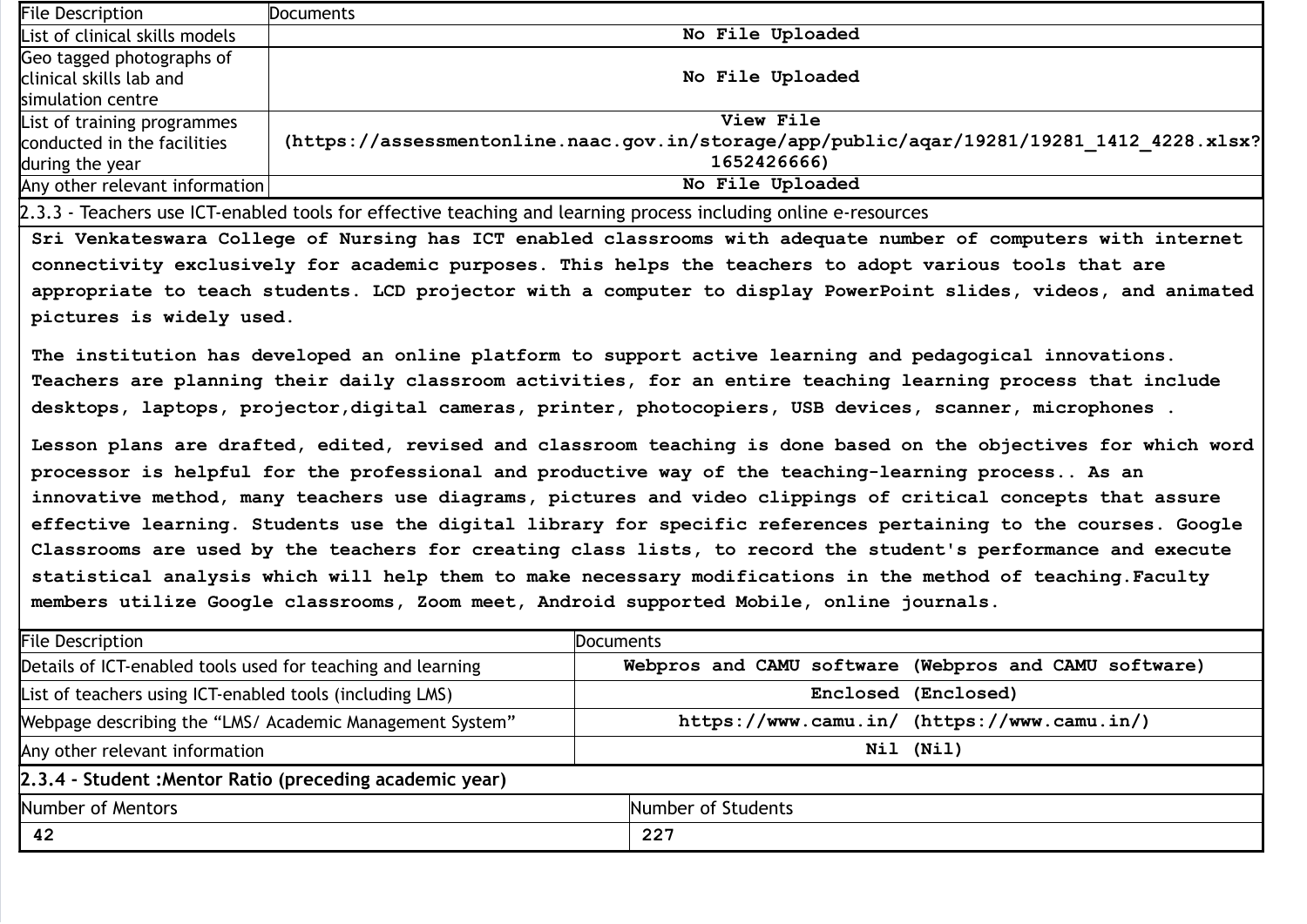| <b>File Description</b>        | Documents                                                                                 |
|--------------------------------|-------------------------------------------------------------------------------------------|
| Details of fulltime            | <b>View File</b>                                                                          |
| teachers/other recognized      | (https://assessmentonline.naac.gov.in/storage/app/public/aqar/19281/19281 1416 4242.xlsx? |
| mentors and students           | 1652426666)                                                                               |
| Any other relevant information | No File Uploaded                                                                          |

2.3.5 - The teaching learning process of the institution nurtures creativity, analytical skills and innovation among students

Analytical skills are a wide-ranging set of professional qualities that includethe ability to think critically, analyze data, make difficult decisions, and solve complex problems. These important skill sets all involve taking in new information and mentally processing it in a productive manner in nursing practices.

The course outline and learning objectives for BSc Nursing programme is designed as per the Syllabus laid down by the N.T.R .University of Health Sciences , Vijayawada. The students –centric methods are adopted for the teaching-learning process based on the course and programme objectives that include lecture, interactive discussion, demonstration, role play, practice on simulators, seminar presentations, field visits, workshop, case discussion, case presentation, group work and assignments. Students are given class tests and MCQ questions for pre and post-assessment to evaluate their performance and to check the extent to which the objectives are achieved.

Clinical demonstration and clinical assignments help for the accurate evaluation of each student. It helps the students in their clinical learning precisely. Further quiz competition, role play, group work, model presentation and poster presentations are conducted for effective learning.

| <b>File Description</b>           |                                                                              | <b>Documents</b>                                                                          |  |
|-----------------------------------|------------------------------------------------------------------------------|-------------------------------------------------------------------------------------------|--|
| Appropriate documentary evidence  |                                                                              | Uploaded (Uploaded)                                                                       |  |
| Any other relevant information    |                                                                              | Nil (Nil)                                                                                 |  |
| 2.4 - Teacher Profile and Quality |                                                                              |                                                                                           |  |
|                                   | 2.4.1 - Number of fulltime teachers against sanctioned posts during the year |                                                                                           |  |
| 41                                |                                                                              |                                                                                           |  |
| <b>File Description</b>           | Documents                                                                    |                                                                                           |  |
| Any other relevant information    | No File Uploaded                                                             |                                                                                           |  |
| List of fulltime teachers and     |                                                                              | View File                                                                                 |  |
| sanctioned posts for year         |                                                                              | (https://assessmentonline.naac.gov.in/storage/app/public/aqar/19281/19281 1420 4251.xlsx? |  |
| certified by the Head of the      |                                                                              | 1652426666)                                                                               |  |
| Institution (Data template)       |                                                                              |                                                                                           |  |
| Sanction letters indicating       |                                                                              |                                                                                           |  |
| number of posts (including        | No File Uploaded                                                             |                                                                                           |  |
| Management sanctioned posts)      |                                                                              |                                                                                           |  |
| by competent authority (in        |                                                                              |                                                                                           |  |
| English/ translated in English)   |                                                                              |                                                                                           |  |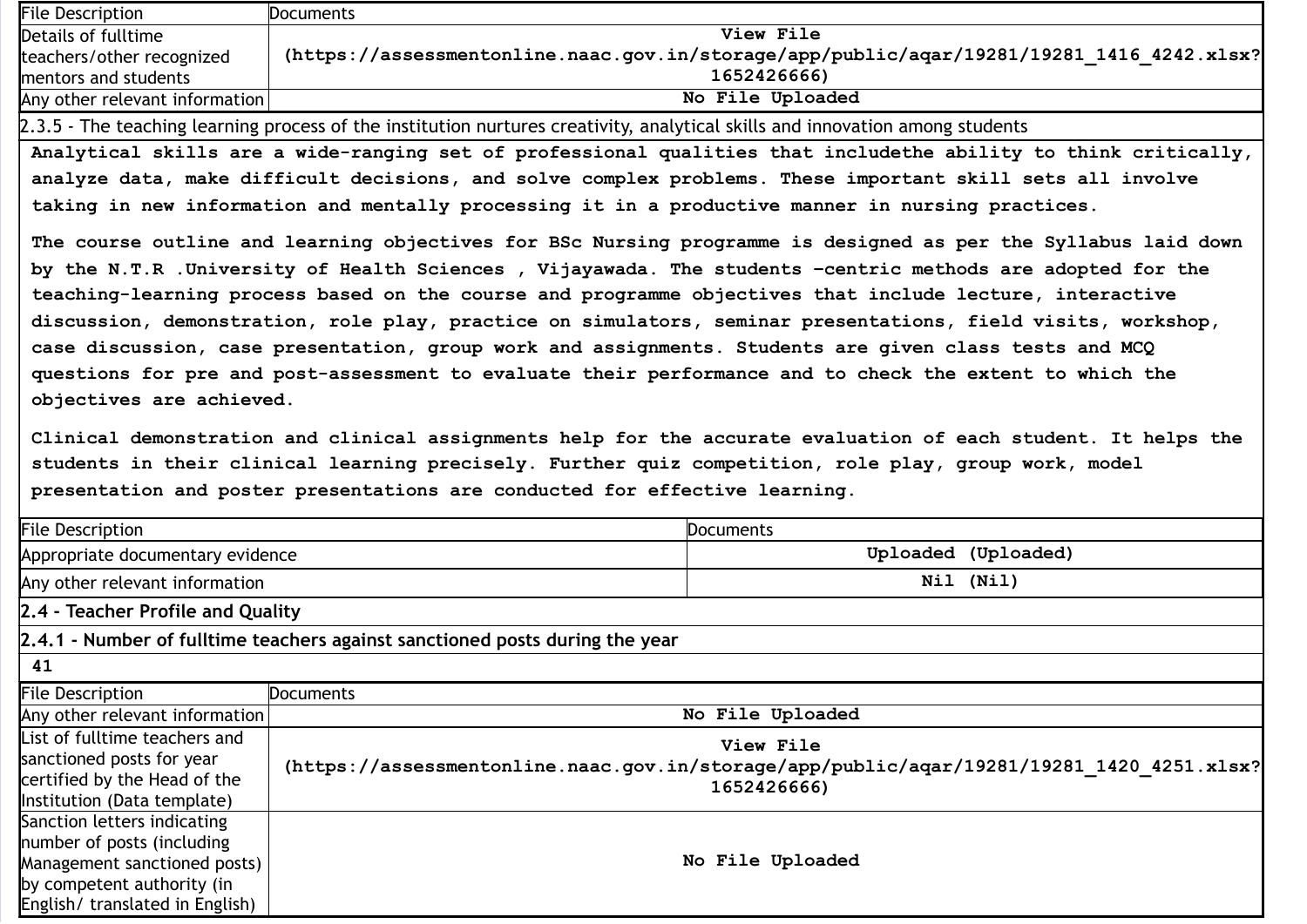2.4.2 - Number of fulltime teachers with Ph.D./D.Sc./D.Lit./ DM/M Ch/DNB in super specialities /other PG degrees (like MD/ MS/ MDS etc.,) in Health Sciences for recognition as Ph.D guides as per the eligibility criteria stipulated by the Regulatory Councils during the year

2.4.2.1 - Number of fulltime teachers with Ph.D/ D.Sc./ D.Lit./DM/ M Ch/ DNB in super specialities / other PG degrees in Health Sciences (like MD/ MS/ MDS etc.,) for recognition as Ph.D guides as per the eligibility criteria stipulated by the Regulatory Councils. During the year data to be entered

| 02                                                                                                       |                                                                                                                                                                                                                                                                                                    |                     |
|----------------------------------------------------------------------------------------------------------|----------------------------------------------------------------------------------------------------------------------------------------------------------------------------------------------------------------------------------------------------------------------------------------------------|---------------------|
| <b>File Description</b><br>Documents                                                                     |                                                                                                                                                                                                                                                                                                    |                     |
| of fulltime teachers for the year                                                                        | List of fulltime teachers with Ph.D/D.Sc./D.Lit./DM/M Ch/DNB in super specialities / other PG degrees in Health Sciences (like MD/ MS/ MDS<br>etc.,) for recognition as Ph.D guides as per the eligibility criteria stipulated by the Regulatory Councils /Affiliating Universities and the number | No File<br>Uploaded |
|                                                                                                          | Copies of Guide-ship letters or authorization of research guide provided by the university                                                                                                                                                                                                         | No File             |
|                                                                                                          |                                                                                                                                                                                                                                                                                                    | Uploaded<br>No File |
| Any other relevant information                                                                           |                                                                                                                                                                                                                                                                                                    |                     |
|                                                                                                          |                                                                                                                                                                                                                                                                                                    | Uploaded            |
|                                                                                                          | [2.4.3 - Total Teaching experience of fulltime teachers in number of years (data for the academic year)                                                                                                                                                                                            |                     |
| 230                                                                                                      |                                                                                                                                                                                                                                                                                                    |                     |
| <b>File Description</b>                                                                                  | <b>Documents</b>                                                                                                                                                                                                                                                                                   |                     |
| List of teachers including their<br>designation, qualifications,                                         | View File                                                                                                                                                                                                                                                                                          |                     |
| department and number of<br>years of teaching experience<br>(Data Template)                              | (https://assessmentonline.naac.gov.in/storage/app/public/aqar/19281/19281 1424 4262.xlsx?<br>1652426666)                                                                                                                                                                                           |                     |
| Any other relevant information                                                                           | No File Uploaded                                                                                                                                                                                                                                                                                   |                     |
| 2.4.4 - Number of teachers trained for development and delivery of e-content / e-courses during the year |                                                                                                                                                                                                                                                                                                    |                     |
| 10                                                                                                       |                                                                                                                                                                                                                                                                                                    |                     |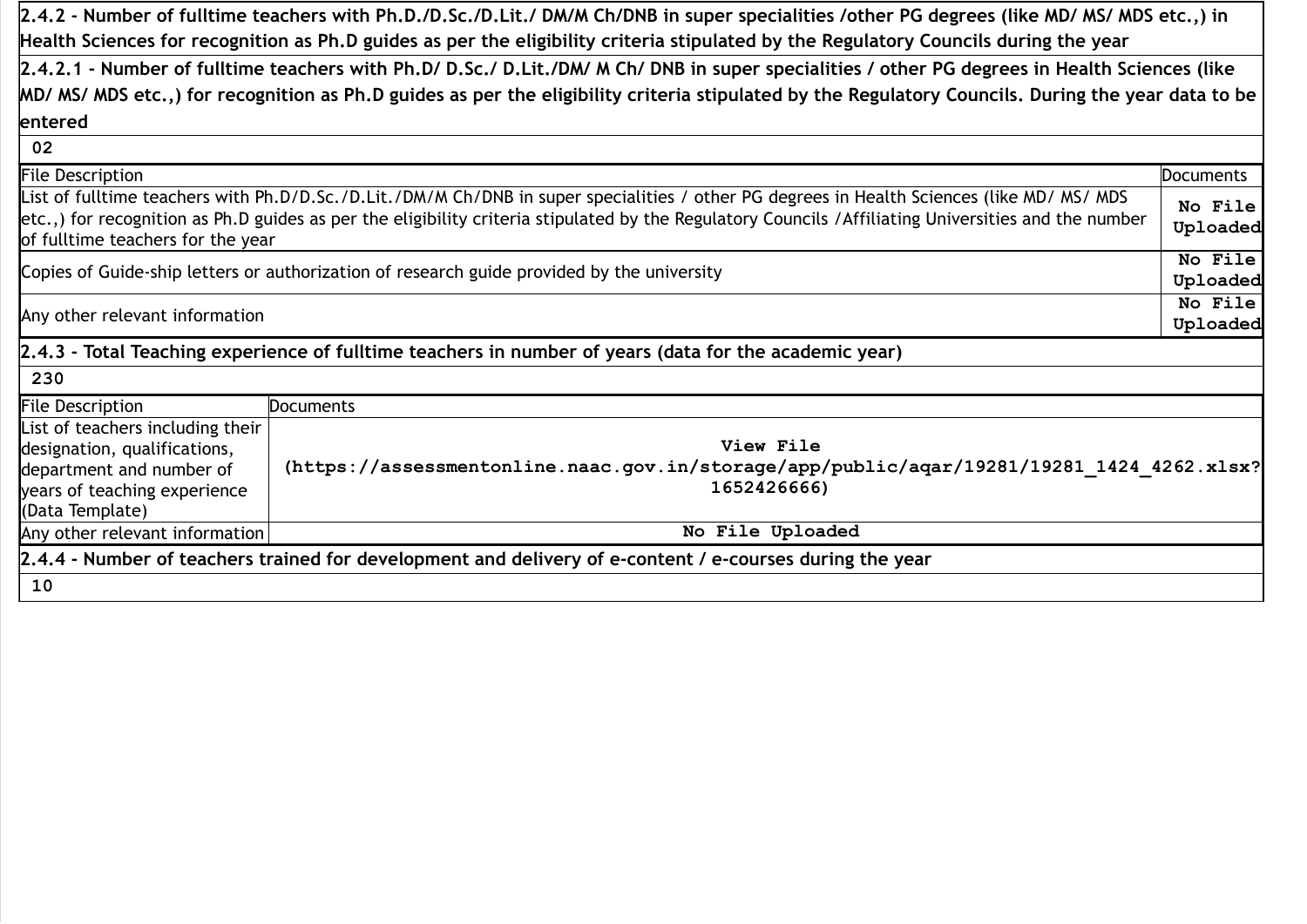| <b>File Description</b>                                                                                                                       | Documents                                                                                                                                                                                                                                                                                                                                                  |                  |
|-----------------------------------------------------------------------------------------------------------------------------------------------|------------------------------------------------------------------------------------------------------------------------------------------------------------------------------------------------------------------------------------------------------------------------------------------------------------------------------------------------------------|------------------|
| Reports of the e-training<br>programmes                                                                                                       | View File<br>(https://assessmentonline.naac.gov.in/storage/app/public/aqar/19281/19281 1426 4266.xlsx?<br>1652426666)                                                                                                                                                                                                                                      |                  |
| e-contents / e-courses<br>developed                                                                                                           | No File Uploaded                                                                                                                                                                                                                                                                                                                                           |                  |
| Year -wise list of full time<br>teachers trained during the<br>year                                                                           | No File Uploaded                                                                                                                                                                                                                                                                                                                                           |                  |
| Certificate of completion of<br>training for development of<br>and delivery of econtents / e-<br>courses / Video lectures /<br>demonstrations | No File Uploaded                                                                                                                                                                                                                                                                                                                                           |                  |
| Web-link to the contents<br>delivered by the faculty hosted<br>in the HEI's website                                                           | No File Uploaded                                                                                                                                                                                                                                                                                                                                           |                  |
| Any other relevant information                                                                                                                | No File Uploaded                                                                                                                                                                                                                                                                                                                                           |                  |
| $\overline{2}$                                                                                                                                | 2.4.5 - Number of fulltime teachers who received awards and recognitions for excellence in teaching, student mentoring, scholarships,<br>professional achievements and academic leadership at State, National, International levels from Government / Government-recognized<br>agencies / registered professional associations / academies during the year |                  |
| <b>File Description</b>                                                                                                                       |                                                                                                                                                                                                                                                                                                                                                            | Documents        |
| Institutional data in the prescribed format/ Data template                                                                                    |                                                                                                                                                                                                                                                                                                                                                            | No File Uploaded |
| e-copies of award letters (scanned or softcopy)                                                                                               |                                                                                                                                                                                                                                                                                                                                                            | No File Uploaded |
| Any other relevant information                                                                                                                |                                                                                                                                                                                                                                                                                                                                                            | No File Uploaded |
| 2.5 - Evaluation Process and Reforms                                                                                                          |                                                                                                                                                                                                                                                                                                                                                            |                  |
|                                                                                                                                               | 2.5.1 - The Institution adheres to the academic calendar for the conduct of Continuous Internal Evaluation and ensures that it is robust and                                                                                                                                                                                                               |                  |
| transparent                                                                                                                                   |                                                                                                                                                                                                                                                                                                                                                            |                  |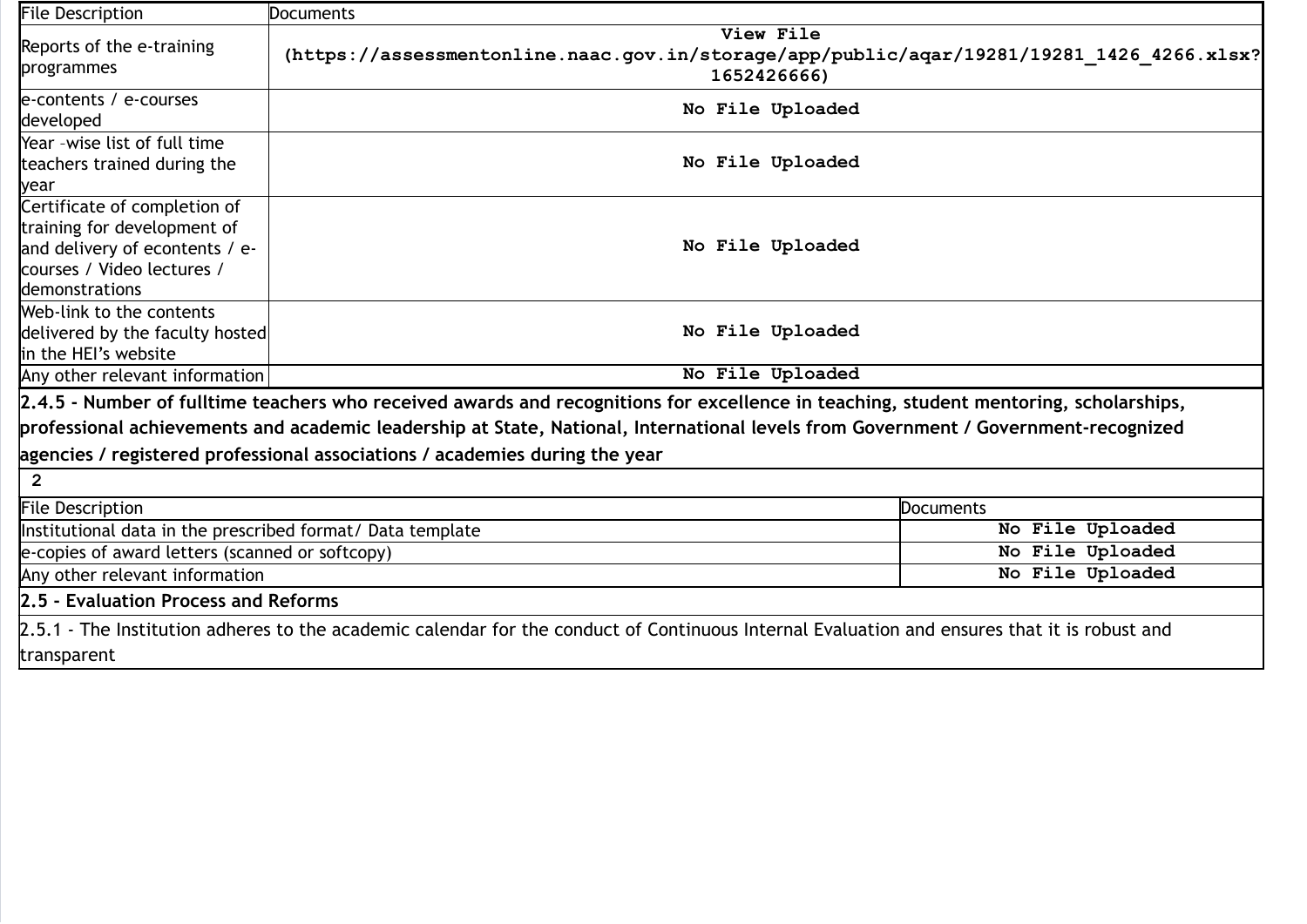Our institution follows the curriculum of the affiliated University which covers curricular, co-curricular and extracurricular activities. The calendar of academic events is planned for undergraduates by the college curriculum committee. For each academic year theory blocks, complete block, partial block, internal examination schedule, vacation, extracurricular and co-curricular activities are planned and implemented. The faculty members prepare the lesson plans and the timetable as per the syllabus and evaluation process for each subject with the consent of the head of the department. The class coordinators execute the programme as per the calendar of events and monitor the programme, evaluate and document the same.

The internal assessment schedule is displayed on the notice board in the classroom for the respective academic year. The internal exams are conducted strictly adhering to the norms laid down by the parent university. All the departmental heads forward the question paper prepared by the faculty in a sealed cover two days prior to the examination to the Principal for approval. After the class test is conducted by the faculty members, it is evaluated within a week, submitted to the Principal and displayed on the notice board. Individual student is given suggestions to improve their performance in the subsequent tests.

| <b>File Description</b>                              | <b>Documents</b>    |
|------------------------------------------------------|---------------------|
| Academic calendar                                    | Uploaded (Uploaded) |
| Dates of conduct of internal assessment examinations | Nil                 |
| Any other relevant information                       | (Nil)<br>Nil        |

2.5.2 - Mechanism to deal with examination-related grievances is transparent, time-bound and efficient. Provide a description on Grievance redressal mechanism with reference to continuous internal evaluation, matters relating to University examination for submission of appeals, providing access to answer scripts, provision of re-totaling and provision for reassessment within 100 - 200 words

The faculty members have the first authority over grievances pertaining to continuous internal assessment. The common grievances like erroneous total, missed evaluation of any question are corrected by the evaluator. Students approach the respective teacher for exam-related grievances. The teacher explains the question paper with the key answer to help the student to gain clarity.

If student is not satisfied with the explanation given by the faculty she can request for a review by the Head of the Department who is authorized to address and resolve any grievances related to the continuous internal examination at the level of the department.

For students who are not satisfied still he/she can report in writing to the Principal who is a head of the institution and chairperson of the student's Grievance redressal committee. This committee comprises various heads of the department and student representatives. The committee will hear the petition of the appellant and decide the course of action to rectify it. The institution adheres to the calendar of events of the institution to conduct the internal assessment and students are informed about the schedule well in advance.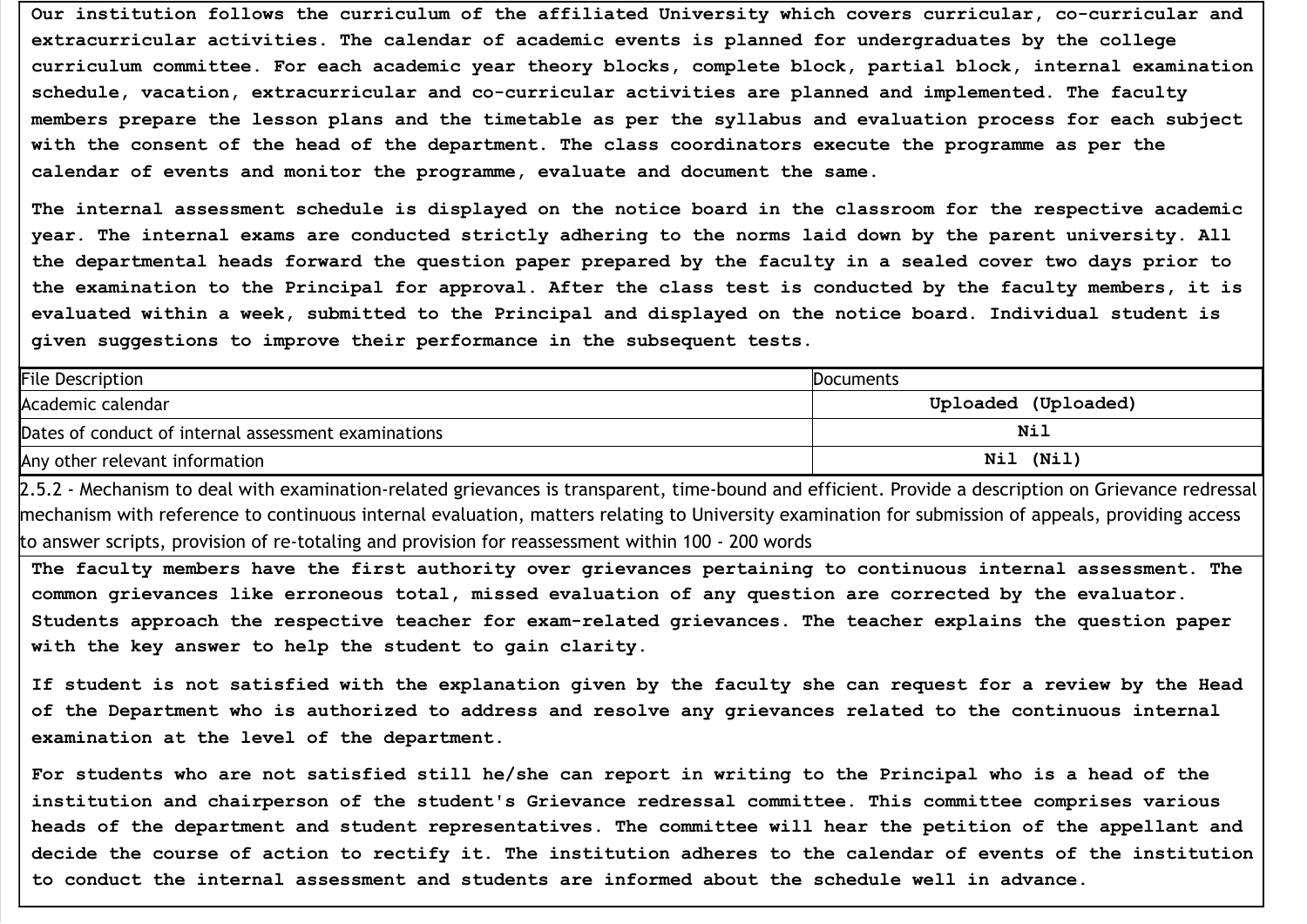| <b>File Description</b>                                                                                                                                                                                                                                                                                                                                                                                                        | Documents        |  |
|--------------------------------------------------------------------------------------------------------------------------------------------------------------------------------------------------------------------------------------------------------------------------------------------------------------------------------------------------------------------------------------------------------------------------------|------------------|--|
| Details of University examinations / Continuous Internal Evaluations (CIE) conducted during the last year                                                                                                                                                                                                                                                                                                                      | No File Uploaded |  |
| Number of grievances regarding University examinations/ Internal Evaluation                                                                                                                                                                                                                                                                                                                                                    | No File Uploaded |  |
| Any other relevant information                                                                                                                                                                                                                                                                                                                                                                                                 | No File Uploaded |  |
| 2.5.3 - Reforms in the process and procedure in the conduct of evaluation/examination; including the automation of the examination system.<br>Describe the reforms implemented in internal evaluation/examinations with reference to the following within 100 - 200 words Examination<br>procedures Processes integrating IT Continuous internal assessment system Competency-based assessment Workplace-based assessment Self |                  |  |
| assessment OSCE/OSPE                                                                                                                                                                                                                                                                                                                                                                                                           |                  |  |
| Sri Venkateswara College of Nursing has adopted the scheme of examination as per the regulations of the NTRUHS<br>, Vijayawada.                                                                                                                                                                                                                                                                                                |                  |  |
| Continuous internal assessment examinations are conducted as per the calendar of academic events. The marks                                                                                                                                                                                                                                                                                                                    |                  |  |

awarded to students are displayed on the notice board within one day of completion of the internal examination. The students are given an opportunity to improve their scores when they secure very low internal assessment marks. As per the University intimation theory exam is scheduled in the designated examination center as per seating arrangements with invigilation under CCTV surveillance .After thorough checking of the students, they will enter into the examination hall with college uniform. According to their register numbers after entering the examination hall they will fill the OMR sheet as per the University instructions. The duration of each exam is 3 hours. After exam, they will check once & handover the booklets to the invigilators and leave the examination hall immediately.

The papers will be evaluated through e-digitalization by the University rules. The theory and practical examinations will be conducted separately. After completion of theory examination the practical will be conducted, during the practice hours the students will revise with laboratory procedures.

| <b>File Description</b>                                                                 | <b>Documents</b>      |  |
|-----------------------------------------------------------------------------------------|-----------------------|--|
| Information on examination reforms                                                      | Uploaded (Uploaded)   |  |
| Any other relevant information                                                          | Nil (Nil)             |  |
| $\left 2.5.4\right $ - The Institution provides opportunities to students for midcourse |                       |  |
| improvement of performance through specific interventions.                              | C. Any 2 of the Above |  |
| Opportunities provided to students for midcourse improvement of                         |                       |  |
| performance through: Timely administration of CIE On time assessment                    |                       |  |
| and feedback Makeup assignments / tests Remedial teaching/ support                      |                       |  |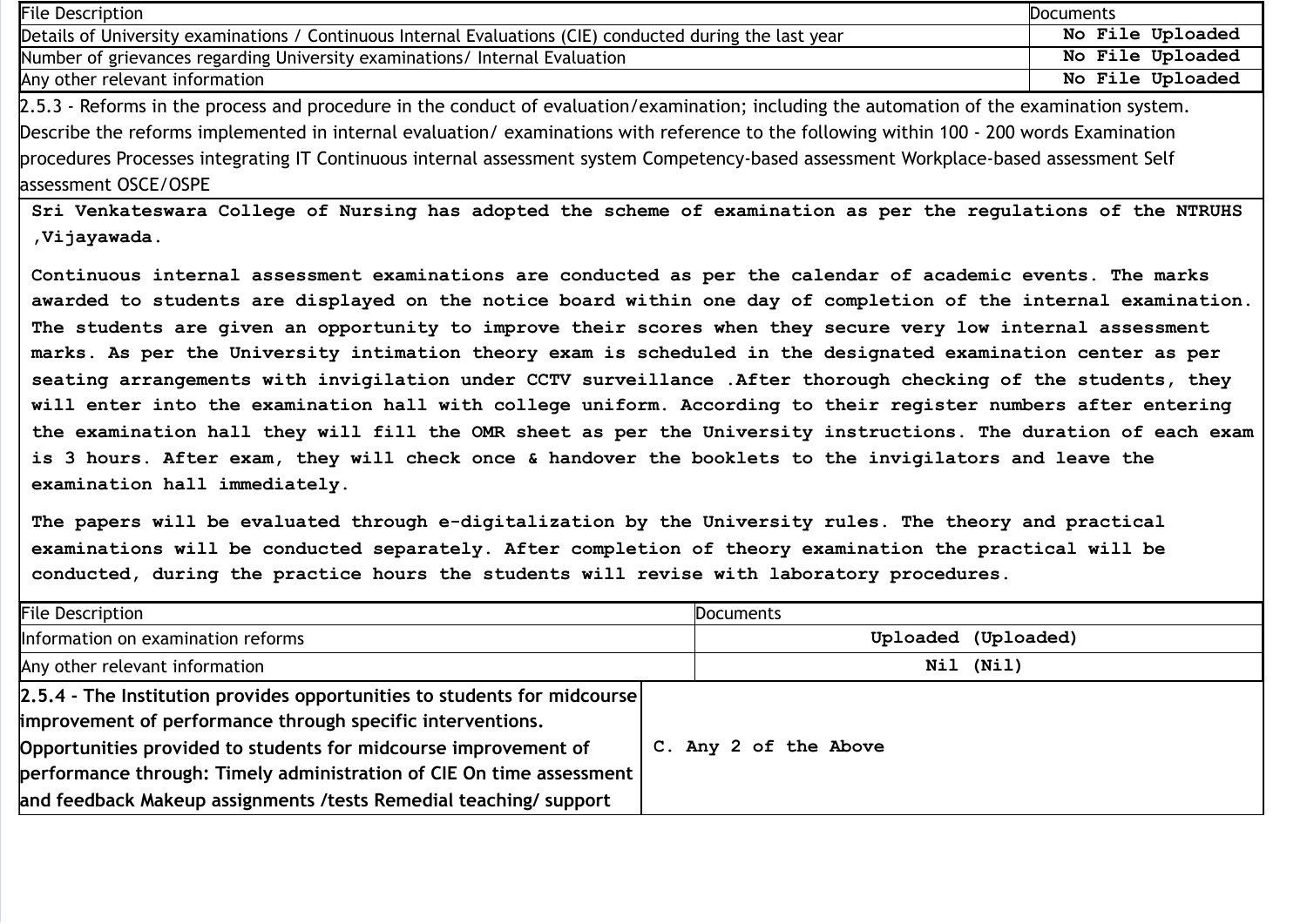| <b>File Description</b>                                                   | Documents                                                                                                             |
|---------------------------------------------------------------------------|-----------------------------------------------------------------------------------------------------------------------|
| List of opportunities provided                                            |                                                                                                                       |
| for the students for midcourse                                            | No File Uploaded                                                                                                      |
| improvement of performance                                                |                                                                                                                       |
| in the examinations                                                       |                                                                                                                       |
| Information as per Data<br>template                                       | View File<br>(https://assessmentonline.naac.gov.in/storage/app/public/aqar/19281/19281 1436 4301.xlsx?<br>1652426666) |
| Policy document of midcourse<br>improvement of performance<br>of students | No File Uploaded                                                                                                      |
| Re-test and Answer sheets                                                 | No File Uploaded                                                                                                      |
| Any other relevant information                                            | No File Uploaded                                                                                                      |

# 2.6 - Student Performance and Learning Outcomes

2.6.1 - The Institution has stated the learning outcomes (generic and programme-specific) and graduate attributes as per the provisions of the Regulatory bodies and the University; which are communicated to the students and teachers through the website and other documents

Sri Venkateswara College of Nursing adheres to the learning outcome as laid down by the affiliated university and INC. B.Sc(N) programme is designed to prepare graduates to assume responsibility as professional and competent nurses and midwives, who are capable to provide promotive, preventive, curative and rehabilitative services. It is aimed to prepare nurses who can make independent decisions in nursing care, provide quality care, facilitate individuals and groups in pursuit of health, function in the hospital, community and conduct research studies in the areas of nursing practice. The students are also trained to assume the role of teacher, supervisor and manager in a clinical /public health setting.

On completion of the four years B.Sc(N) programme the graduates will be able to apply knowledge in providing nursing care to individuals, families and communities. The graduates will be able to demonstrate an understanding of lifestyle and other factors, which affect the health of individuals and groups. The graduates will be able to provide nursing care based on steps of the nursing process to the patients and demonstrate leadership and managerial skills in clinical community health settings. The graduates will be able to demonstrate awareness, interest and contribute towards the advancement of self and of the profession.

| <b>File Description</b>                                                               | <b>Documents</b>    |  |
|---------------------------------------------------------------------------------------|---------------------|--|
| Relevant documents pertaining to learning outcomes and graduate attributes            | Nil                 |  |
| Methods of the assessment of learning outcomes and graduate attributes                | Nil                 |  |
| Upload Course Outcomes for all courses (exemplars from Glossary)                      | Uploaded (Uploaded) |  |
| Nil<br>Any other relevant information                                                 |                     |  |
| 2.6.2 - Incremental performance in Pass percentage of final year students in the year |                     |  |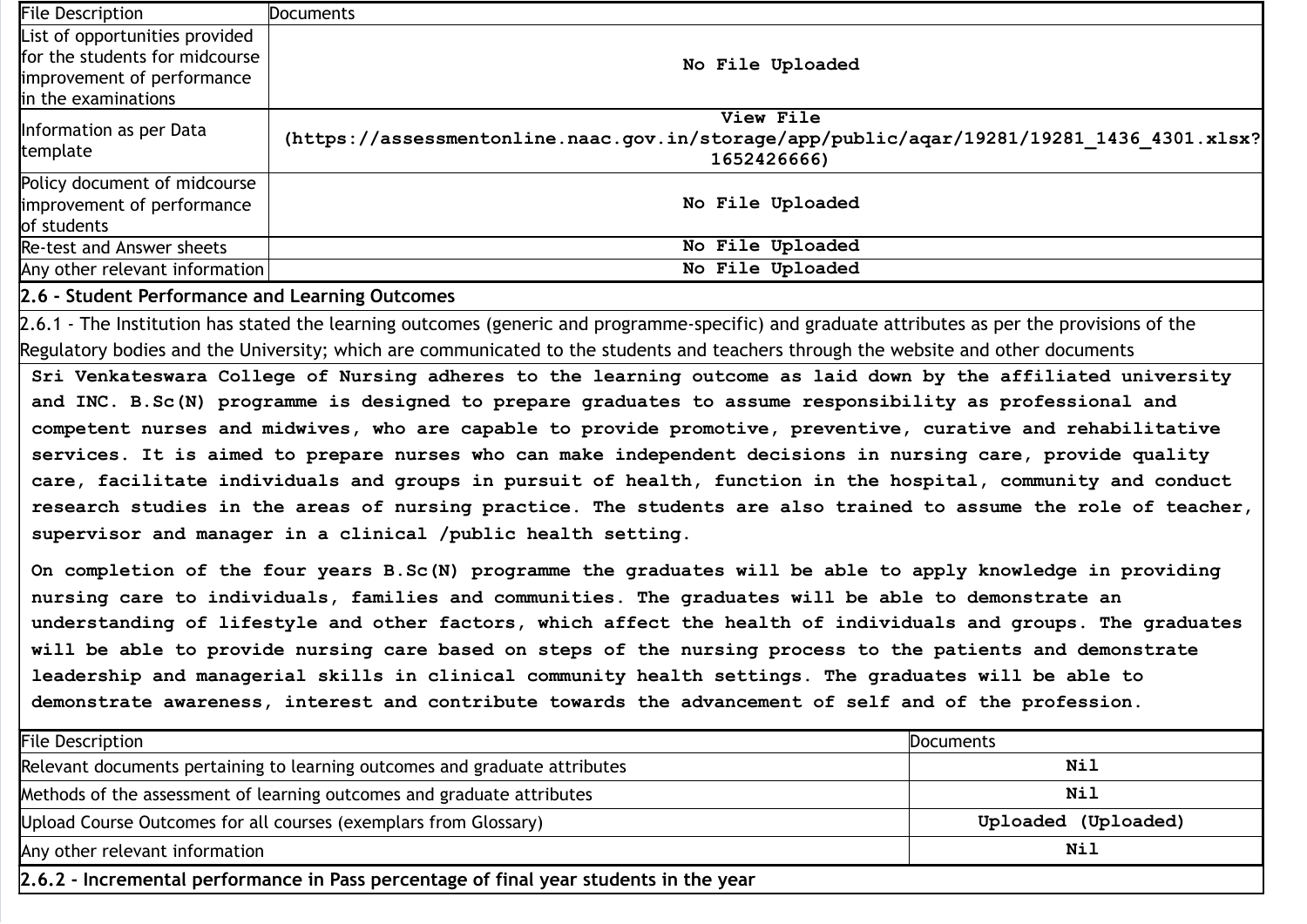| <b>File Description</b>                                                                                                                           | <b>Documents</b>                                                                                                |  |  |
|---------------------------------------------------------------------------------------------------------------------------------------------------|-----------------------------------------------------------------------------------------------------------------|--|--|
| List of Programmes and the                                                                                                                        | View File                                                                                                       |  |  |
| number of students passed and                                                                                                                     | (https://assessmentonline.naac.gov.in/storage/app/public/aqar/19281/19281 1440 4318.xlsx?                       |  |  |
| appeared in the final year                                                                                                                        | 1652426667)                                                                                                     |  |  |
| examination for the year                                                                                                                          |                                                                                                                 |  |  |
| Link for the annual report of                                                                                                                     |                                                                                                                 |  |  |
| examination results as placed                                                                                                                     | No File Uploaded                                                                                                |  |  |
| before BoM/ Syndicate/                                                                                                                            |                                                                                                                 |  |  |
| Governing Council for the year.                                                                                                                   |                                                                                                                 |  |  |
| Reports from Controller of                                                                                                                        |                                                                                                                 |  |  |
| Exam (COE) office/ Registrar                                                                                                                      |                                                                                                                 |  |  |
| evaluation mentioning the                                                                                                                         |                                                                                                                 |  |  |
| relevant details and the result                                                                                                                   | No File Uploaded                                                                                                |  |  |
| analysis performed by the                                                                                                                         |                                                                                                                 |  |  |
| institution duly attested by the                                                                                                                  |                                                                                                                 |  |  |
| Head of the Institution                                                                                                                           |                                                                                                                 |  |  |
| Trend analysis for the last year                                                                                                                  | No File Uploaded                                                                                                |  |  |
| in graphical form                                                                                                                                 |                                                                                                                 |  |  |
|                                                                                                                                                   | View File                                                                                                       |  |  |
| Data template                                                                                                                                     | (https://assessmentonline.naac.gov.in/storage/app/public/aqar/19281/19281 1440 4322.xlsx?                       |  |  |
|                                                                                                                                                   | 1652426667)                                                                                                     |  |  |
| Any other relevant information                                                                                                                    | No File Uploaded                                                                                                |  |  |
| 2.6.3 - The teaching learning and assessment processes of the Institution are aligned with the stated learning outcomes. Provide details on how   |                                                                                                                 |  |  |
| teaching learning and assessment processes are mapped to achieve the generic and program-specific learning outcomes (for each program) within 100 |                                                                                                                 |  |  |
| 200 words                                                                                                                                         |                                                                                                                 |  |  |
|                                                                                                                                                   |                                                                                                                 |  |  |
|                                                                                                                                                   | SVCON adheres to the teaching-learning and assessment process as laid down by INC and NTRUHS. The teaching      |  |  |
|                                                                                                                                                   | learning process is designed based on the total hours allotted for each academic year. It is meticulously       |  |  |
|                                                                                                                                                   | designed to accomplish the learning outcomes. Each subject has general, specific objectives, content, teaching- |  |  |
|                                                                                                                                                   | learning activities and assessment methods with a stipulated time period.                                       |  |  |
|                                                                                                                                                   |                                                                                                                 |  |  |
|                                                                                                                                                   | This course plan is executed at the instructional level by the teaching faculty and documented. The teaching    |  |  |
| methods are designed as per the title of the unit which gives impact on gaining knowledge, attitude and skill                                     |                                                                                                                 |  |  |
| among students. Lecture cum discussion, demonstration, panel discussion, group discussion, role-play and                                          |                                                                                                                 |  |  |
| seminar method are commonly used as teaching-learning as "ongoing evaluation" and summative evaluation. Further                                   |                                                                                                                 |  |  |
| supervised clinical practice, case presentation, case study and practice session are used to develop the skill                                    |                                                                                                                 |  |  |
| in giving nursing care theory and practice are co-related in the teaching process and assessment is done                                          |                                                                                                                 |  |  |
| periodically to estimate that to what extent the learning outcomes are achieved. It is modified based on the                                      |                                                                                                                 |  |  |
| feedback obtained from professionals and students. Learning outcomes reflects the knowledge, attitude and                                         |                                                                                                                 |  |  |
| skill-based on that assessment methods are planned.                                                                                               |                                                                                                                 |  |  |
|                                                                                                                                                   |                                                                                                                 |  |  |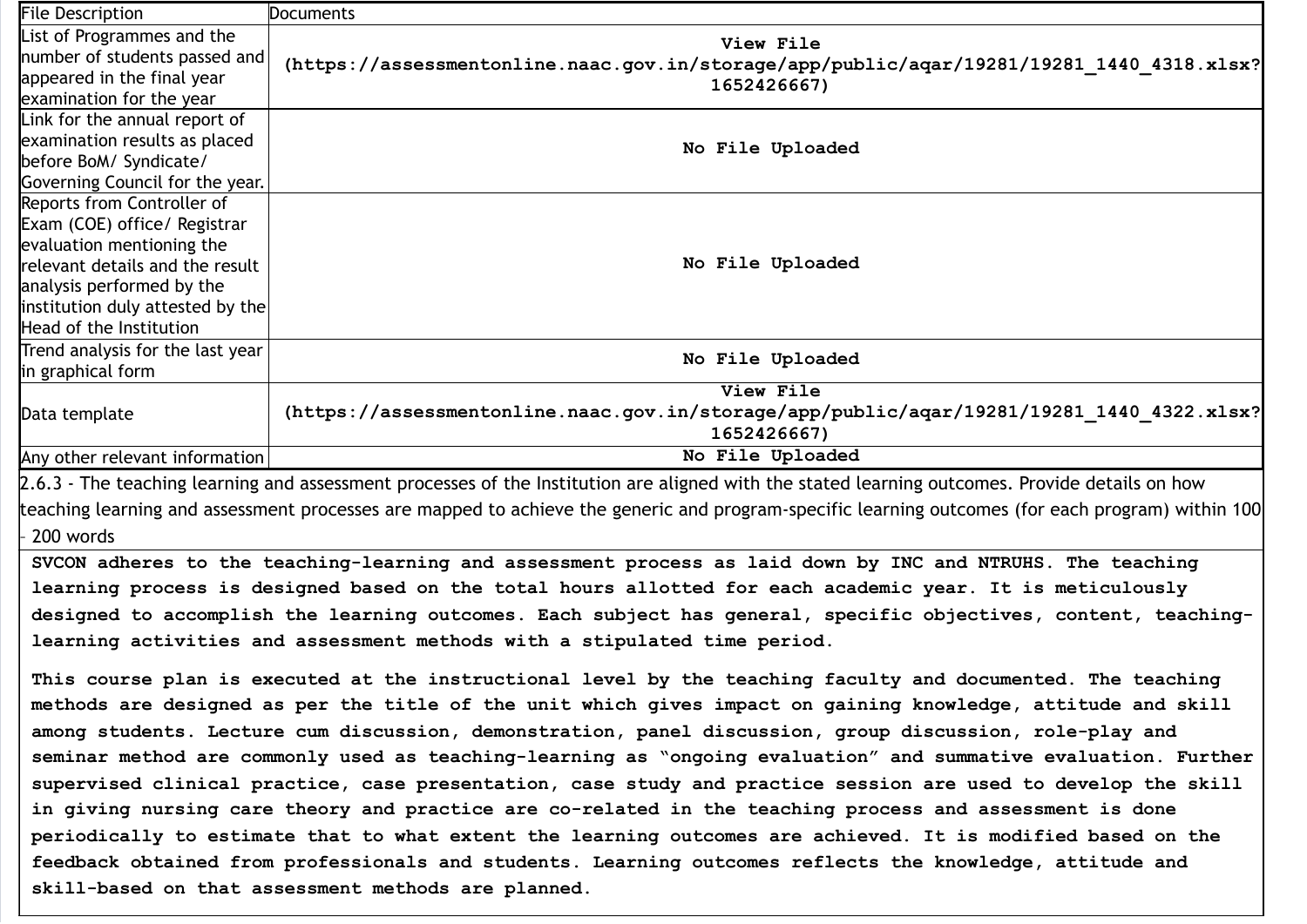| <b>File Description</b>                     | Documents           |
|---------------------------------------------|---------------------|
| <b>Programme-specific learning outcomes</b> | Uploaded (Uploaded) |
| Any other relevant information              | (Nil<br>Nil         |

2.6.4 - Presence and periodicity of parent-teachers meetings, remedial measures undertaken and outcome analysis. Describe structured mechanism for parent-teachers meetings, follow-up action taken and outcome analysis within 100 - 200 words

Parent teachers meetings are conducted twice a year for students. It is commonly scheduled at the middle and end of the academic year. Circular regarding the parent teachers meeting is displayed on the notice board and informed to the parents, one week prior to the meeting. If the parent is unable to attend as per schedule, they are permitted to meet the respective faculty member within a month of meeting, at college.

The class coordinator and subject in charge attend the parents-teachers meeting in the presence of the Principal. The Class coordinator emphasizes the importance of attendance in theory and practical and discuss with the parents about lack of attendance (less 80%) and poor performance (less than 50%) regarding minimum eligibility for the university examination and to improve their performance. Each individual student progression is signed by the parent during parent-teacher meetings in the progress record.

The feedback is collected, analyzed and resolution is implemented. The action taken is communicated through a circular. The student's specific needs are identified from their performance in the test or practical session and remedial measures are undertaken based on the level of the student.

| <b>File Description</b>                                                                                       | <b>Documents</b> |                         |  |
|---------------------------------------------------------------------------------------------------------------|------------------|-------------------------|--|
| Proceedings of parent -teachers meetings held during the year                                                 |                  | Conducted (Conducted)   |  |
| Follow up reports on the action taken and outcome analysis.                                                   |                  | Maintained (Maintained) |  |
| Any other relevant information                                                                                |                  | Nil (Nil)               |  |
| 2.7 - Student Satisfaction Survey                                                                             |                  |                         |  |
| 2.7.1 - Online student satisfaction survey regarding teaching learning process                                |                  |                         |  |
| https://docs.google.com/forms/d/1URN1KGjzDf8I8HScbXOjFoJE1kWzrOrBdcvgyNyplo0/closedform                       |                  |                         |  |
| (https://docs.google.com/forms/d/1URNlKGjzDf8I8HScbXOjFoJE1kWzrOrBdcvgyNyplo0/closedform)                     |                  |                         |  |
| <b>File Description</b><br><b>Documents</b>                                                                   |                  |                         |  |
| No File Uploaded<br>Any other relevant information                                                            |                  |                         |  |
| RESEARCH, INNOVATIONS AND EXTENSION                                                                           |                  |                         |  |
| 3.1 - Resource Mobilization for Research                                                                      |                  |                         |  |
| 3.1.1 - Number of teachers recognized as PG/Ph.D research guides by the respective University during the year |                  |                         |  |
| $\mathbf 0$                                                                                                   |                  |                         |  |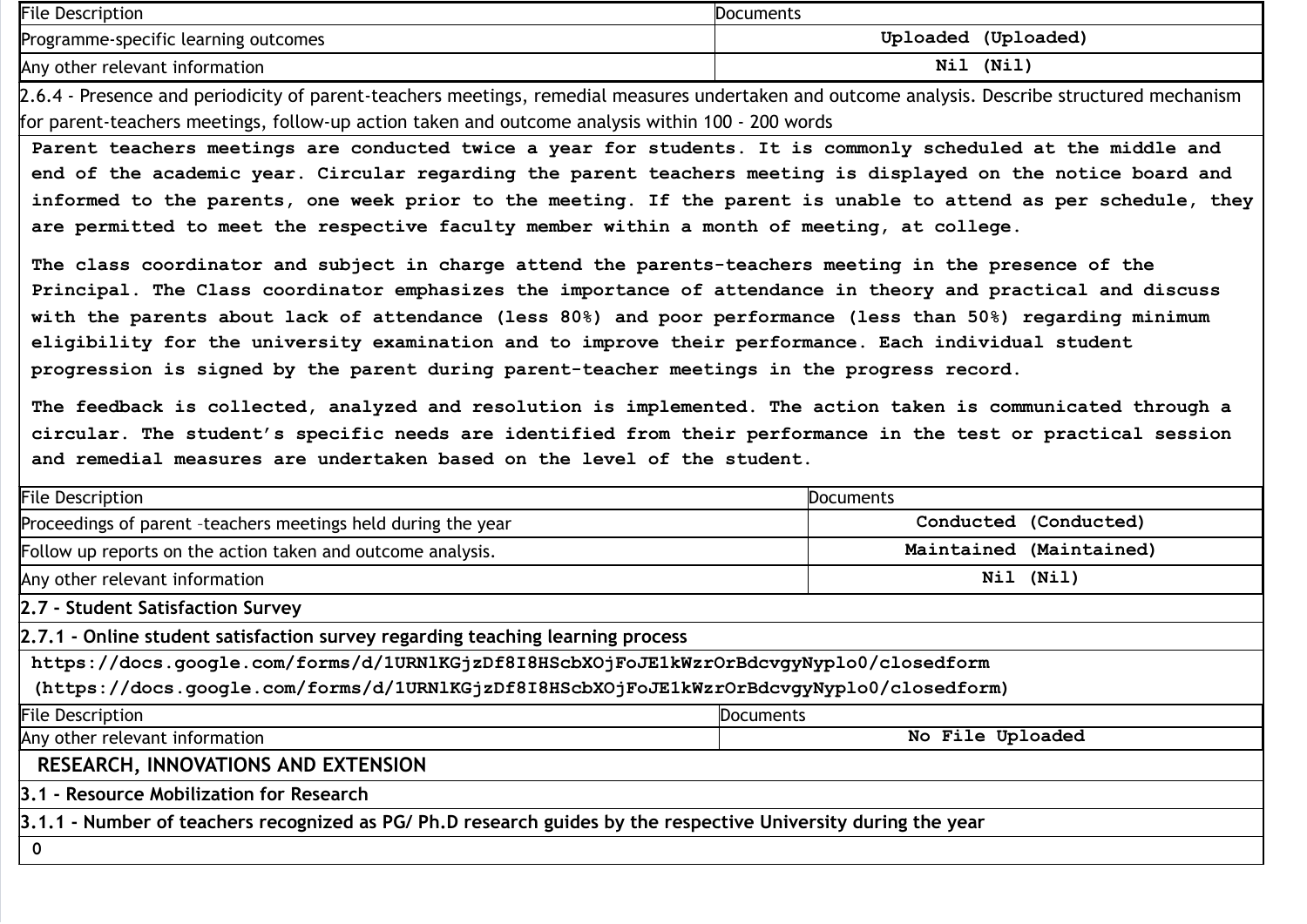| <b>File Description</b>                      | Documents                                                                                                                                  |  |
|----------------------------------------------|--------------------------------------------------------------------------------------------------------------------------------------------|--|
| Copies of Guide-ship letters or              |                                                                                                                                            |  |
| authorization of research guide              | No File Uploaded                                                                                                                           |  |
| provide by the university                    |                                                                                                                                            |  |
| Information as per Data<br>template          | View File<br>(https://assessmentonline.naac.gov.in/storage/app/public/aqar/19281/19281 1582 4790.xlsx?<br>1652426667)                      |  |
| Any other relevant information               | No File Uploaded                                                                                                                           |  |
| List of full time teachers                   |                                                                                                                                            |  |
| recognized as PG/Ph.D guides                 | No File Uploaded                                                                                                                           |  |
| during the year.                             |                                                                                                                                            |  |
| List of full time teacher during             | No File Uploaded                                                                                                                           |  |
| the year.                                    |                                                                                                                                            |  |
|                                              | 3.1.2 - Number of teachers awarded national /international fellowships / financial support for advanced studies/collaborative research and |  |
| participation in conferences during the year |                                                                                                                                            |  |
| $\mathbf{2}$                                 |                                                                                                                                            |  |
| File Description                             | <b>Documents</b>                                                                                                                           |  |
| Fellowship award letter / grant              | No File Uploaded                                                                                                                           |  |
| letter from the funding agency               |                                                                                                                                            |  |
| List of teachers and their                   | View File                                                                                                                                  |  |
| national/international                       | (https://assessmentonline.naac.gov.in/storage/app/public/aqar/19281/19281 1583 4795.xlsx?<br>1652426667)                                   |  |
| fellowship details (Data                     |                                                                                                                                            |  |
| templates)                                   |                                                                                                                                            |  |
| E-copies of the award letters                | No File Uploaded                                                                                                                           |  |
| of the teachers                              |                                                                                                                                            |  |
| Any other relevant information               | No File Uploaded                                                                                                                           |  |
|                                              | 3.1.3 - Number of research projects/clinical trials funded by government, industries and non-governmental agencies during the year         |  |
| Number of Research Projects                  | Amount / Funds Received                                                                                                                    |  |
| $\mathbf 0$                                  | 0                                                                                                                                          |  |
| <b>File Description</b>                      | <b>Documents</b>                                                                                                                           |  |
| List of research projects and                |                                                                                                                                            |  |
| funding details during the year              | No File Uploaded                                                                                                                           |  |
| (Data template)                              |                                                                                                                                            |  |
| List of research projects and                | View File                                                                                                                                  |  |
| funding details during the year              | (https://assessmentonline.naac.gov.in/storage/app/public/aqar/19281/19281 1584 4799.xlsx?                                                  |  |
| (Data template)                              | 1652426667)                                                                                                                                |  |
| Link for funding agencies                    |                                                                                                                                            |  |
| websites                                     | Nil                                                                                                                                        |  |
| Any other relevant information               | No File Uploaded                                                                                                                           |  |
| 3.2 - Innovation Ecosystem                   |                                                                                                                                            |  |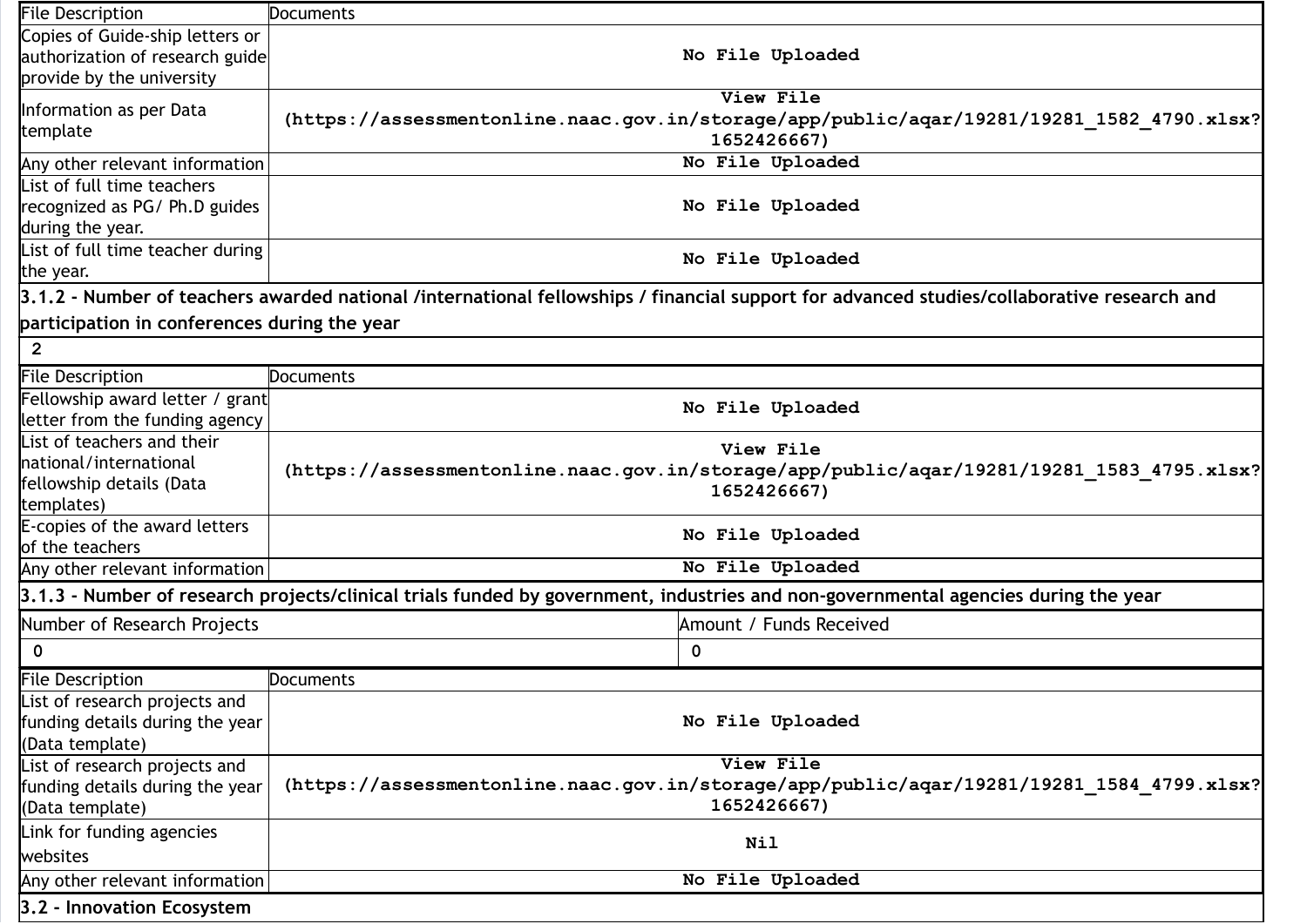3.2.1 - The Institution has created an ecosystem for innovations including Incubation Centre and other initiatives for creation and transfer of knowledge. Describe the available Incubation Centre and evidence of its functioning (activities) within 100 - 200 words

Regarding Incubation Centre, the institute being Post graduate institute, However it appreciates and creates an encouraging role in promoting an ecosystem for innovation among the faculty members. The faculty members are groomed by upgrading of knowledge by organization of conferences, seminars, and lecture series. Faculty members are also granted leave and provided financial support in certain cases to attend similar activities within the state and outside the state. The Institution has constituted a Research Committee to facilitate and monitor research activities in the College. The Research committee encourages and provides necessary guidance to the faculties and students projects. This spirit of innovation encompasses various outreach program for creation and transfer of knowledge by creating health awareness among the society, schools, Community Anganwadi centres etc. The extension activities of the College are carried out through Department of Community Health Nursing, Student Nurses Association (SNA) and NSS Programs under the supervision of the faculty. The broad area of extension activities of the College are community development in heath aspects, health hygiene awareness and Menstrual hygiene awareness among the puberty girls , conduction of free health camps, participation in mobile clinics,, School Health Programs, Adaptation of rural villages, blood donation camp.

| <b>File Description</b>                                                                                                                                                                                                                                      | <b>Documents</b>    |  |
|--------------------------------------------------------------------------------------------------------------------------------------------------------------------------------------------------------------------------------------------------------------|---------------------|--|
| Details of the facilities and innovations made                                                                                                                                                                                                               | Uploaded (Uploaded) |  |
| Nil (Nil)<br>Any other relevant information                                                                                                                                                                                                                  |                     |  |
| 3.2.2 - Number of workshops/seminars conducted on Intellectual Property Rights (IPR) Research methodology, Good Clinical, Laboratory,<br>Pharmacy and Collection practices, writing for Research Grants and Industry-Academia Collaborations during the year |                     |  |
| $\overline{2}$                                                                                                                                                                                                                                               |                     |  |
| <b>File Description</b><br><b>Documents</b>                                                                                                                                                                                                                  |                     |  |
| List of workshops/seminars during the year(Data template)                                                                                                                                                                                                    | No File Uploaded    |  |
| Reports of the events                                                                                                                                                                                                                                        | No File Uploaded    |  |
| Any other relevant information                                                                                                                                                                                                                               | No File Uploaded    |  |
| 3.3 - Research Publications and Awards                                                                                                                                                                                                                       |                     |  |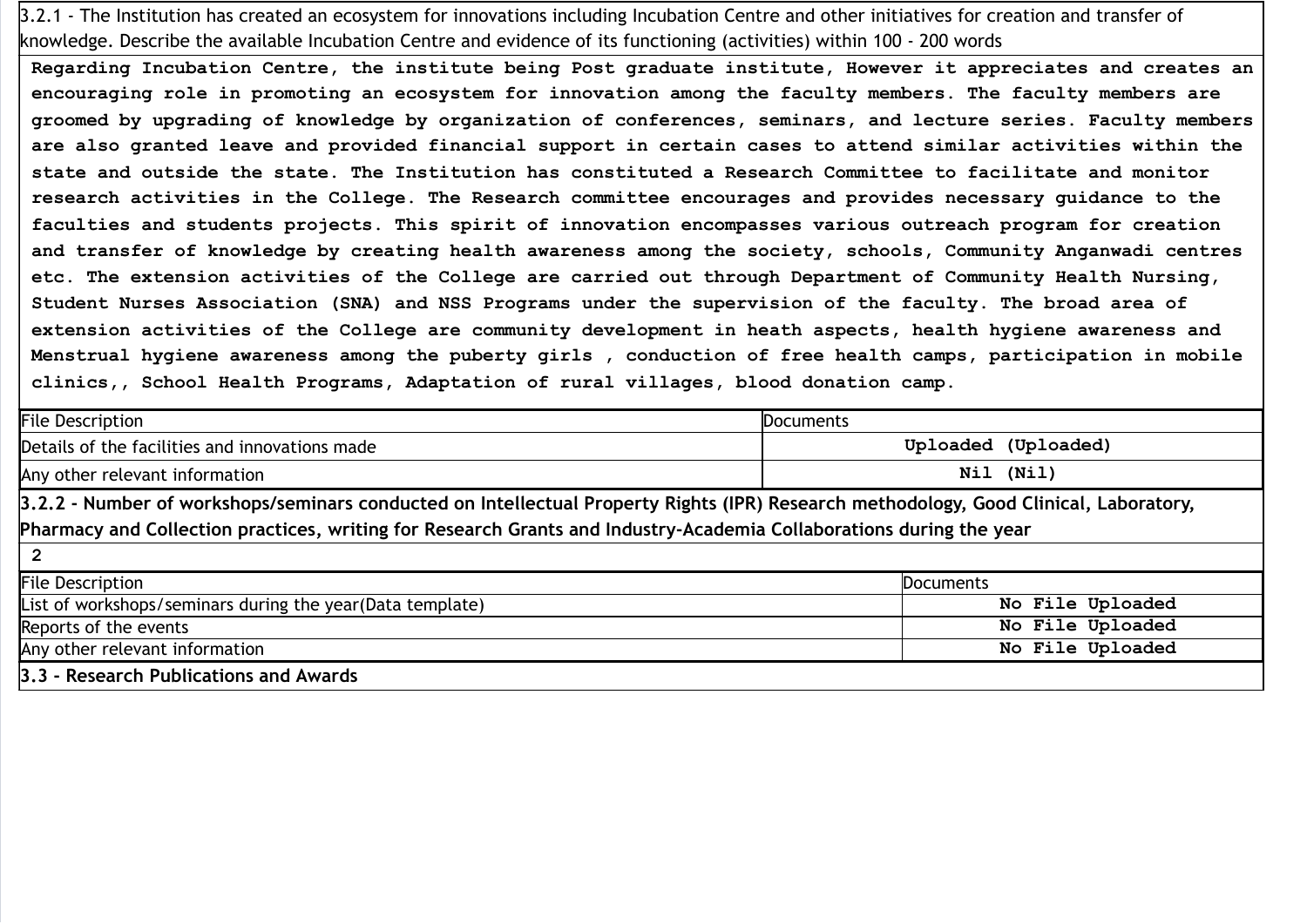| 3.3.1 - The Institution ensures implementation of its stated Code of                                                                        |                       |           |                  |
|---------------------------------------------------------------------------------------------------------------------------------------------|-----------------------|-----------|------------------|
| Ethics for research. The Institution has a stated Code of Ethics for                                                                        |                       |           |                  |
| research, the implementation of which is ensured by the following:                                                                          |                       |           |                  |
| $\overline{\Pi}$ here is an Institutional ethics committee which oversees the                                                               |                       |           |                  |
| implementation of all research projects All the projects including                                                                          | B. Any 3 of the Above |           |                  |
| student project work are subjected to the Institutional ethics                                                                              |                       |           |                  |
| committee clearance The Institution has plagiarism check software                                                                           |                       |           |                  |
| based on the Institutional policy Norms and guidelines for research                                                                         |                       |           |                  |
| ethics and publication guidelines are followed                                                                                              |                       |           |                  |
| <b>File Description</b>                                                                                                                     |                       | Documents |                  |
| Institutional Code of Ethics document                                                                                                       |                       |           | No File Uploaded |
| Minutes of meetings of the committees with reference to the code of ethics                                                                  |                       |           | No File Uploaded |
| Any other relevant information                                                                                                              |                       |           | No File Uploaded |
| 3.3.2 - Number of Ph.D/DM/M Ch/PG Degree in the respective disciplines received per recognized PG teachers* of the Institution during the   |                       |           |                  |
|                                                                                                                                             |                       |           |                  |
| year                                                                                                                                        |                       |           |                  |
| 3.3.2.1 - Number of Ph.D.s /DM/M Ch/PG degrees in the respective disciplines received per recognized PG teachers* of the Institution during |                       |           |                  |
| the year                                                                                                                                    |                       |           |                  |
| $\overline{2}$                                                                                                                              |                       |           |                  |
| <b>File Description</b>                                                                                                                     |                       | Documents |                  |
| Any other relevant information                                                                                                              |                       |           | No File Uploaded |
| List of Ph.D.s /DM/MCh/PG degrees in the respective disciplines received during the year                                                    |                       |           | No File Uploaded |
| List of teachers recognized as guides during the year                                                                                       |                       |           | No File Uploaded |
| Information as per Data template                                                                                                            |                       |           | No File Uploaded |
| Letter of PG guide recognition from competent authority                                                                                     |                       |           | No File Uploaded |
| 3.3.3 - Number of papers published per teacher in the Journals notified on UGC -CARE list in the UGC website/Scopus/ Web of Science/ PubMed |                       |           |                  |
| during the year                                                                                                                             |                       |           |                  |
| 3.3.3.1 - Number of research papers published per teacher in the Journals notified on UGC website/Scopus/ Web of Science/ PubMed during the |                       |           |                  |
| <b>bear</b>                                                                                                                                 |                       |           |                  |
| 25                                                                                                                                          |                       |           |                  |
| <b>File Description</b><br><b>Documents</b>                                                                                                 |                       |           |                  |
| Number of research papers published per teacher in the Journals notified on UGC website/Scopus/ Web of Science/ PubMed during t             |                       |           | No File Uploaded |
| Web-link provided by institution in the template which redirects to the journal webpage published in UGC notified list                      |                       |           | No File Uploaded |
| Information as per Data template                                                                                                            |                       |           | No File Uploaded |
| Any other relevant information                                                                                                              |                       |           | No File Uploaded |
| 3.3.4 - Number of books and chapters in edited volumes/books published and papers published in national/ international conference           |                       |           |                  |
| proceedings indexed in UGCCARE list on the UGC website/ Scopus/ Web of Science/ PubMed/ during the year                                     |                       |           |                  |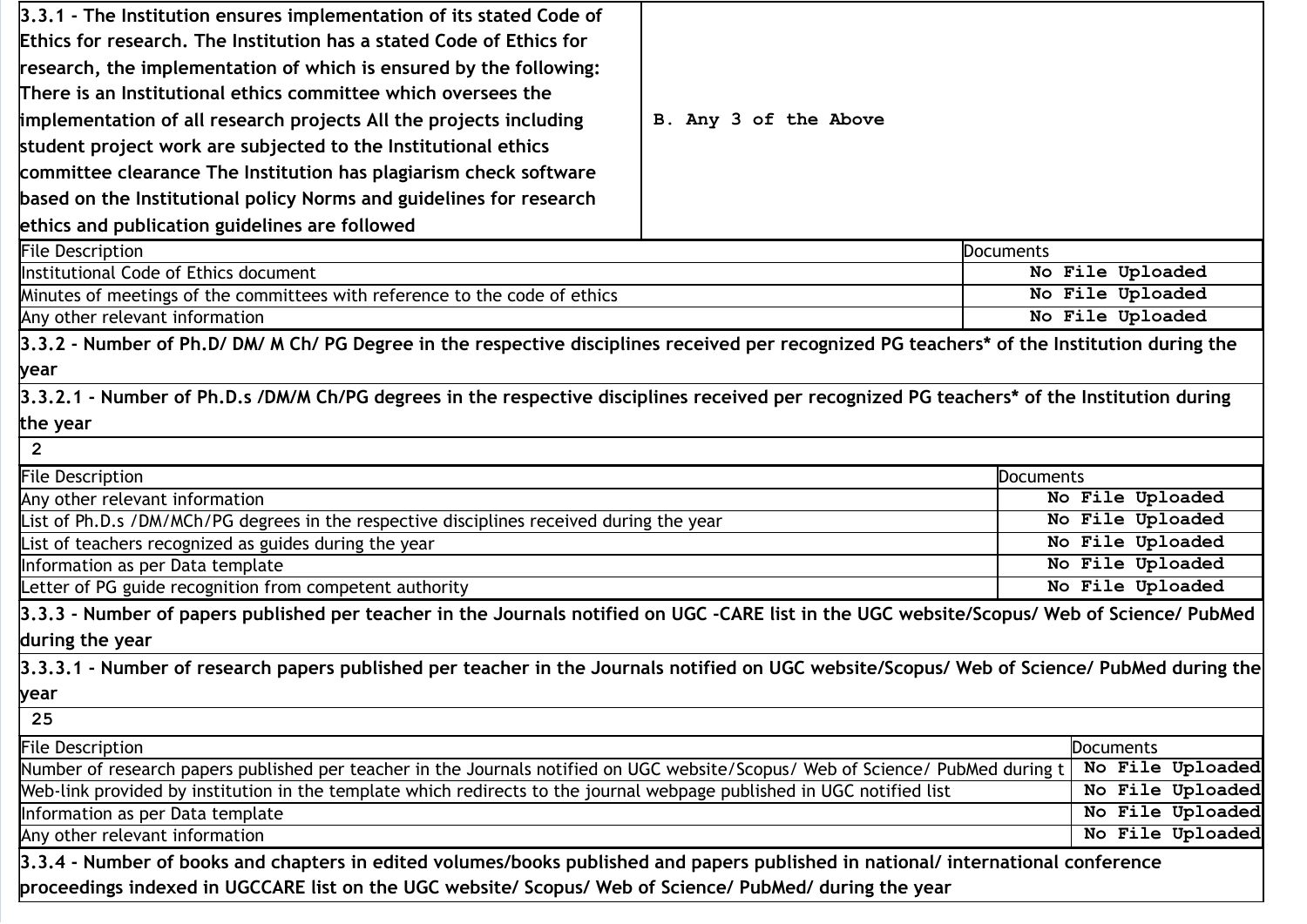| 0                                                                                                                            |                                                                                                                                          |           |
|------------------------------------------------------------------------------------------------------------------------------|------------------------------------------------------------------------------------------------------------------------------------------|-----------|
| File Description                                                                                                             |                                                                                                                                          | Documents |
| List of books and chapters in edited volumes/books published with ISBN and ISSN number and papers in national/ international |                                                                                                                                          | No File   |
| conference proceedings during the year                                                                                       |                                                                                                                                          | Uploaded  |
| Information as per Data template                                                                                             |                                                                                                                                          | No File   |
|                                                                                                                              |                                                                                                                                          | Uploaded  |
| Any other relevant information                                                                                               |                                                                                                                                          | No File   |
|                                                                                                                              |                                                                                                                                          | Uploaded  |
| 3.4 - Extension Activities                                                                                                   |                                                                                                                                          |           |
|                                                                                                                              | 3.4.1 - Number of extension and outreach activities carried out in collaboration with National and International agencies, Industry, the |           |
|                                                                                                                              | community, Government and NonGovernment organized bodies through NSS/NCC during the year                                                 |           |
| $\mathbf{1}$                                                                                                                 |                                                                                                                                          |           |
| <b>File Description</b>                                                                                                      | <b>Documents</b>                                                                                                                         |           |
| List of extension and outreach                                                                                               |                                                                                                                                          |           |
| activities during the year (Data                                                                                             | No File Uploaded                                                                                                                         |           |
| Template)                                                                                                                    |                                                                                                                                          |           |
| List of students in NSS/NCC                                                                                                  | View File                                                                                                                                |           |
| involved in the extension and                                                                                                | (https://assessmentonline.naac.gov.in/storage/app/public/aqar/19281/19281_1591_4823.docx?<br>1652426667)                                 |           |
| outreach activities during the                                                                                               |                                                                                                                                          |           |
| year                                                                                                                         |                                                                                                                                          |           |
| Detailed program report for                                                                                                  |                                                                                                                                          |           |
| each extension and outreach                                                                                                  |                                                                                                                                          |           |
| program should be made                                                                                                       | No File Uploaded                                                                                                                         |           |
| available, with specific<br>mention of number of students                                                                    |                                                                                                                                          |           |
| and collaborating agency                                                                                                     |                                                                                                                                          |           |
| participated                                                                                                                 |                                                                                                                                          |           |
| Any other relevant information                                                                                               | No File Uploaded                                                                                                                         |           |
|                                                                                                                              | 3.4.2 - Number of students participating in extension and outreach activities during the year                                            |           |
|                                                                                                                              |                                                                                                                                          |           |
| 200                                                                                                                          |                                                                                                                                          |           |

٦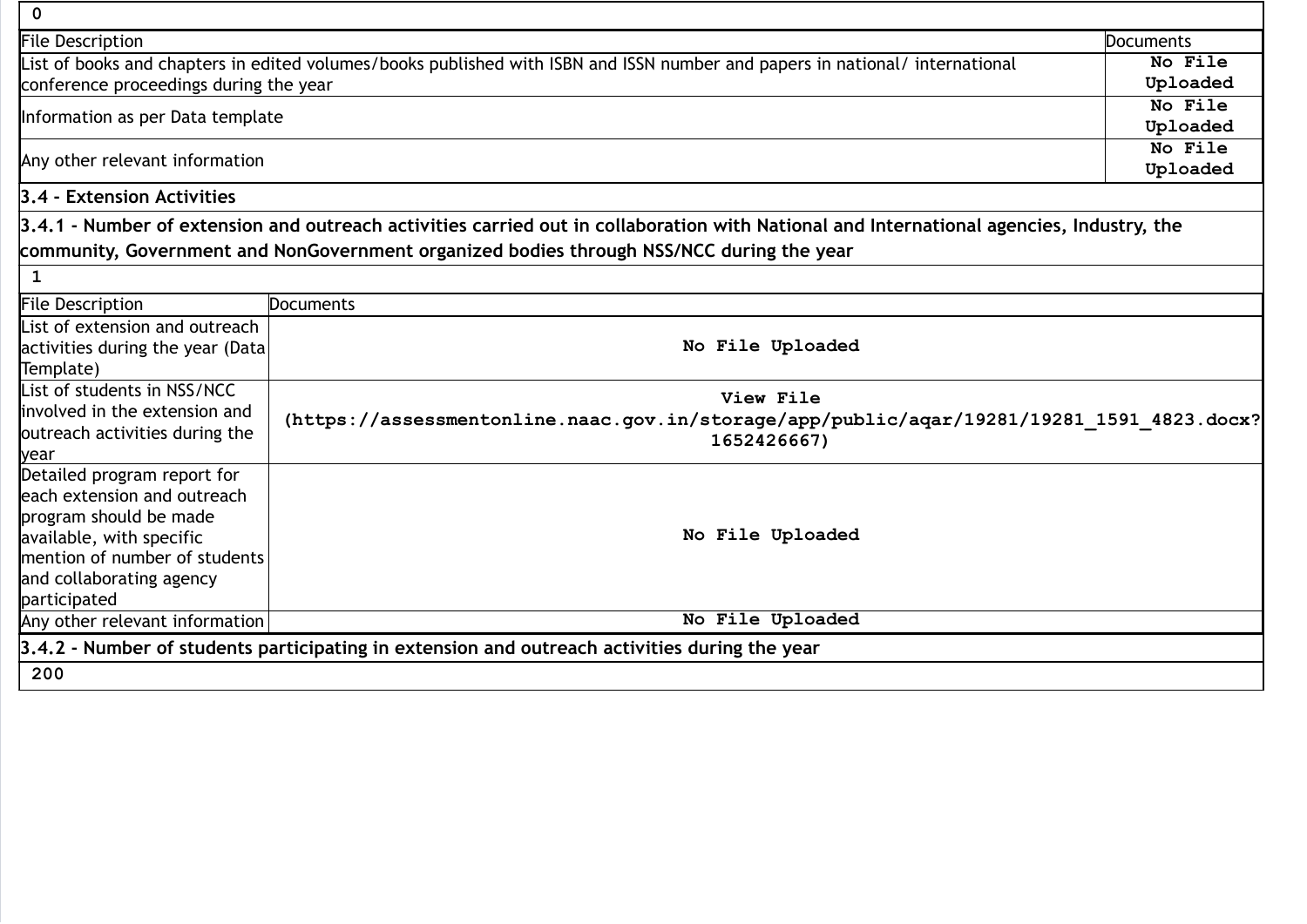| <b>File Description</b>                                                                                                                                                                                                                                                                                                                                                                                                                                                                                                                                                                                                                                                                                                                                                                                                                                                                                                                                                                                                                                                                                                                      | <b>Documents</b>                                                                                                      |                                                                                                                       |  |
|----------------------------------------------------------------------------------------------------------------------------------------------------------------------------------------------------------------------------------------------------------------------------------------------------------------------------------------------------------------------------------------------------------------------------------------------------------------------------------------------------------------------------------------------------------------------------------------------------------------------------------------------------------------------------------------------------------------------------------------------------------------------------------------------------------------------------------------------------------------------------------------------------------------------------------------------------------------------------------------------------------------------------------------------------------------------------------------------------------------------------------------------|-----------------------------------------------------------------------------------------------------------------------|-----------------------------------------------------------------------------------------------------------------------|--|
| Reports of the events<br>organized                                                                                                                                                                                                                                                                                                                                                                                                                                                                                                                                                                                                                                                                                                                                                                                                                                                                                                                                                                                                                                                                                                           | View File<br>(https://assessmentonline.naac.gov.in/storage/app/public/aqar/19281/19281 1592 4826.docx?<br>1652426667) |                                                                                                                       |  |
| List of extension and outreach<br>activities conducted with<br>industry, community etc for<br>the last year (Data template)                                                                                                                                                                                                                                                                                                                                                                                                                                                                                                                                                                                                                                                                                                                                                                                                                                                                                                                                                                                                                  | No File Uploaded                                                                                                      |                                                                                                                       |  |
| List of students who<br>participated in extension<br>activities during the year                                                                                                                                                                                                                                                                                                                                                                                                                                                                                                                                                                                                                                                                                                                                                                                                                                                                                                                                                                                                                                                              | View File<br>(https://assessmentonline.naac.gov.in/storage/app/public/aqar/19281/19281 1592 4828.docx?<br>1652426667) |                                                                                                                       |  |
| Geotagged photographs of<br>extension activities                                                                                                                                                                                                                                                                                                                                                                                                                                                                                                                                                                                                                                                                                                                                                                                                                                                                                                                                                                                                                                                                                             |                                                                                                                       | View File<br>(https://assessmentonline.naac.gov.in/storage/app/public/aqar/19281/19281 1592 4829.xlsx?<br>1652426667) |  |
| 3.4.3 - Number of awards and recognitions received for extension and outreach activities from Government / other recognised bodies during the year.<br>Describe the nature and basis of awards /recognitions received for extension and outreach activities of the Institutions from Government /other<br>recognised bodies during the year within 100 - 200 words<br>Sri Venkateswara College of Nursing inculcates the habit of helping the neighborhood through outreach<br>programmes organized by NSS unit. This helps students to make better decisions, adopt to change, improve their<br>self-esteem, and better prepare for their career and future good citizen of India. Such programs encourage<br>students to develop an enduring ethics of service to society and commitment to the community.<br>NSS: Blood Donation Camp, Drug distribution, Campus cleaning, Tree plantation, Anti-addiction activity, Special<br>camp, participation in Organ Donation Camp, Eye donation Camp<br>Red ribbon Club: Rally on AIDS Awareness, Breast Feeding, Cancer, Awareness programme at various villages to<br>educate youth about AIDS |                                                                                                                       |                                                                                                                       |  |
| <b>File Description</b>                                                                                                                                                                                                                                                                                                                                                                                                                                                                                                                                                                                                                                                                                                                                                                                                                                                                                                                                                                                                                                                                                                                      |                                                                                                                       | <b>Documents</b>                                                                                                      |  |
| List of awards for extension activities in the year                                                                                                                                                                                                                                                                                                                                                                                                                                                                                                                                                                                                                                                                                                                                                                                                                                                                                                                                                                                                                                                                                          |                                                                                                                       | Uploaded (Uploaded)                                                                                                   |  |
| e-copies of the award letters                                                                                                                                                                                                                                                                                                                                                                                                                                                                                                                                                                                                                                                                                                                                                                                                                                                                                                                                                                                                                                                                                                                |                                                                                                                       | Nil (Nil)                                                                                                             |  |
| Any other relevant information                                                                                                                                                                                                                                                                                                                                                                                                                                                                                                                                                                                                                                                                                                                                                                                                                                                                                                                                                                                                                                                                                                               |                                                                                                                       | Nil (Nil)                                                                                                             |  |
| 3.4.4 - Institutional social responsibility activities in the neighbourhood community in terms of education, environmental issues like Swachh Bharath,<br>health and hygiene awareness and socio-economic development issues carried out by the students and staff during the year. Describe the impact of<br>extension activities in sensitizing students to social issues and holistic development within 100 - 200 words                                                                                                                                                                                                                                                                                                                                                                                                                                                                                                                                                                                                                                                                                                                  |                                                                                                                       |                                                                                                                       |  |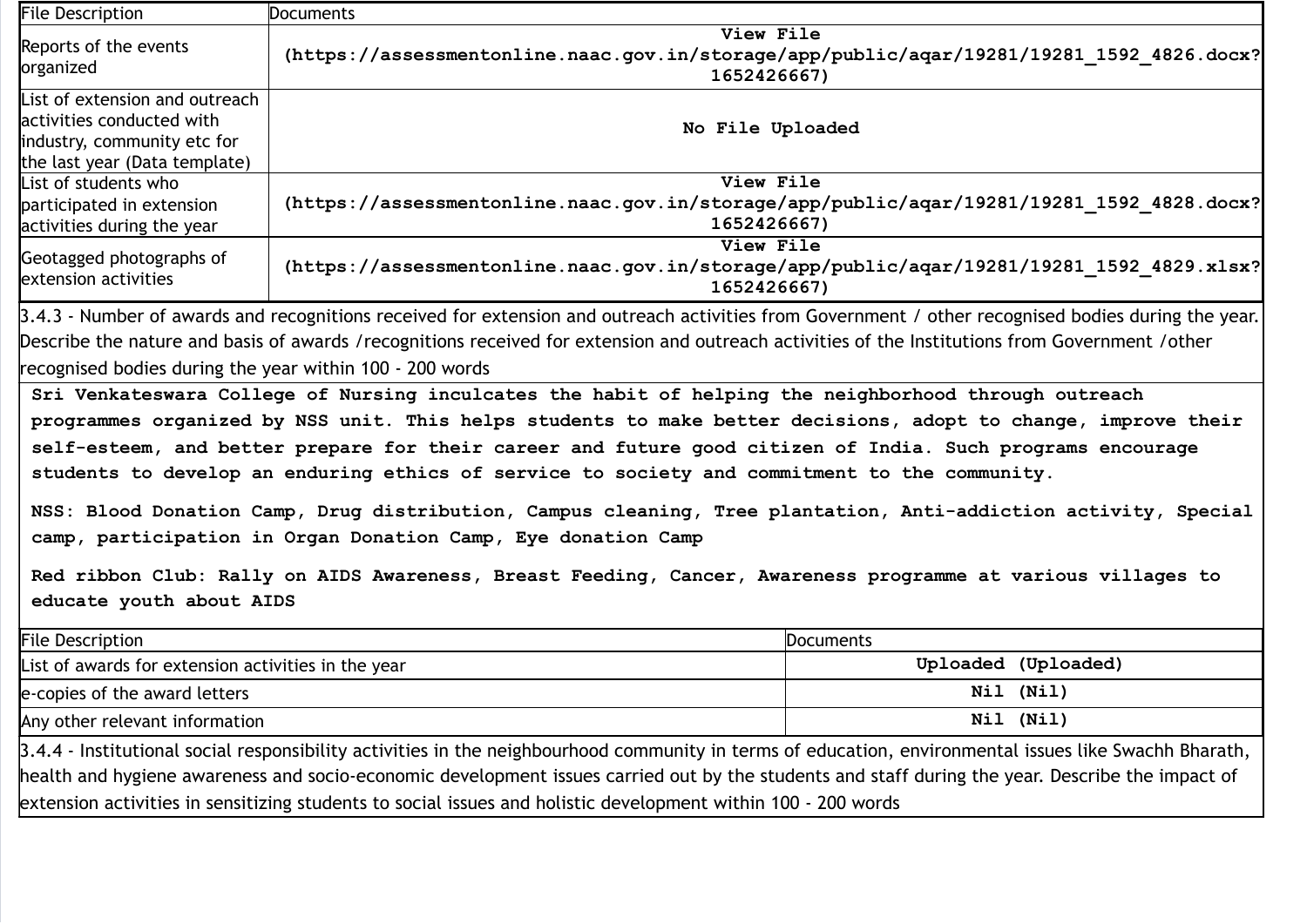Sri Venkateswara College of Nursing promotes regular engagement of faculty, students & staff with the neighborhood community for their holistic development. The Extension Activities are carried out through the following units: Department of Community Health Nursing, Student Nurses Association and NSS Unit .The Institute contributes to the community by creating health promotion and awareness to the surrounding neighbourhood community on occasions of certain important days. The Institute closely works in collaboration with Sub Centres such as- Sanyasipalli, Punnepalli, Jettiguntlapalli, etc. area and also Urban Primary Health Centre, Kazoor, Chavatapalli, Penumur which covers 5 villages. Every year the students conducted health survey in different villages and identify common health problems as earliest as possible and make referral. Based on the outcome of the survey health awareness are created according to the needs in these areas.

| <b>File Description</b>                                                                                                                            | Documents |                     |  |
|----------------------------------------------------------------------------------------------------------------------------------------------------|-----------|---------------------|--|
| Details of Institutional social responsibility activities in the neighbourhood community during the year                                           |           | Uploaded (Uploaded) |  |
| Any other relevant information                                                                                                                     |           | Nil (Nil)           |  |
| 3.5 - Collaboration                                                                                                                                |           |                     |  |
| 3.5.1 - Number of Collaborative activities for research, faculty exchange, student exchange/ Industry-internship etc. per year for the year        |           |                     |  |
| 3                                                                                                                                                  |           |                     |  |
| <b>File Description</b>                                                                                                                            |           | <b>Documents</b>    |  |
| Certified copies of collaboration documents and exchange visits                                                                                    |           | No File             |  |
|                                                                                                                                                    |           | Uploaded            |  |
| Any other relevant information                                                                                                                     |           | No File             |  |
|                                                                                                                                                    |           | Uploaded            |  |
| List of collaborative activities for research, faculty/student exchange etc. (Data template)                                                       |           | No File<br>Uploaded |  |
| Detailed program report for each extension and outreach program should be made available, with specific mention of number of students              |           | No File             |  |
| and collaborating agency participated and amount generated                                                                                         |           | Uploaded            |  |
| 3.5.2 - Total number of Functional MoUs with Institutions/ Industries in India and abroad for academic, clinical training / internship, on-the job |           |                     |  |
| training, project work, student / faculty exchange, collaborative research programmes etc. during the year                                         |           |                     |  |
| 3                                                                                                                                                  |           |                     |  |
| <b>File Description</b>                                                                                                                            | Documents |                     |  |
| List of functional MoUs for the year (Data Template)                                                                                               |           | No File Uploaded    |  |
| E-copies of the MoU's with institution/industry/corporate house, Indicating the start date and completion date                                     |           | No File Uploaded    |  |
| List of partnering Institutions/ Industries / research labs with contact details                                                                   |           | No File Uploaded    |  |
| Any other relevant information                                                                                                                     |           | No File Uploaded    |  |
| <b>INFRASTRUCTURE AND LEARNING RESOURCES</b>                                                                                                       |           |                     |  |
| 4.1 - Physical Facilities                                                                                                                          |           |                     |  |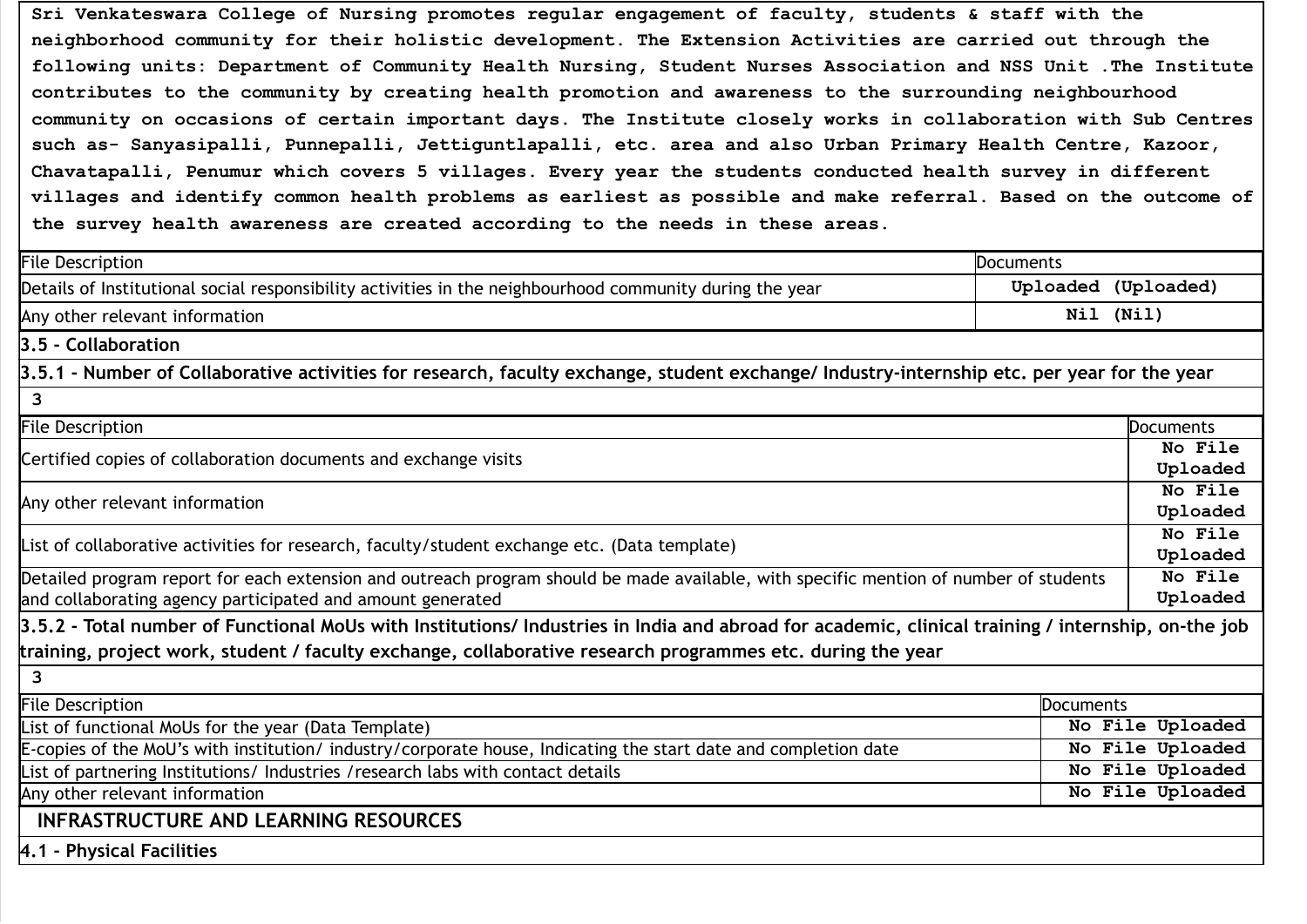4.1.1 - The Institution has adequate facilities for teaching- learning. viz., classrooms, laboratories, computing equipment etc. Describe the adequacy of facilities for teaching-learning viz., classrooms, ICT-enabled classrooms, seminar halls, facilities for clinical learning, learning in the community, Teleconferences, AYUSH-related learning cum therapy centre, well-equipped laboratories, skills labs etc. as stipulated by the appropriate Regulatory bodies within 100 - 200words

- The academic, administrative, research, examination and other curricular and extracurricular activities are housed and carried out in aesthetically designed building.
- The college has established their own separate and self-contained buildings with the laboratories, classroom, seminar halls, office room, student amenities, library, faculty room and hostel facilities for students and faculty to facilitate and conduct various academic, research and training and extension activities associated with the teaching and learning processes.
- All the laboratories are equipped with modular and functional workspaces integrating the student needs like water, electricity and gas. The laboratories are designed with the safety features imbibed in the infrastructure resulting in an excellent ambience and atmosphere for academic and research work. There is a separate computer laboratory with internet and Wi-Fi facility with 20 computers exclusively for faculty and student usage.
- The class rooms are equipped to meet the audiovisual needs as well as conventional teaching tools and furnished comfortably to meet the student requirements for learning.
- Building is also supported by 24x7 power backup so as to facilitate uninterrupted in the academic environment.

| <b>File Description</b>                                                                                                                             | <b>Documents</b>                        |  |
|-----------------------------------------------------------------------------------------------------------------------------------------------------|-----------------------------------------|--|
| List of available teaching-learning facilities such as Class rooms, Laboratories, ICT enabled                                                       | CLASS ROOMS 9, LABORATORIES 7, ICT 1,   |  |
| facilities including Teleconference facilities etc., mentioned above                                                                                | (CLASS ROOMS 9, LABORATORIES 7, ICT 1,) |  |
| Geo tagged photographs                                                                                                                              | Nil                                     |  |
| Any other relevant information                                                                                                                      | Nil                                     |  |
| 4.1.2 - The Institution has adequate facilities to support physical and recreational requirements of students and staff - sports, games (indoor,    |                                         |  |
| outdoor), gymnasium, auditorium, yoga centre, etc.) and for cultural activities. Describe the adequacy of facilities for sports, games and cultural |                                         |  |
| activities including specification about area/size, year of establishment and user rate within 100 - 200 words                                      |                                         |  |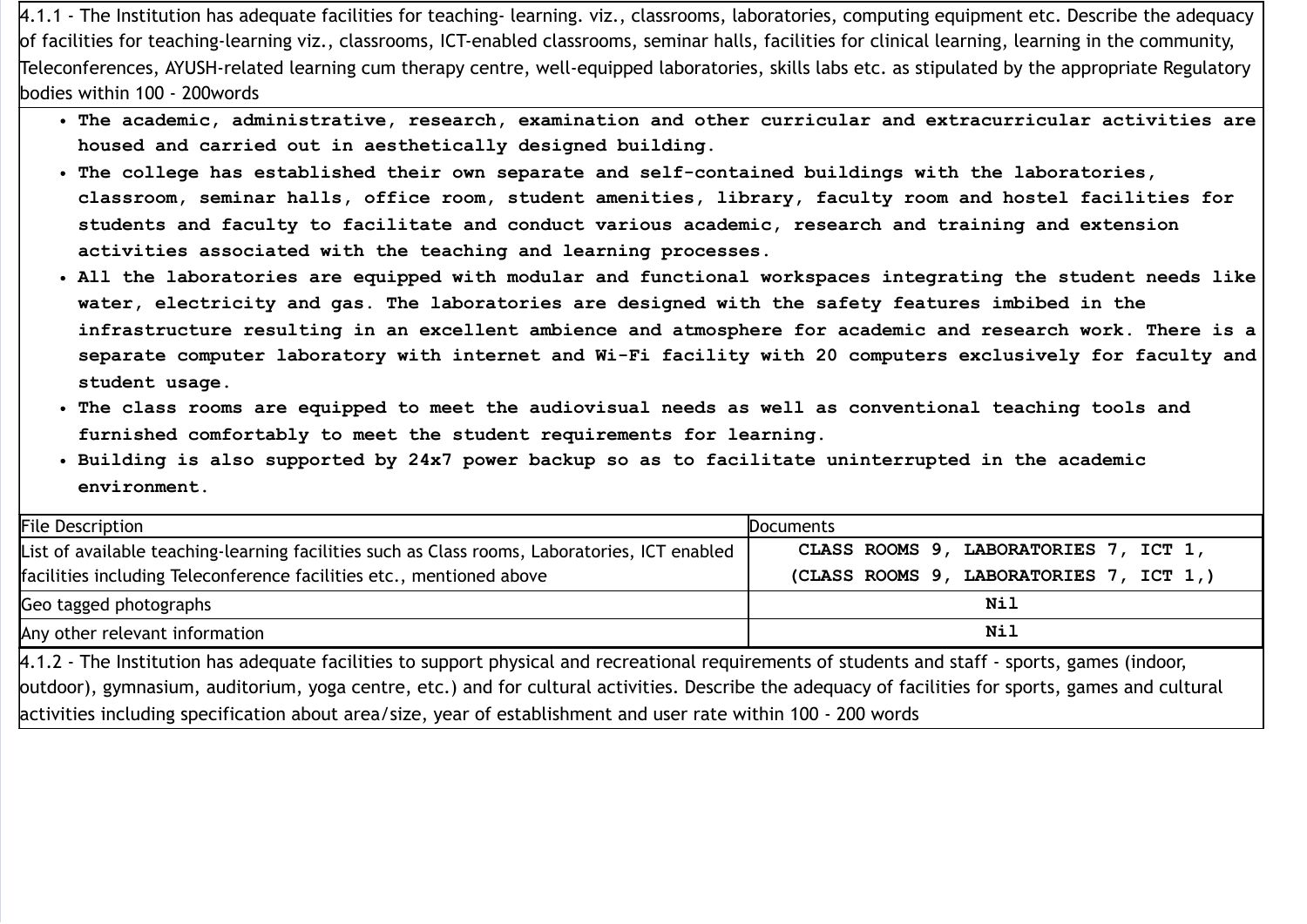## Additional facilities for sports and extracurricular activities

Our institution has separate committee for sports. sports committee members arrange these sports meet annually during freshers party and farewell party students are allowed in conduct the games for the respective batches. Hostel campus is having gymnasium on the students are allowed to do workout in the gym during their leisure

We have seminar hall in the college which can accommodate all BSc nursing students at once and all the celebrations are celebrated their by the students .all the formal meeting for the students also conducted in the seminar hall.

| <b>File Description</b>                                                                                                                                | <b>Documents</b>                                                                         |  |
|--------------------------------------------------------------------------------------------------------------------------------------------------------|------------------------------------------------------------------------------------------|--|
| List of available sports and                                                                                                                           | Tennicoit, Shuttle, Chess, Caromboard & Skits, Dance, Singing, Myme (Tennicoit, Shuttle, |  |
| cultural facilities                                                                                                                                    | Chess, Caromboard & Skits, Dance, Singing, Myme)                                         |  |
| Geo tagged photographs                                                                                                                                 | Nil                                                                                      |  |
| Any other relevant                                                                                                                                     | Nil                                                                                      |  |
| information                                                                                                                                            |                                                                                          |  |
| 4.1.3 - Availability and adequacy of general campus facilities and overall ambience: Describe the availability and adequacy of campus facilities such  |                                                                                          |  |
| as hostels, medical facilities, toilets, canteen, post office, bank, roads and signage, greenery, alternate sources of energy, STP, water purification |                                                                                          |  |

plant, etc. (within 100 - 200 words)

time.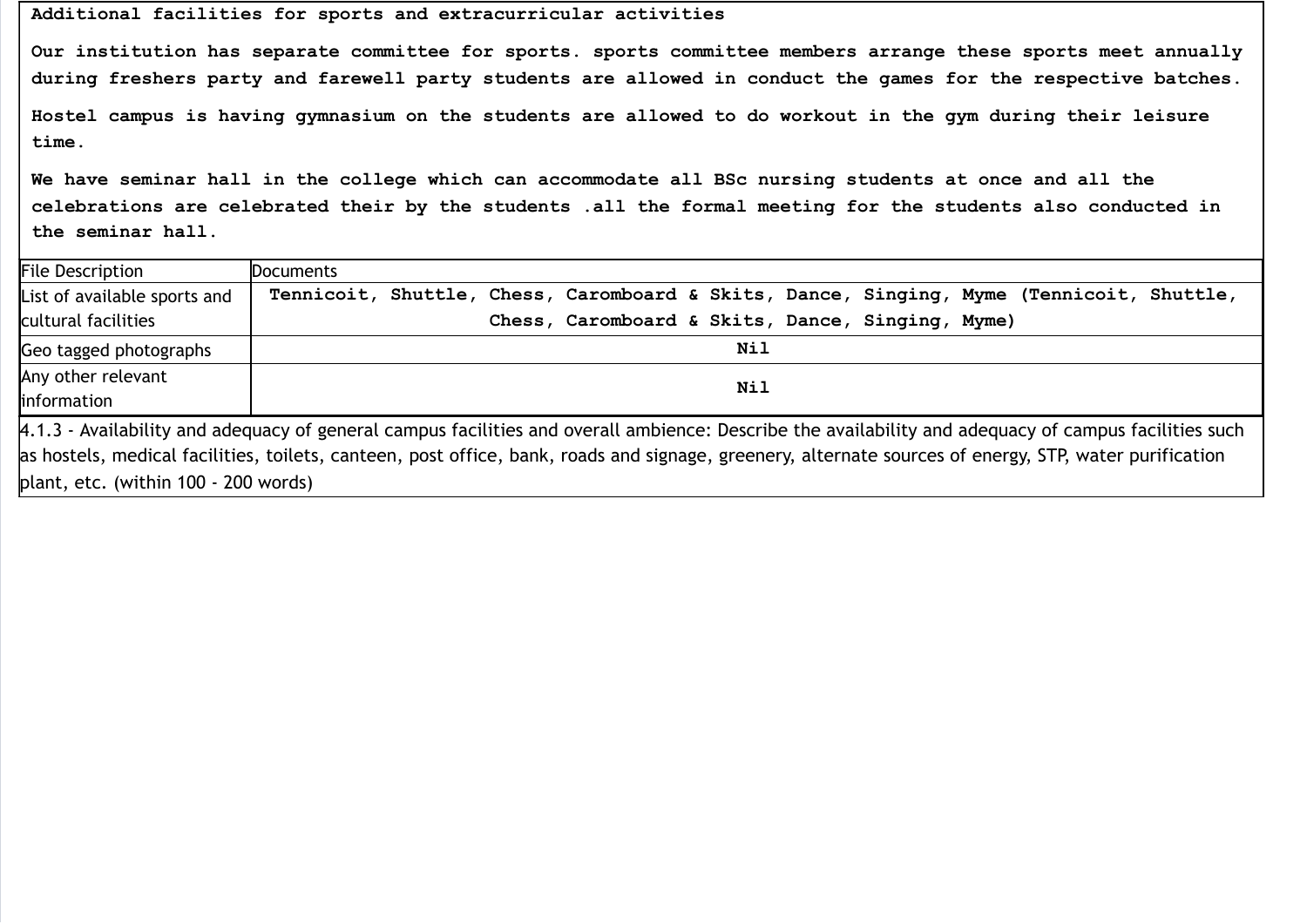Measures to ensure your campus safety and security for students faculty staff and visitors

- The institution is highly committed to providing and promoting a safe environment for our students faculty staff and visitors
- The office of safety and security maintain a visible presence throughout our campusand is readily available to serve and assist while ensuring that our campus remains secure for 24 × 7
- Educating our students in security issues personal safety measures and protective strategies are all part of services that we provide during practical proper performance in the laboratory
- Provision of first aid kit is made in each laboratory with demarcations
- To ensure the safety of both people and property students are required to wear their ideas when inside the campus it is priority to ensure the safety of our institution by having All students and safety readily identified.
- Grievance redressal unit and an anti ragging squad under the guidance of principal have been formed to up dress the student grievance and a separate space is provided for the same.
- The college has 24 by 7 multispeciality Hospital with adequate physicians full-fledged nursing with within the campus and a speciality is also available for Transport during medical emergencies from any way to hospital medical checkup for both students and staff is conducted regularly.

| <b>File Description</b>                                                                                                                                | Documents        |  |
|--------------------------------------------------------------------------------------------------------------------------------------------------------|------------------|--|
| Photographs/ Geo tagging of Campus facilities                                                                                                          | Nil              |  |
| Any other relevant information                                                                                                                         | Nil              |  |
| 4.1.4 - Number of expenditure incurred, excluding salary, for infrastructure development and augmentation during the year                              |                  |  |
| 1,71,00,000.00                                                                                                                                         |                  |  |
| <b>File Description</b>                                                                                                                                | Documents        |  |
| Audited utilization statements (highlight relevant items)                                                                                              | No File Uploaded |  |
| Details of budget allocation, excluding salary during the year (Data template)                                                                         | No File Uploaded |  |
| Any other relevant information                                                                                                                         | No File Uploaded |  |
| 4.2 - Clinical, Equipment and Laboratory Learning Resources                                                                                            |                  |  |
| 4.2.1 - Teaching Hospital, equipment, clinical teaching-learning and laboratory facilities as stipulated by the respective Regulatory Bodies. Describe |                  |  |
| the adequacy of the Teaching Hospital, equipment, clinical teachinglearning and laboratory facilities as stipulated by the respective Regulatory       |                  |  |
| Bodies within 100 - 200 words                                                                                                                          |                  |  |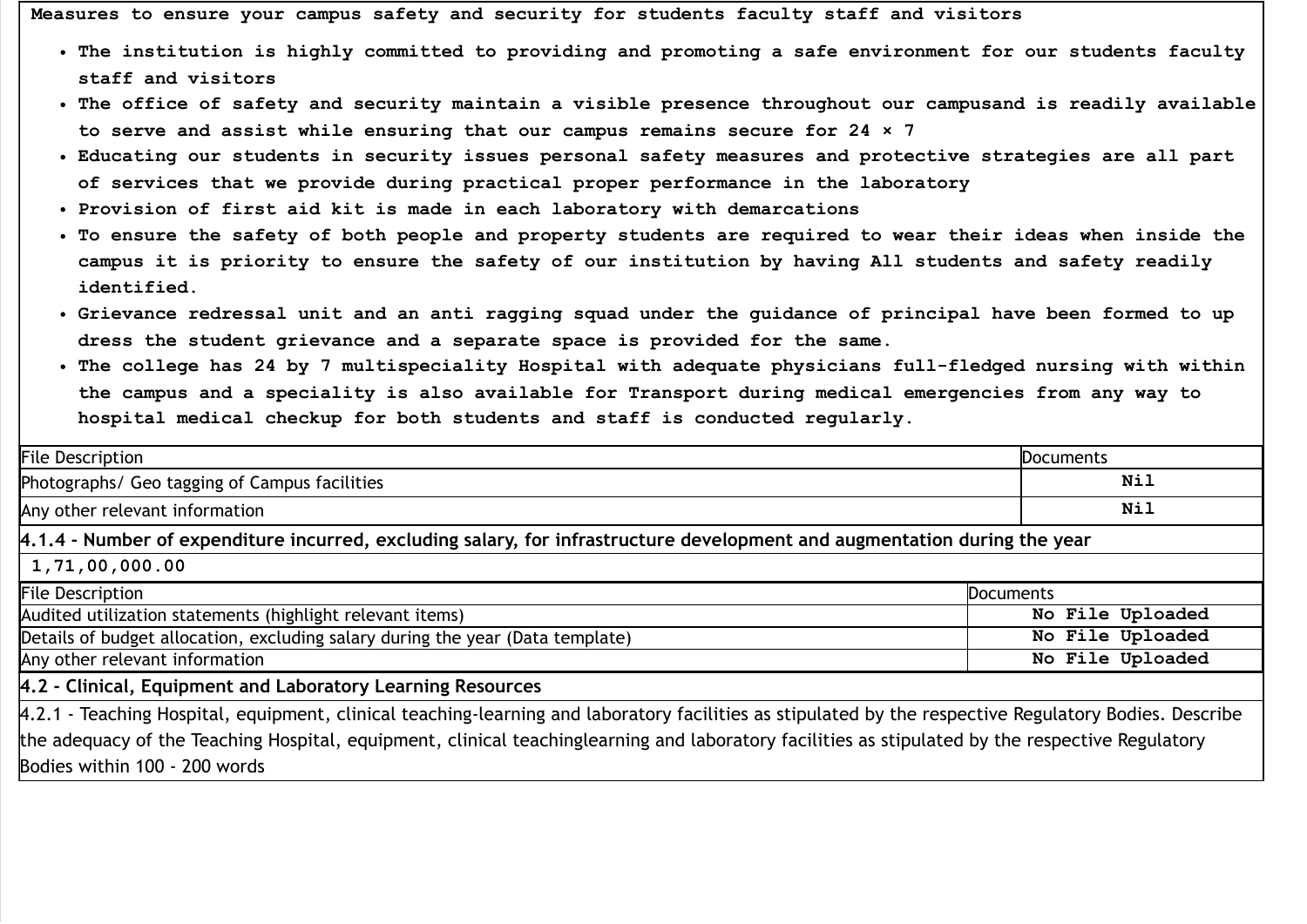Health services for students teaching and non teaching staff

Our students have free medical services in our parents Hospital (RVS Hospital) periodical health check up will be done by the class coordinator monthly. Hepatitis vaccination and basic blood investigation for the BSc nursing first year students will be done by the institution with concession.

Provision of first aid kit is made in each laboratory with demarcation of place.

An ambulance facility is also available for transport during medical emergencies from anywhere to hospital for the teaching and non teaching staff of the college, 50% concession will be given by our parents hospital.

| <b>File Description</b>                                                                                                                                                                                                                                                  |                  |                     |
|--------------------------------------------------------------------------------------------------------------------------------------------------------------------------------------------------------------------------------------------------------------------------|------------------|---------------------|
| The facilities as per the stipulations of the respective Regulatory Bodies with Geo tagging                                                                                                                                                                              |                  | <b>Nil</b>          |
| The list of facilities available for patient care, teaching-learning and research                                                                                                                                                                                        |                  | Nil                 |
| Any other relevant information                                                                                                                                                                                                                                           |                  | <b>Nil</b>          |
| 4.2.2 - Number of patients per year treated as outpatients and inpatients in the teaching hospital for the year                                                                                                                                                          |                  |                     |
| $4.2.2.1$ - Number of patients treated as outpatients in the teaching hospital during the year                                                                                                                                                                           |                  |                     |
| 1200                                                                                                                                                                                                                                                                     |                  |                     |
| <b>File Description</b>                                                                                                                                                                                                                                                  | <b>Documents</b> |                     |
| Any other relevant information                                                                                                                                                                                                                                           | No File Uploaded |                     |
| View File<br>Details of the teaching hospitals (attached hospital or shared hospitals after due approval<br>(https://assessmentonline.naac.gov.in/storage/?<br>by the Regulatory Council/ University) where the students receive their clinical training.<br>1652426667) |                  |                     |
| Outpatient and inpatient statistics for the year                                                                                                                                                                                                                         | No File Uploaded |                     |
| <b>Nil</b><br>Link to hospital records/ Hospital Management Information System                                                                                                                                                                                           |                  |                     |
| 4.2.3 - Number of students exposed to learning resource such as Laboratories, Animal House & Herbal Garden (in house OR hired) during the                                                                                                                                |                  |                     |
| year                                                                                                                                                                                                                                                                     |                  |                     |
| 4.2.3.1 - Number of UG students exposed to learning resource such as Laboratories, Animal House & Herbal Garden (in house OR hired) during                                                                                                                               |                  |                     |
| the year                                                                                                                                                                                                                                                                 |                  |                     |
| 220                                                                                                                                                                                                                                                                      |                  |                     |
| <b>File Description</b><br><b>Documents</b>                                                                                                                                                                                                                              |                  |                     |
| Detailed report of activities and list of students benefitted due to exposure to learning resource                                                                                                                                                                       |                  | No File<br>Uploaded |
| Details of the Laboratories, Animal House & Herbal Garden                                                                                                                                                                                                                |                  | No File<br>Uploaded |
| Number of UG, PG students exposed to Laboratories, Animal House & Herbal Garden (in house OR hired) per year based on time-table<br>and attendance                                                                                                                       |                  | No File<br>Uploaded |
| Any other relevant information                                                                                                                                                                                                                                           |                  | No File<br>Uploaded |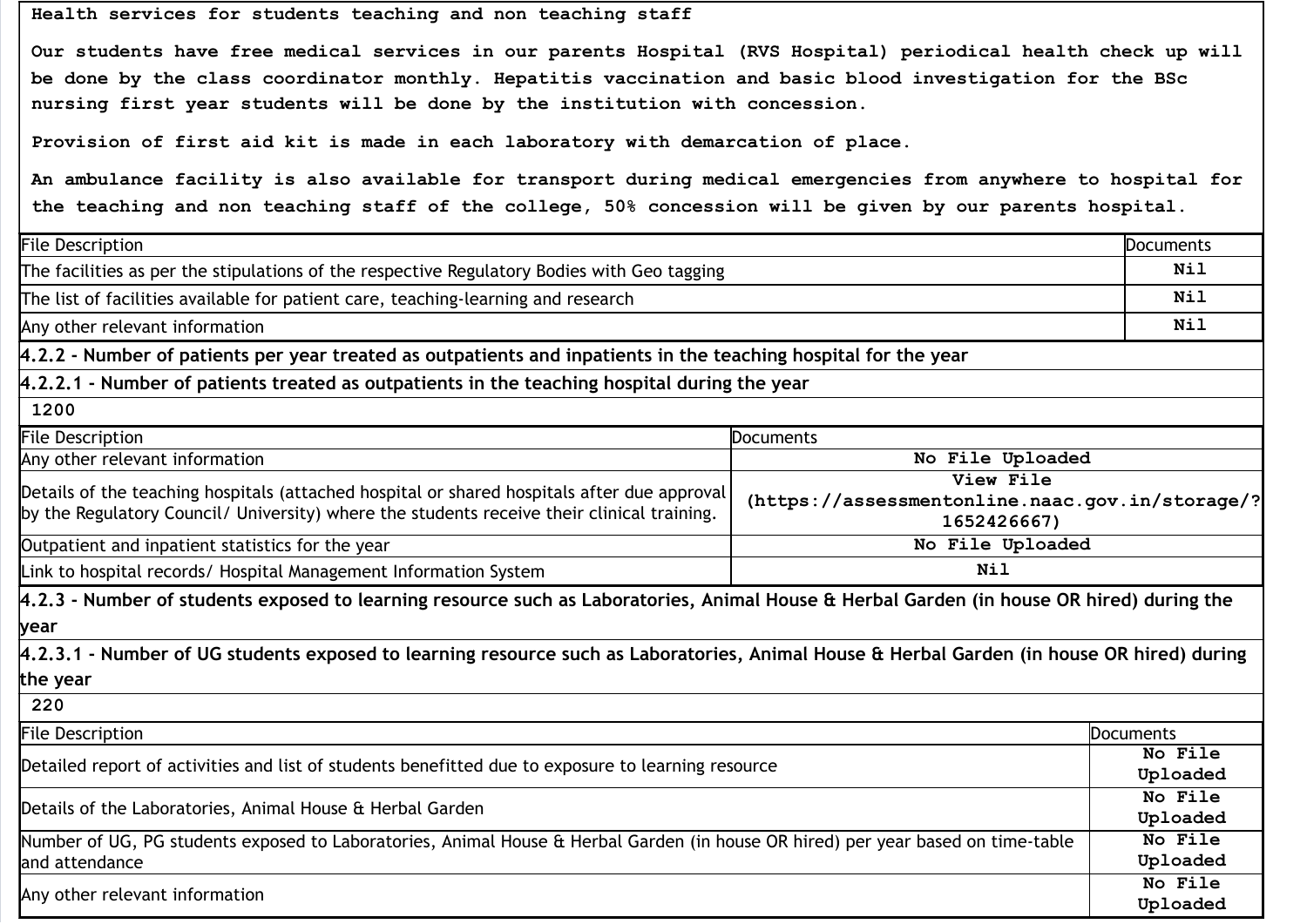|                                                                                                                                                                                                                                                                                                                                                                                                                                                                                                                                                                                                                                                                                                                                           | $4.2.4$ - Availability of infrastructure for community based learning.                                                                                                                                                                                                                       |                       |     |
|-------------------------------------------------------------------------------------------------------------------------------------------------------------------------------------------------------------------------------------------------------------------------------------------------------------------------------------------------------------------------------------------------------------------------------------------------------------------------------------------------------------------------------------------------------------------------------------------------------------------------------------------------------------------------------------------------------------------------------------------|----------------------------------------------------------------------------------------------------------------------------------------------------------------------------------------------------------------------------------------------------------------------------------------------|-----------------------|-----|
|                                                                                                                                                                                                                                                                                                                                                                                                                                                                                                                                                                                                                                                                                                                                           | Institution has: Attached Satellite Primary Health Center/s Attached                                                                                                                                                                                                                         |                       |     |
| Rural Health Center/s other than College teaching hospital available for<br>training of students Residential facility for students / trainees at the<br>above peripheral health centers /hospitals Mobile clinical service                                                                                                                                                                                                                                                                                                                                                                                                                                                                                                                |                                                                                                                                                                                                                                                                                              |                       |     |
|                                                                                                                                                                                                                                                                                                                                                                                                                                                                                                                                                                                                                                                                                                                                           |                                                                                                                                                                                                                                                                                              | C. Any 2 of the Above |     |
|                                                                                                                                                                                                                                                                                                                                                                                                                                                                                                                                                                                                                                                                                                                                           |                                                                                                                                                                                                                                                                                              |                       |     |
| <b>File Description</b>                                                                                                                                                                                                                                                                                                                                                                                                                                                                                                                                                                                                                                                                                                                   | <b>Documents</b>                                                                                                                                                                                                                                                                             |                       |     |
| Description of community-<br>based Teaching Learning<br>activities (Data Template)                                                                                                                                                                                                                                                                                                                                                                                                                                                                                                                                                                                                                                                        | View File<br>(https://assessmentonline.naac.gov.in/storage/app/public/aqar/19281/19281_1604_4865.xlsx?<br>1652426667)                                                                                                                                                                        |                       |     |
| Details of Rural and Urban<br>Health Centers involved in<br>Teaching Learning activities<br>and student participation in<br>such activities                                                                                                                                                                                                                                                                                                                                                                                                                                                                                                                                                                                               | View File<br>(https://assessmentonline.naac.gov.in/storage/app/public/aqar/19281/19281 1604 4866.xlsx?<br>1652426667)                                                                                                                                                                        |                       |     |
| Government Order on<br>allotment/assignment of PHC<br>to the institution                                                                                                                                                                                                                                                                                                                                                                                                                                                                                                                                                                                                                                                                  | View File<br>(https://assessmentonline.naac.gov.in/storage/app/public/aqar/19281/19281_1604_4867.xlsx?<br>1652426667)                                                                                                                                                                        |                       |     |
| Any other relevant information                                                                                                                                                                                                                                                                                                                                                                                                                                                                                                                                                                                                                                                                                                            |                                                                                                                                                                                                                                                                                              | No File Uploaded      |     |
| 4.3 - Library as a Learning Resource                                                                                                                                                                                                                                                                                                                                                                                                                                                                                                                                                                                                                                                                                                      |                                                                                                                                                                                                                                                                                              |                       |     |
| words                                                                                                                                                                                                                                                                                                                                                                                                                                                                                                                                                                                                                                                                                                                                     | 4.3.1 - Library is automated using Integrated Library Management System (ILMS). Describe the Management System of the Library within 100 - 200                                                                                                                                               |                       |     |
| An integrated library system is an enterprise resource planning system for a library , used to track items<br>owned, orders made , bills paid and students and staff who have borrowed. Our institution has constituted of a<br>relational database, software to interact with that database, and two graphical user interfaces I.e. one for stud<br>and other for teachers. Most integrated library system separate software functions into discrete programs<br>called modules, each of them integrated with a unified interface. Examples of modules might include:<br>• acquisitions (ordering, receiving, and invoicing materials)<br>. circulation (lending materials to students and receiving them back)<br>. News paper holdings |                                                                                                                                                                                                                                                                                              |                       |     |
| <b>File Description</b><br>Documents                                                                                                                                                                                                                                                                                                                                                                                                                                                                                                                                                                                                                                                                                                      |                                                                                                                                                                                                                                                                                              |                       |     |
|                                                                                                                                                                                                                                                                                                                                                                                                                                                                                                                                                                                                                                                                                                                                           | Geo tagged photographs of library facilities<br>Nil                                                                                                                                                                                                                                          |                       |     |
| Any other relevant information                                                                                                                                                                                                                                                                                                                                                                                                                                                                                                                                                                                                                                                                                                            |                                                                                                                                                                                                                                                                                              |                       | Nil |
|                                                                                                                                                                                                                                                                                                                                                                                                                                                                                                                                                                                                                                                                                                                                           | 4.3.2 - Total number of textbooks, reference volumes, journals, collection of rare books, manuscripts, Digitalized traditional manuscripts, Discipline-<br>specific learning resources from ancient Indian languages, special reports or any other knowledge resource for library enrichment |                       |     |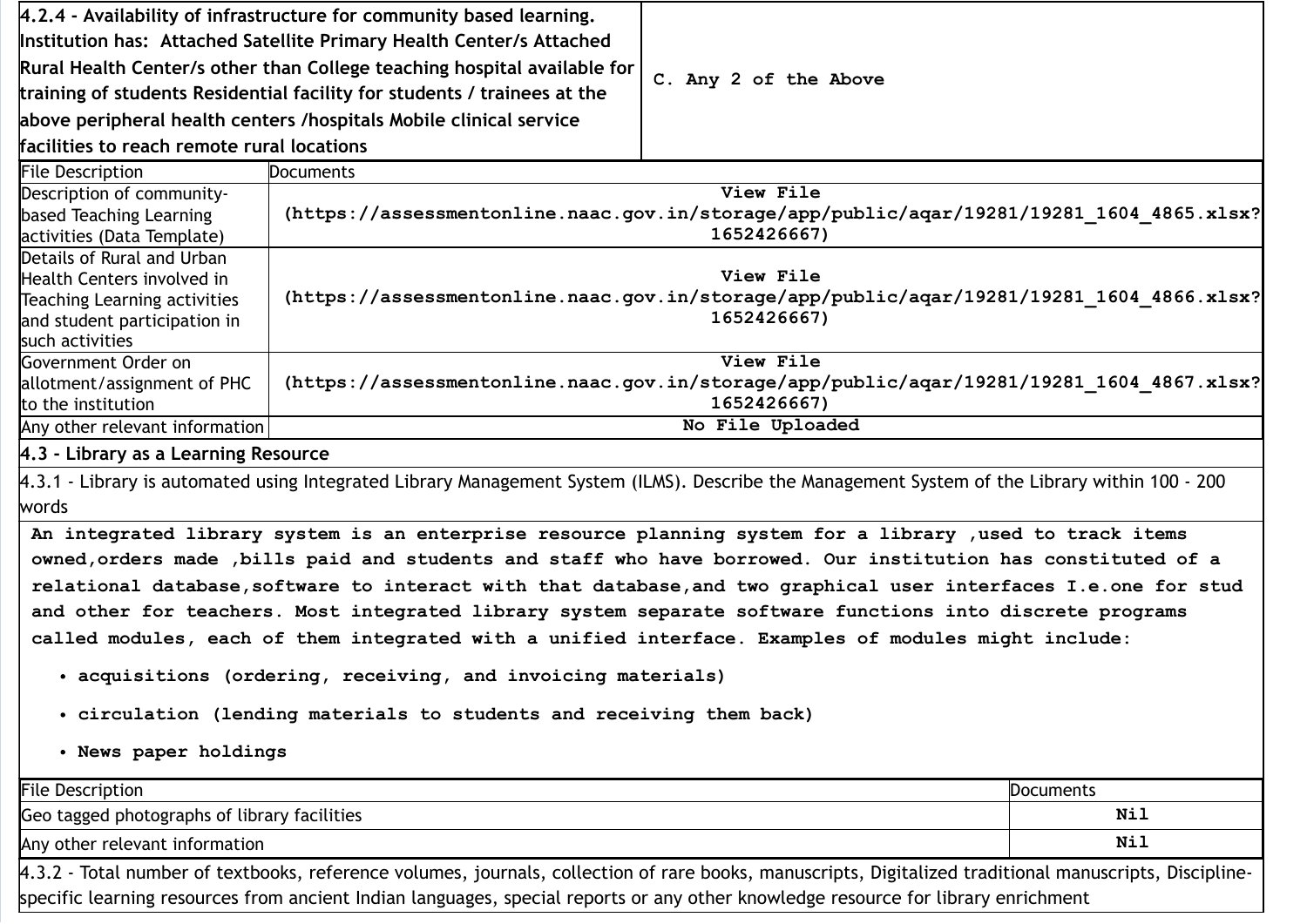The Library has the latest books, journals, discipline-specific learning resources and other learning materials necessary to update the knowledge. The main purpose of library service is to provide appropriate resources in various fields of nursing and to meet the needs of students and faculty members for the development of nursing education, practice, administration and research. The library has free access to many books, journals and ejournals etc. which provides the right information at the right time.

The library at present has total collections of 3097 books mostly comprising of nursing textbooks, some reference books, and English literature books along with student dissertation collections. At present, the library subscribed to 16 titles of journals, out of which 5 national journals and 4 international journals. The institute also subscribed to 2 local newspapers, The institute relied on private provider for internet connectivity where only 20mbps speed is allocated for the entire college. The library is also equipped with Security Surveillance Cameras.

The library has many rare books, manuscripts, digitalized etc. collection at present. The library service is enriched with online journals and 15 printed journals of the national and international categories. The library has a separate section for languages, dissertations, rare books.

| <b>File Description</b>                                                                                                   |                                                                                            |                          | <b>Documents</b> |
|---------------------------------------------------------------------------------------------------------------------------|--------------------------------------------------------------------------------------------|--------------------------|------------------|
|                                                                                                                           | Data on acquisition of books / journals / Manuscripts / ancient books etc., in the library |                          | Nil              |
| Geotagged photographs of library ambiance                                                                                 |                                                                                            |                          | Nil              |
| Any other relevant information                                                                                            |                                                                                            |                          | Nil              |
|                                                                                                                           | 4.3.3 - Does the Institution have an e-Library with membership /                           |                          |                  |
|                                                                                                                           | registration for the following: 1 e - journals / e-books consortia E-Shodh                 | D. Any 1 of the Above    |                  |
|                                                                                                                           | Sindhu Shodh ganga SWAYAM Discipline-specific Databases                                    |                          |                  |
| <b>File Description</b>                                                                                                   | <b>Documents</b>                                                                           |                          |                  |
| Details of subscriptions like e-<br>journals, e-Shodh Sindhu,<br>Shodh ganga Membership etc.<br>(Data template)           | (https://assessmentonline.naac.gov.in/storage/app/public/aqar/19281/19281 1607 4874.xlsx?  | View File<br>1652426667) |                  |
| E-copy of subscription<br>letter/member ship letter or<br>related document with the<br>mention of year to be<br>submitted | No File Uploaded                                                                           |                          |                  |
| Any other relevant information                                                                                            | No File Uploaded                                                                           |                          |                  |
| 4.3.4 - Annual expenditure for the purchase of books and journals including e- journals during the year (INR in Lakhs)    |                                                                                            |                          |                  |
| 257800                                                                                                                    |                                                                                            |                          |                  |
|                                                                                                                           |                                                                                            |                          |                  |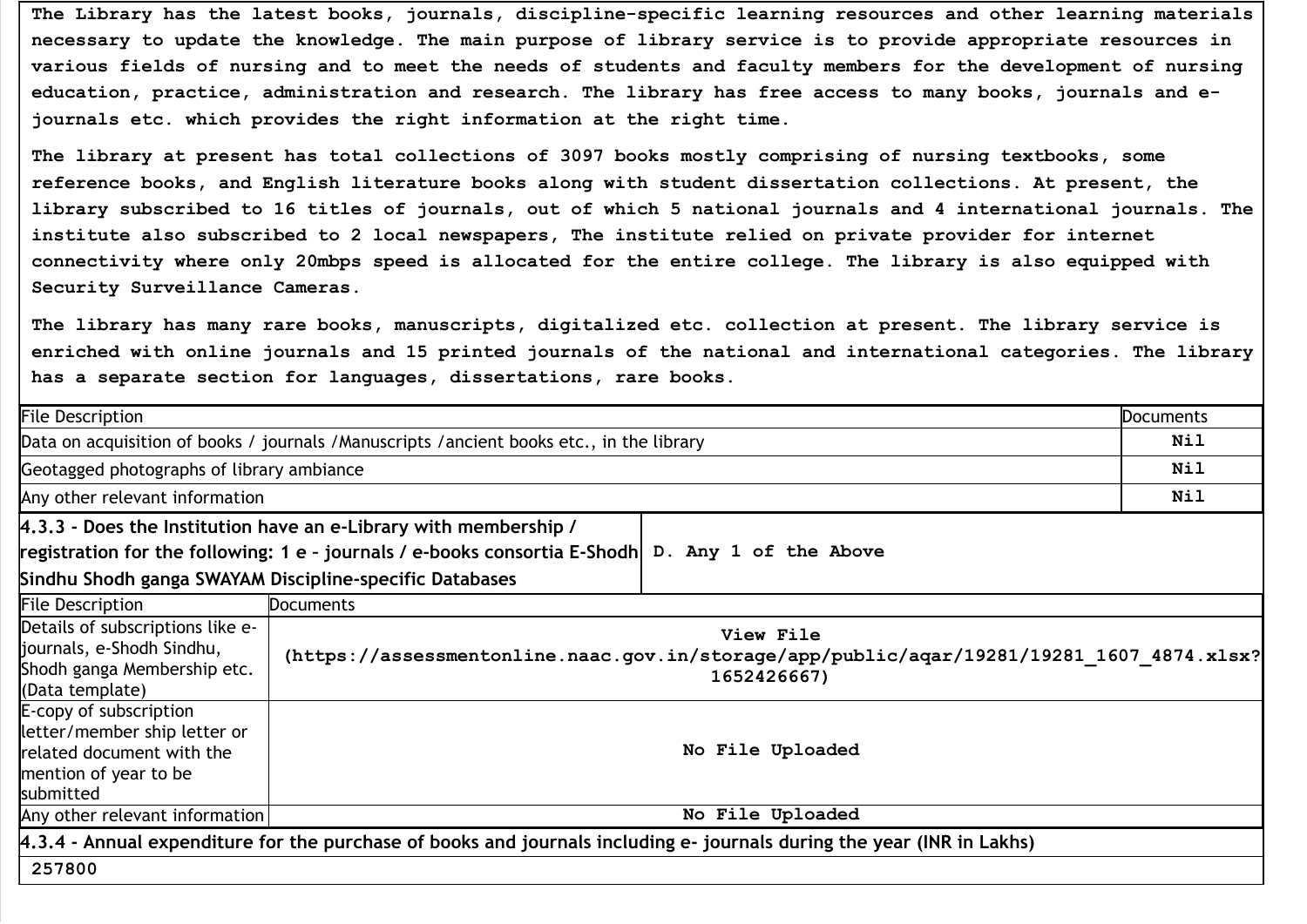| <b>File Description</b>                                                                                         | <b>Documents</b>                                                                                                                                     |  |  |
|-----------------------------------------------------------------------------------------------------------------|------------------------------------------------------------------------------------------------------------------------------------------------------|--|--|
| Audited Statement highlighting                                                                                  |                                                                                                                                                      |  |  |
| the expenditure for purchase                                                                                    | No File Uploaded                                                                                                                                     |  |  |
| of books and journal / library                                                                                  |                                                                                                                                                      |  |  |
| resources                                                                                                       |                                                                                                                                                      |  |  |
| Details of annual expenditure                                                                                   |                                                                                                                                                      |  |  |
| for the purchase of books and                                                                                   | View File<br>(https://assessmentonline.naac.gov.in/storage/app/public/aqar/19281/19281 1608 4878.xlsx?                                               |  |  |
| journals including e-journals                                                                                   | 1652426667)                                                                                                                                          |  |  |
| during the year (Data<br>template)                                                                              |                                                                                                                                                      |  |  |
| Any other relevant information                                                                                  | No File Uploaded                                                                                                                                     |  |  |
|                                                                                                                 | 4.3.5 - In-person and remote access usage of library and the learner sessions/library usage programmes organized for the teachers and students (data |  |  |
|                                                                                                                 | for the academic year) Describe in-person and remote access usage of library and the learner sessions/library usage programmes organized for the     |  |  |
|                                                                                                                 | teachers and students data for the preceding academic year within 100 - 200 words                                                                    |  |  |
|                                                                                                                 |                                                                                                                                                      |  |  |
|                                                                                                                 | At the beginning of each session, the newly admitted students are given orientation programme to the course,                                         |  |  |
|                                                                                                                 | syllabus and the college and hostel facilities. This enables the student to refer to more books for studies                                          |  |  |
| apart from their own books. The teachers and staffs can also avail the library for self study and research      |                                                                                                                                                      |  |  |
| matters. The faculty makes good use of the library for preparation of materials for their lectures and          |                                                                                                                                                      |  |  |
| demonstrations. They are also provided library cards and can borrow five books at a time for further readings   |                                                                                                                                                      |  |  |
| during off hours. As per the University norms there is and e-digital library for the easy access of the library |                                                                                                                                                      |  |  |
| usage. There is an individual user ID and password for each students to access the library sources with the     |                                                                                                                                                      |  |  |
| help of internet services like NTRMEDNET consortium. Innovative Project reports were available in Library for   |                                                                                                                                                      |  |  |
| upcoming batches references. The library has a collection of books, journals and other essential learning       |                                                                                                                                                      |  |  |
| materials to meet the learning needs of the students and faculty members. It helps them to update their         |                                                                                                                                                      |  |  |
| knowledge which enables the advanced learning experience.                                                       |                                                                                                                                                      |  |  |
| <b>File Description</b><br><b>Documents</b>                                                                     |                                                                                                                                                      |  |  |
| Nil<br>Details of library usage by teachers and students                                                        |                                                                                                                                                      |  |  |
| <b>Nil</b><br>Details of library usage by teachers and students                                                 |                                                                                                                                                      |  |  |
| Any other relevant information                                                                                  | Nil                                                                                                                                                  |  |  |
|                                                                                                                 | 4.3.6 - E-content resources used by teachers: MOOCs platforms SWAYAM                                                                                 |  |  |
| Institutional LMS e-PG-Pathshala Any other                                                                      | C. Any 3 of the Above                                                                                                                                |  |  |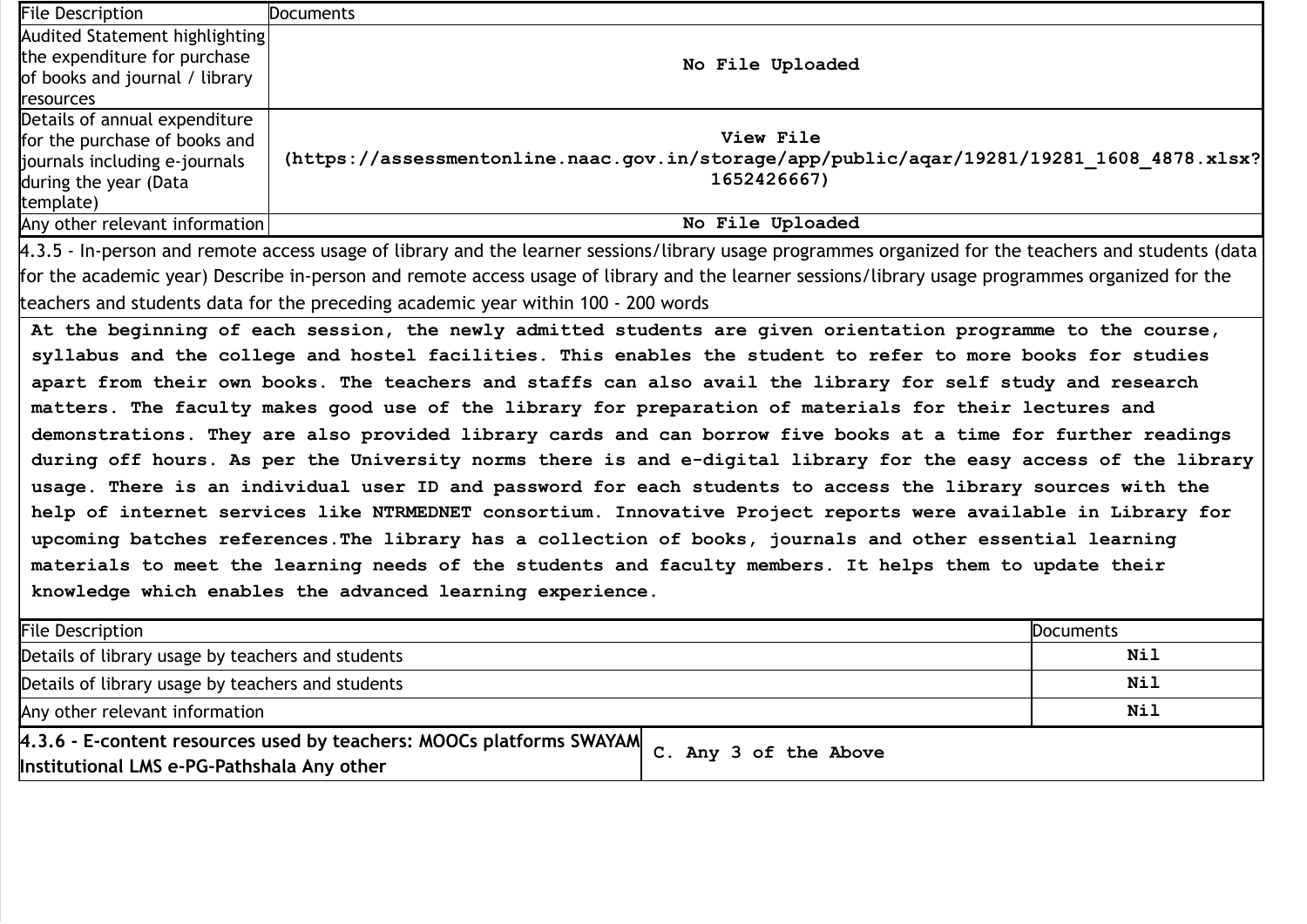| <b>File Description</b>                                        | <b>Documents</b>                                                                                                                                    |  |
|----------------------------------------------------------------|-----------------------------------------------------------------------------------------------------------------------------------------------------|--|
| Links to documents of e-                                       | View File                                                                                                                                           |  |
| contents used                                                  | (https://assessmentonline.naac.gov.in/storage/app/public/aqar/19281/19281 1610 4883.xlsx?<br>1652426667)                                            |  |
|                                                                | View File                                                                                                                                           |  |
| Data template                                                  | (https://assessmentonline.naac.gov.in/storage/app/public/aqar/19281/19281_1610_4884.xlsx?<br>1652426667)                                            |  |
| Any other relevant information                                 | No File Uploaded                                                                                                                                    |  |
| 4.4 - IT Infrastructure                                        |                                                                                                                                                     |  |
|                                                                | 4.4.1 - Number of classrooms, seminar halls and demonstration rooms linked with internet /Wi-Fi-enabled ICT facilities (data for the academic       |  |
| year)                                                          |                                                                                                                                                     |  |
| $\mathbf 0$                                                    |                                                                                                                                                     |  |
| <b>File Description</b>                                        | Documents                                                                                                                                           |  |
| Number of classrooms and                                       |                                                                                                                                                     |  |
| seminar halls and                                              | View File                                                                                                                                           |  |
| demonstration rooms linked                                     | (https://assessmentonline.naac.gov.in/storage/app/public/aqar/19281/19281_1611_4886.xlsx?<br>1652426667)                                            |  |
| with internet /Wi-Fi-enabled<br>ICT facilities (Data Template) |                                                                                                                                                     |  |
|                                                                | View File                                                                                                                                           |  |
| Geo-tagged photos of the<br>facilities                         | (https://assessmentonline.naac.gov.in/storage/app/public/aqar/19281/19281 1611 4887.xlsx?<br>1652426667)                                            |  |
| Any other relevant information                                 | View File (https://assessmentonline.naac.gov.in/storage/?1652426667)                                                                                |  |
|                                                                | 4.4.2 - Institution frequently updates its IT facilities and computer availability for students including Wi-Fi. Describe computer availability for |  |
|                                                                | students and IT facilities including Wi-Fi with the date(s) and nature of updation within 100 - 200 words                                           |  |
|                                                                | IT facilities available to individual teachers for effective teaching and quality research                                                          |  |
|                                                                | . desktop with internet facility for faculty members                                                                                                |  |
|                                                                | . staff can use institutional laptop connected with LCD projector while taking class with PowerPoint                                                |  |
|                                                                | presentation. also can avail the facility of OHP.                                                                                                   |  |
|                                                                | . each faculty can save their important documents into storage space on the server                                                                  |  |
|                                                                | completed research projects /activities are stored in CDs and DVDs for life longer retrieval process •                                              |  |
|                                                                | · steps can use the e-data base for preparing their lecture notes, for research purposes, subscription ofe-                                         |  |
|                                                                | journals has been availed to the entire staff as well as research scholar t.                                                                        |  |
|                                                                | . There is laboratory of database of all the scientific journals cited in scientific directly and                                                   |  |
| willeyScience, DEL net and Benham.                             |                                                                                                                                                     |  |
|                                                                | • provision of audio video recording of guest lecturers has been made for the future use by the students as                                         |  |
| well as staff members                                          |                                                                                                                                                     |  |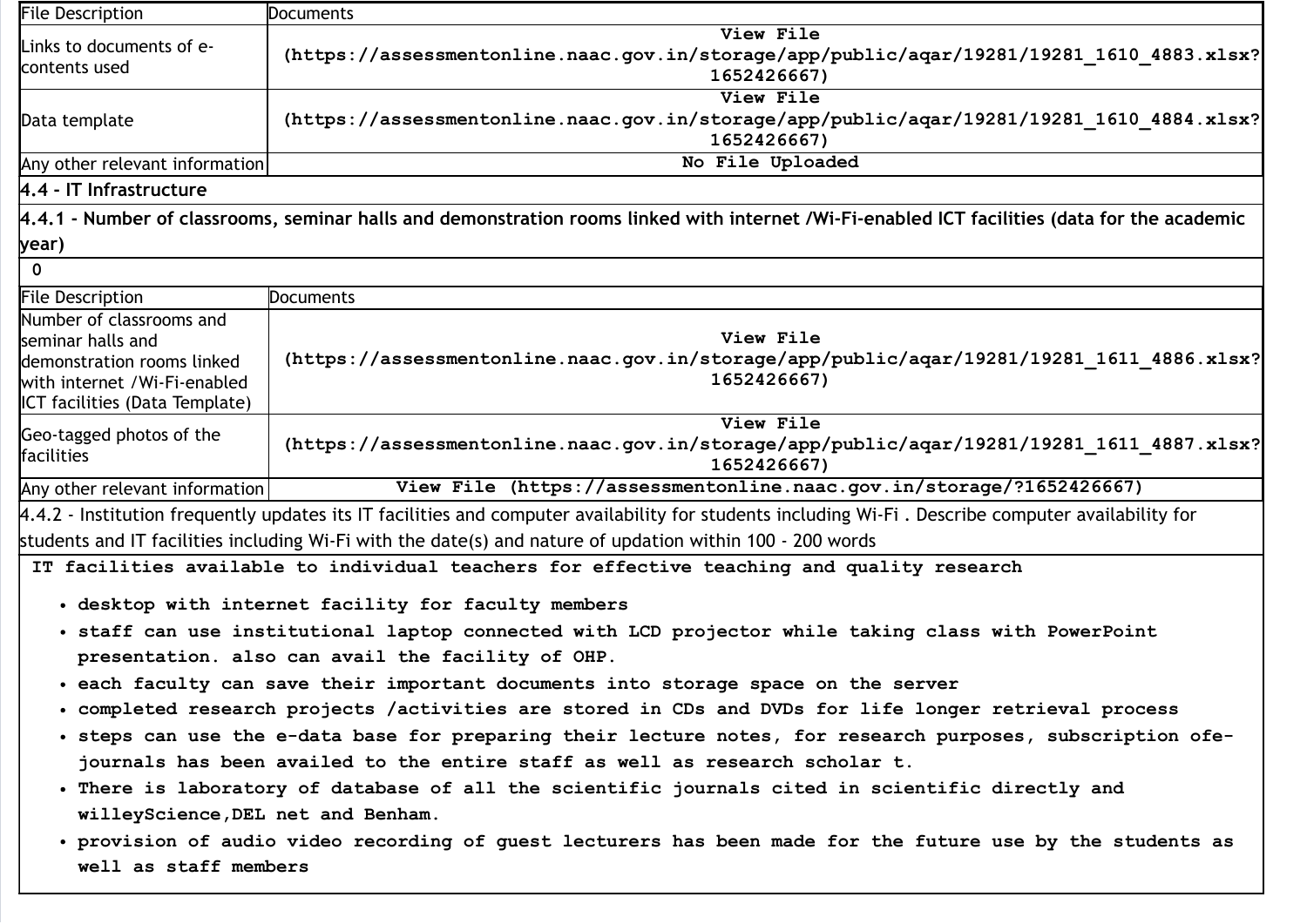| <b>File Description</b>                                                                                                                             |                                                                                           | Documents                                                                                                                                    |     |
|-----------------------------------------------------------------------------------------------------------------------------------------------------|-------------------------------------------------------------------------------------------|----------------------------------------------------------------------------------------------------------------------------------------------|-----|
| Documents related to updation of IT and Wi-Fi facilities                                                                                            |                                                                                           | Nil                                                                                                                                          |     |
| Any other relevant information                                                                                                                      |                                                                                           |                                                                                                                                              | Nil |
| 4.4.3 - Available bandwidth of internet connection in the Institution                                                                               |                                                                                           | D. 50 MBPS - 250MBPS                                                                                                                         |     |
| (Leased line) Opt any one:                                                                                                                          |                                                                                           |                                                                                                                                              |     |
| <b>File Description</b>                                                                                                                             | Documents                                                                                 |                                                                                                                                              |     |
| Details of available bandwidth                                                                                                                      |                                                                                           | View File                                                                                                                                    |     |
| of internet connection in the                                                                                                                       |                                                                                           | (https://assessmentonline.naac.gov.in/storage/app/public/aqar/19281/19281 1613 4891.xlsx?                                                    |     |
| Institution(Data Template)                                                                                                                          |                                                                                           | 1652426667)                                                                                                                                  |     |
| Bills for any one month of the                                                                                                                      |                                                                                           |                                                                                                                                              |     |
| last completed academic year                                                                                                                        |                                                                                           | No File Uploaded                                                                                                                             |     |
| indicating internet connection                                                                                                                      |                                                                                           |                                                                                                                                              |     |
| plan, speed and bandwidth                                                                                                                           |                                                                                           |                                                                                                                                              |     |
| Any other relevant information                                                                                                                      |                                                                                           | No File Uploaded                                                                                                                             |     |
| 4.5 - Maintenance of Campus Infrastructure                                                                                                          |                                                                                           |                                                                                                                                              |     |
|                                                                                                                                                     |                                                                                           | 4.5.1 - Expenditure incurred on maintenance of physical and academic support facilities, excluding salary component, during the year (INR in |     |
| lakhs)                                                                                                                                              |                                                                                           |                                                                                                                                              |     |
| 10,60,100                                                                                                                                           |                                                                                           |                                                                                                                                              |     |
| <b>File Description</b>                                                                                                                             | <b>Documents</b>                                                                          |                                                                                                                                              |     |
| Audited statements of                                                                                                                               |                                                                                           |                                                                                                                                              |     |
| accounts on maintenance o f                                                                                                                         |                                                                                           |                                                                                                                                              |     |
| physical facilities and                                                                                                                             | No File Uploaded                                                                          |                                                                                                                                              |     |
| academic support facilities                                                                                                                         |                                                                                           |                                                                                                                                              |     |
| duly certified by Chartered                                                                                                                         |                                                                                           |                                                                                                                                              |     |
| Accountant / Finance Officer                                                                                                                        |                                                                                           |                                                                                                                                              |     |
| Details about approved budget                                                                                                                       |                                                                                           | View File                                                                                                                                    |     |
| and expenditure on physical                                                                                                                         | (https://assessmentonline.naac.gov.in/storage/app/public/aqar/19281/19281 1614 4895.xlsx? |                                                                                                                                              |     |
| and academic support facilities                                                                                                                     |                                                                                           | 1652426667)                                                                                                                                  |     |
| (Data templates)                                                                                                                                    |                                                                                           |                                                                                                                                              |     |
| Any other relevant information                                                                                                                      |                                                                                           | No File Uploaded                                                                                                                             |     |
| 4.5.2 - There are established systems and procedures for maintaining and utilizing physical, academic and support facilities - laboratory, library, |                                                                                           |                                                                                                                                              |     |
| sports facilities, computers, classrooms etc. Describe policy details of systems and procedures for maintaining and utilizing physical and academic |                                                                                           |                                                                                                                                              |     |
| support facilities within a maximum of 100 -200 words.                                                                                              |                                                                                           |                                                                                                                                              |     |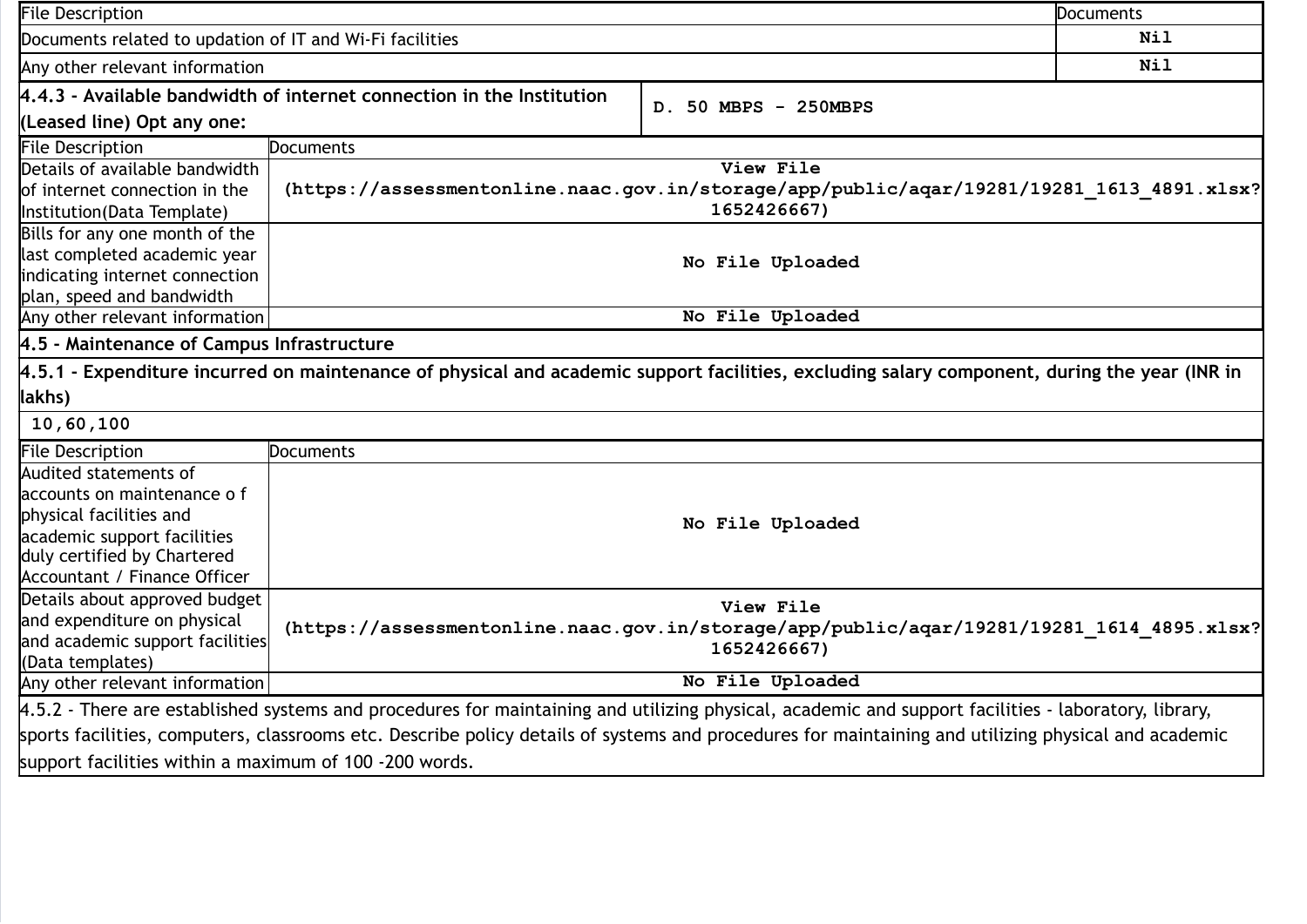Students and faculty members utilize the physical infrastructure, academic block, laboratory, library, sports facilities, computers, and classrooms efficiently which are well maintained by the department of engineering headed by an engineer and his support and technical staff. Those include gardeners, electricians, carpenters, plumbers, mechanics etc. They carry out all sorts of maintenance work within the campus regularly and maintain its operating condition. They are regularly carrying out building operational maintenance, custodial servicing, waste disposal, refuse removal, recycling and utilizes services.

Laboratories: The laboratories of the college are well maintained by the respective in-charge person. If any issue arises in the lab the technical supervisor in charge of the lab requests the department of biomedical engineering. If this is unable to be resolved the information will be given to the concerned service provider by the HOD for rectification.

Library: The IT department assists the library and other departments for good maintenance of computer hardware, software and network facility. If any issue is raised in the library the in charge of the library will request the IT department for rectification. Old books and maintenance are decided by the library committee to carry out any kind of services required.

| <b>File Description</b>                                                        |                                                                                                                                              | <b>Documents</b> |  |  |
|--------------------------------------------------------------------------------|----------------------------------------------------------------------------------------------------------------------------------------------|------------------|--|--|
| Minutes of the meetings of the Maintenance Committee                           |                                                                                                                                              | Nil              |  |  |
|                                                                                | Nil<br>Log book or other records regarding maintenance works                                                                                 |                  |  |  |
| Any other relevant information                                                 |                                                                                                                                              | Nil              |  |  |
| STUDENT SUPPORT AND PROGRESSION                                                |                                                                                                                                              |                  |  |  |
| 5.1 - Student Support                                                          |                                                                                                                                              |                  |  |  |
|                                                                                | 5.1.1 - Number of students benefited by scholarships/ freeships / fee-waivers by Government / Non-Governmental agencies / Institution during |                  |  |  |
| the year                                                                       |                                                                                                                                              |                  |  |  |
| 45                                                                             |                                                                                                                                              |                  |  |  |
| <b>File Description</b>                                                        | <b>Documents</b>                                                                                                                             |                  |  |  |
| Attested copies of the sanction<br>letters from the sanctioning<br>authorities | No File Uploaded                                                                                                                             |                  |  |  |
| List of students who received                                                  | View File                                                                                                                                    |                  |  |  |
| scholarships/ free ships/fee-                                                  | (https://assessmentonline.naac.gov.in/storage/app/public/aqar/19281/19281 1656 5042.xlsx?                                                    |                  |  |  |
| waivers                                                                        | 1652426667)                                                                                                                                  |                  |  |  |
| Any other relevant information                                                 | No File Uploaded                                                                                                                             |                  |  |  |
| Data template                                                                  | No File Uploaded                                                                                                                             |                  |  |  |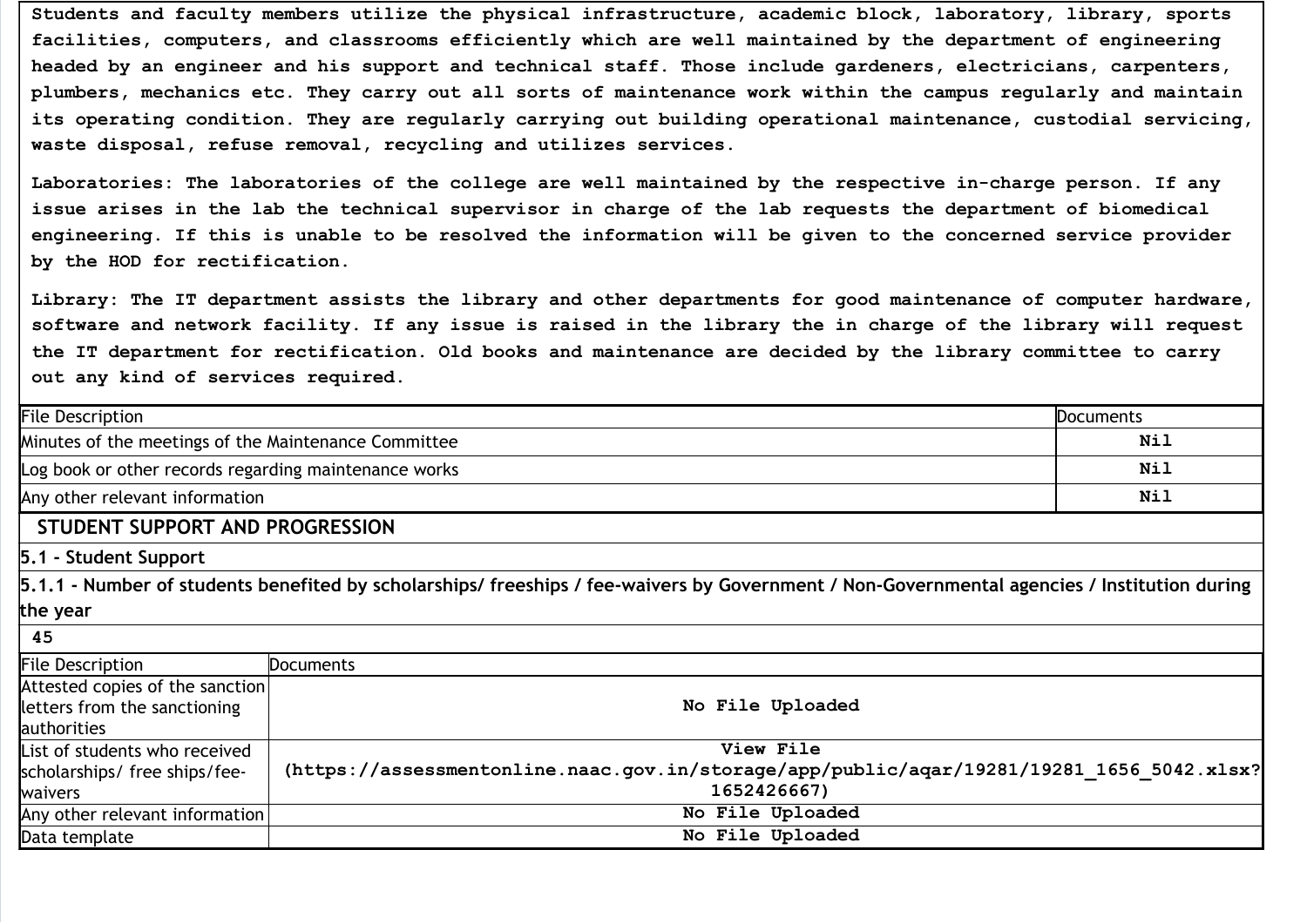| 5.1.2 - Capability enhancement and development schemes employed by                                                                                 |                  |                                                 |  |
|----------------------------------------------------------------------------------------------------------------------------------------------------|------------------|-------------------------------------------------|--|
| the Institution for students: Soft skill development Language and                                                                                  |                  |                                                 |  |
| communication skill development Yoga and wellness Analytical skill                                                                                 |                  | C. Any 3 or 4 of the Above                      |  |
| development Human value development Personality and professional                                                                                   |                  |                                                 |  |
| development Employability skill development                                                                                                        |                  |                                                 |  |
| <b>File Description</b>                                                                                                                            | <b>Documents</b> |                                                 |  |
| Any other relevant information                                                                                                                     |                  | No File Uploaded                                |  |
| Link to Institutional website                                                                                                                      |                  | https://www.svcon.org/ (https://www.svcon.org/) |  |
| Details of capability enhancement and development schemes (Data Template)                                                                          |                  | No File Uploaded                                |  |
| 5.1.3 - Number of students provided training and guidance for competitive examinations and career counseling offered by the Institution during     |                  |                                                 |  |
| the year                                                                                                                                           |                  |                                                 |  |
| $\Omega$                                                                                                                                           |                  |                                                 |  |
| <b>File Description</b>                                                                                                                            |                  | <b>Documents</b>                                |  |
| List of students benefited by guidance for competitive examinations and career counselling during<br>the year (Data template)                      |                  | No File Uploaded                                |  |
| Institutional website. Web-link to particular program/scheme mentioned in the metric                                                               |                  | https://www.svcon.org/                          |  |
|                                                                                                                                                    |                  | (https://www.svcon.org/)                        |  |
| Copy of circular/ brochure/report of the event/ activity report Annual report of Pre-Examination<br>Coaching centres                               |                  | No File Uploaded                                |  |
| list of students attending each of these schemes signed by competent authority                                                                     |                  | No File Uploaded                                |  |
| Any other relevant information                                                                                                                     |                  | No File Uploaded                                |  |
| 5.1.4 - The Institution has an active international student cell to facilitate study in India program etc, Describe the international student cell |                  |                                                 |  |
| activities within 100 - 200 words                                                                                                                  |                  |                                                 |  |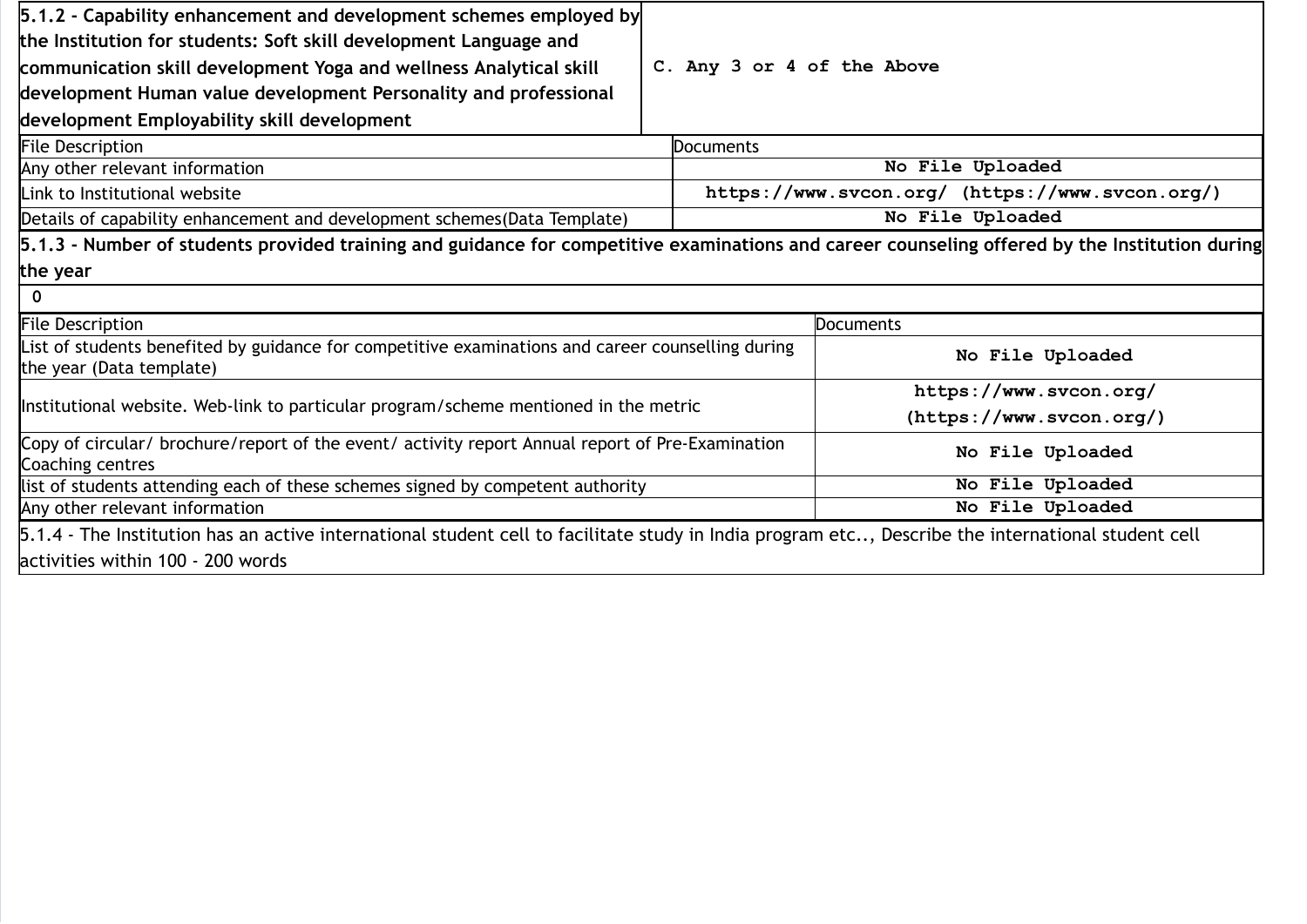#### INTERNATIONAL STUDENT CELL

The institution has an international student cell, which sends faculty members to different countries like Bhutan ,Nepal,and to interact with their respective authorities and brief them about the various facilities that are available at our institution.

The following are the facilities for overseas students:

- Well-furnished and sophisticated NRI hostel is available for the overseas students
- Wi-Fi facility for the NRI students in the hostel
- Fully air conditioned rooms.
- Multi-cuisine canteen is available in hostel for these students.
- $\bullet$  Hospital facility is available for the students round the clock.
- Student insurance policies are also available.

As a result of the above facilities provided helps in creating good name for the institution and motivates students from various countries to pursue their education here.

| <b>File Description</b>                                                                                                                                                                                                                                                                                                                                                                |                                                                                                                       |                       | <b>Documents</b> |  |
|----------------------------------------------------------------------------------------------------------------------------------------------------------------------------------------------------------------------------------------------------------------------------------------------------------------------------------------------------------------------------------------|-----------------------------------------------------------------------------------------------------------------------|-----------------------|------------------|--|
| For international student cell                                                                                                                                                                                                                                                                                                                                                         |                                                                                                                       |                       | Nil              |  |
| Any other relevant information                                                                                                                                                                                                                                                                                                                                                         |                                                                                                                       |                       | Nil              |  |
| 5.1.5 - The Institution has a transparent mechanism for timely<br>redressal of student grievances / prevention of sexual harassment and<br>prevention of ragging Adoption of guidelines of Regulatory Bodies<br>Presence of the committee and mechanism of receiving student<br>grievances (online/ offline) Periodic meetings of the committee with<br>minutes Record of action taken |                                                                                                                       | C. Any 2 of the Above |                  |  |
| <b>File Description</b>                                                                                                                                                                                                                                                                                                                                                                | Documents                                                                                                             |                       |                  |  |
| Minutes of the meetings of<br>student Grievance Redressal<br>Committee and Anti-Ragging<br>Committee/Cell                                                                                                                                                                                                                                                                              | View File<br>(https://assessmentonline.naac.gov.in/storage/app/public/aqar/19281/19281 1664 5069.docx?<br>1652426667) |                       |                  |  |
| Circular/web-link/ committee<br>report justifying the objective<br>of the metric                                                                                                                                                                                                                                                                                                       | https://www.svcon.org/ (https://www.svcon.org/)                                                                       |                       |                  |  |
| Details of student grievances<br>and action taken (Data<br>template)                                                                                                                                                                                                                                                                                                                   |                                                                                                                       | No File Uploaded      |                  |  |
| Any other relevant information                                                                                                                                                                                                                                                                                                                                                         |                                                                                                                       | No File Uploaded      |                  |  |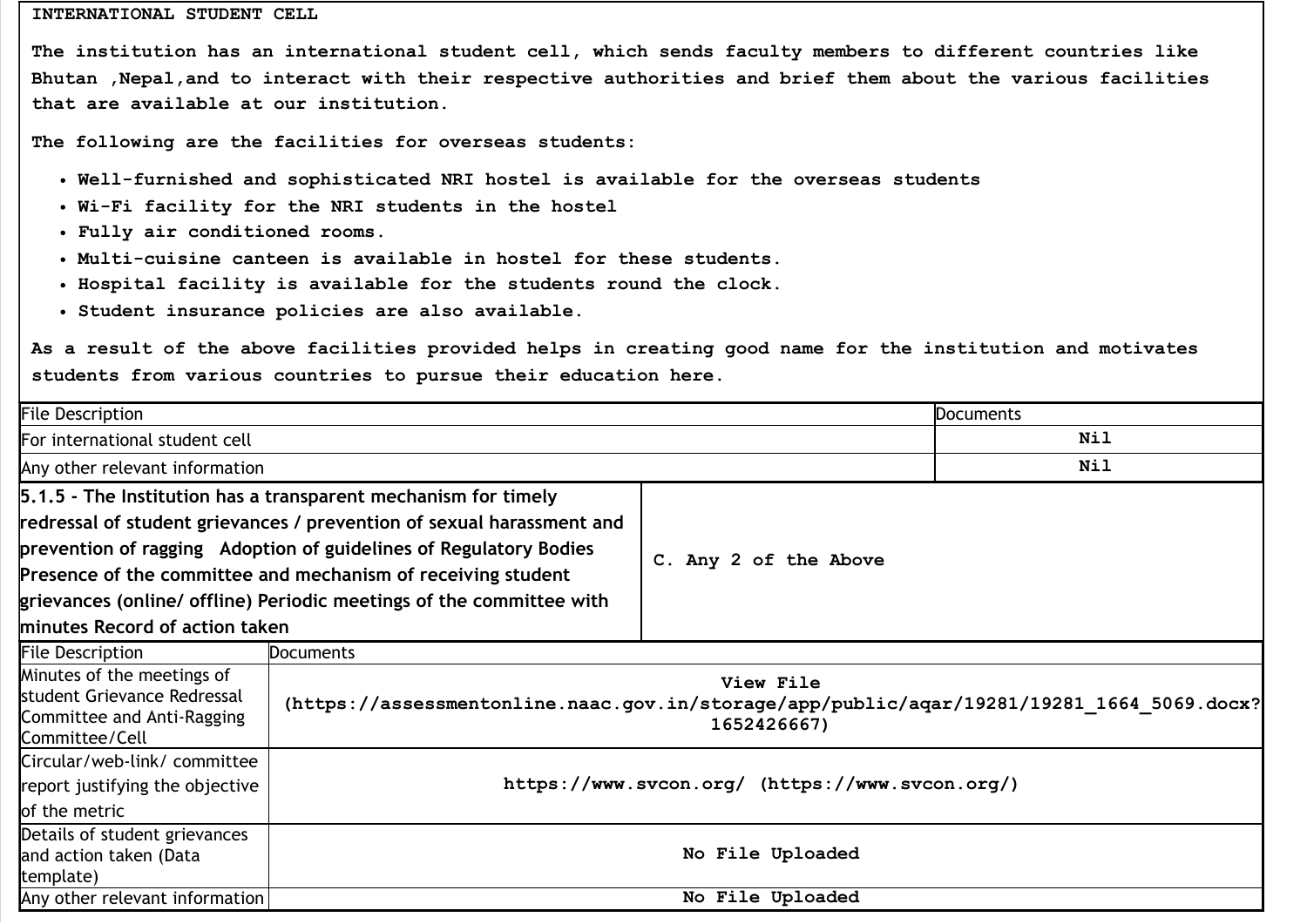| 5.2 - Student Progression                                                            |                                                                                                                                                                                                                                    |                  |  |
|--------------------------------------------------------------------------------------|------------------------------------------------------------------------------------------------------------------------------------------------------------------------------------------------------------------------------------|------------------|--|
|                                                                                      | 5.2.1 - Number of students qualifying in state/ national/ international level examinations during the year (eg:NET/SLET/GATE/GMAT/CAT/                                                                                             |                  |  |
| <b>GRE/TOEFL/Civil Services/State government examinations)</b>                       |                                                                                                                                                                                                                                    |                  |  |
|                                                                                      | 5.2.1.1 - Number of students qualifying in state/ national/ international level examinations (eg: GATE/ GMAT/ GPAT/ CAT/ NEET/ GRE/ TOEFL/                                                                                         |                  |  |
|                                                                                      | PLAB/ USMLE/ AYUSH/ Civil Services/ Defence/ UPSC/ State government examinations/ AllMSPGET, JIPMER Entrance Test, PGIMER Entrance Test                                                                                            |                  |  |
| etc.,) during the year.                                                              |                                                                                                                                                                                                                                    |                  |  |
| $\mathbf 0$                                                                          |                                                                                                                                                                                                                                    |                  |  |
| <b>File Description</b>                                                              |                                                                                                                                                                                                                                    | Documents        |  |
|                                                                                      | List of students qualifying in state/ national/ international level examinations during the year (Data template)                                                                                                                   | No File Uploaded |  |
| Pass Certificates of the examination                                                 |                                                                                                                                                                                                                                    | No File Uploaded |  |
| Copies of the qualifying letters of the candidate                                    |                                                                                                                                                                                                                                    | No File Uploaded |  |
| Any other relevant information                                                       |                                                                                                                                                                                                                                    | No File Uploaded |  |
|                                                                                      | 5.2.2 - Number of outgoing students who got placed / self-employed during the year                                                                                                                                                 |                  |  |
| 58                                                                                   |                                                                                                                                                                                                                                    |                  |  |
| <b>File Description</b>                                                              | <b>Documents</b>                                                                                                                                                                                                                   |                  |  |
| Annual reports of Placement<br>Cell                                                  | No File Uploaded                                                                                                                                                                                                                   |                  |  |
| Self-attested list of students<br>placed /self-employed                              | No File Uploaded                                                                                                                                                                                                                   |                  |  |
| Details of student placement /<br>self-employment during the year<br>(Data template) | No File Uploaded                                                                                                                                                                                                                   |                  |  |
| Any other relevant information                                                       | View File<br>(https://assessmentonline.naac.gov.in/storage/app/public/aqar/19281/19281 1668 5088.pdf?<br>1652426667)                                                                                                               |                  |  |
|                                                                                      | 5.2.3 - Number of the graduated students of the preceding year, who have progressed to higher education                                                                                                                            |                  |  |
| 0                                                                                    |                                                                                                                                                                                                                                    |                  |  |
| <b>File Description</b>                                                              |                                                                                                                                                                                                                                    | Documents        |  |
| Supporting data for students/alumni as per data template                             |                                                                                                                                                                                                                                    | No File Uploaded |  |
| Details of student progression to higher education (Data template)                   |                                                                                                                                                                                                                                    | No File Uploaded |  |
| Any other relevant information                                                       |                                                                                                                                                                                                                                    | No File Uploaded |  |
| 5.3 - Student Participation and Activities                                           |                                                                                                                                                                                                                                    |                  |  |
|                                                                                      | 5.3.1 - Number of awards/medals for outstanding performance in sports and/or cultural activities at inter-university / state /national /<br>international events (award for a team event should be counted as one) during the year |                  |  |
| $\mathbf 0$                                                                          |                                                                                                                                                                                                                                    |                  |  |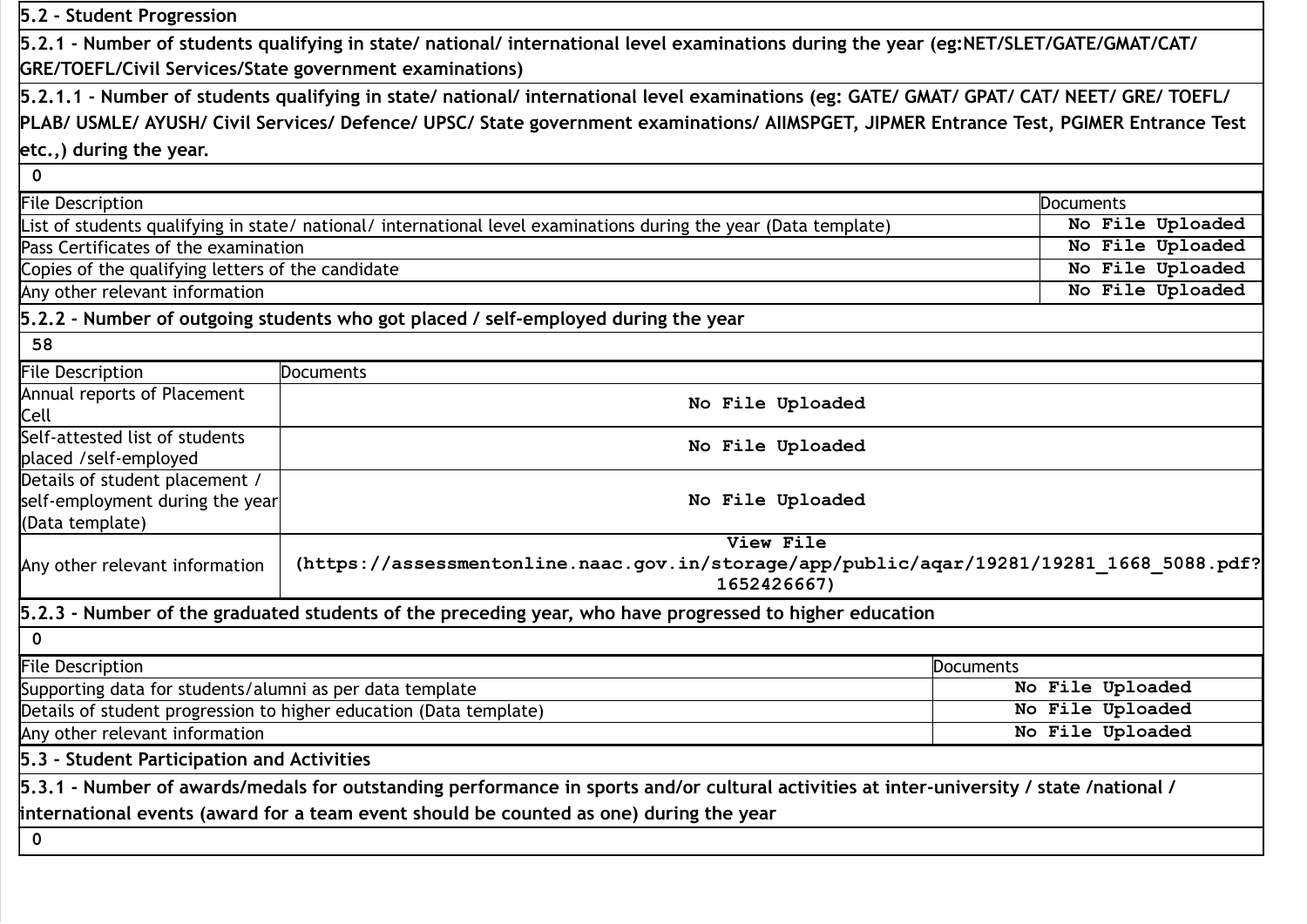| <b>File Description</b>                                                                                                                          | Documents        |  |
|--------------------------------------------------------------------------------------------------------------------------------------------------|------------------|--|
| Duly certified e-copies of award letters and certificates                                                                                        | No File Uploaded |  |
| Any other relevant information                                                                                                                   | No File Uploaded |  |
| 5.3.2 - Presence of a Student Council, its activities related to student welfare and student representation in academic & administrative bodies/ |                  |  |
| committees of the Institution. Describe the Student Council, its activities related to student welfare and student representation in academic &  |                  |  |
| administrative bodies / committees of the Institution within 100 - 200 words                                                                     |                  |  |
| The institution runs the student nurses association (SNA) unit with the view to provide opportunities for the                                    |                  |  |
| personal, intellectual, professional and social growth of each student. Each nursing student is encouraged to                                    |                  |  |
| cultivate leadership skills within the SNA and their membership is registered under the trained nurses                                           |                  |  |
| association of INDIA, NEW DELHI. The office bearers are elected every year through the process of general body                                   |                  |  |
| election and those include SNA vice president, secretary, treasurer, student representatives for disciplinary,                                   |                  |  |
| library transport communication and information antiraccing catering cultural curriculum students                                                |                  |  |

communication and information, antiragging, catering, redressal, prevention of sexual harassment, green park, health and sports committee.

SNA unit organizes academic, cultural and sports meet every year within SVCON as inter-house competitions. The intercollegiate meet is organized every year in which academic, cultural and sports competitions are being held and an overall championship is awarded to the institution based on their overall scores. The SNA unit commemorates the following:- Fresher's day teachers day Independence day Religious festivals Sports day Entrepreneurship programme, Farewell party. Lamp lighting ceremony World health day. Nurses day. Health awareness rally/ campaign. Programmes on specific health days. School health programme.

| File Description                                                                                         |                                                                                                                       | Documents |
|----------------------------------------------------------------------------------------------------------|-----------------------------------------------------------------------------------------------------------------------|-----------|
| Reports on the student council activities                                                                |                                                                                                                       | Nil       |
| Any other relevant information                                                                           |                                                                                                                       | Nil       |
|                                                                                                          | 5.3.3 - Number of sports and cultural activities/competitions organised by the Institution during the year            |           |
|                                                                                                          |                                                                                                                       |           |
| <b>File Description</b>                                                                                  | <b>Documents</b>                                                                                                      |           |
| List of sports and cultural<br>activities / competitions<br>organized during the year<br>(Data Template) | View File (https://assessmentonline.naac.gov.in/storage/?1652426667)                                                  |           |
| Report of the events with<br>photographs                                                                 | No File Uploaded                                                                                                      |           |
| Any other relevant information                                                                           | View File<br>(https://assessmentonline.naac.gov.in/storage/app/public/aqar/19281/19281 1676 5109.docx?<br>1652426667) |           |
| 5.4 - Alumni Engagement                                                                                  |                                                                                                                       |           |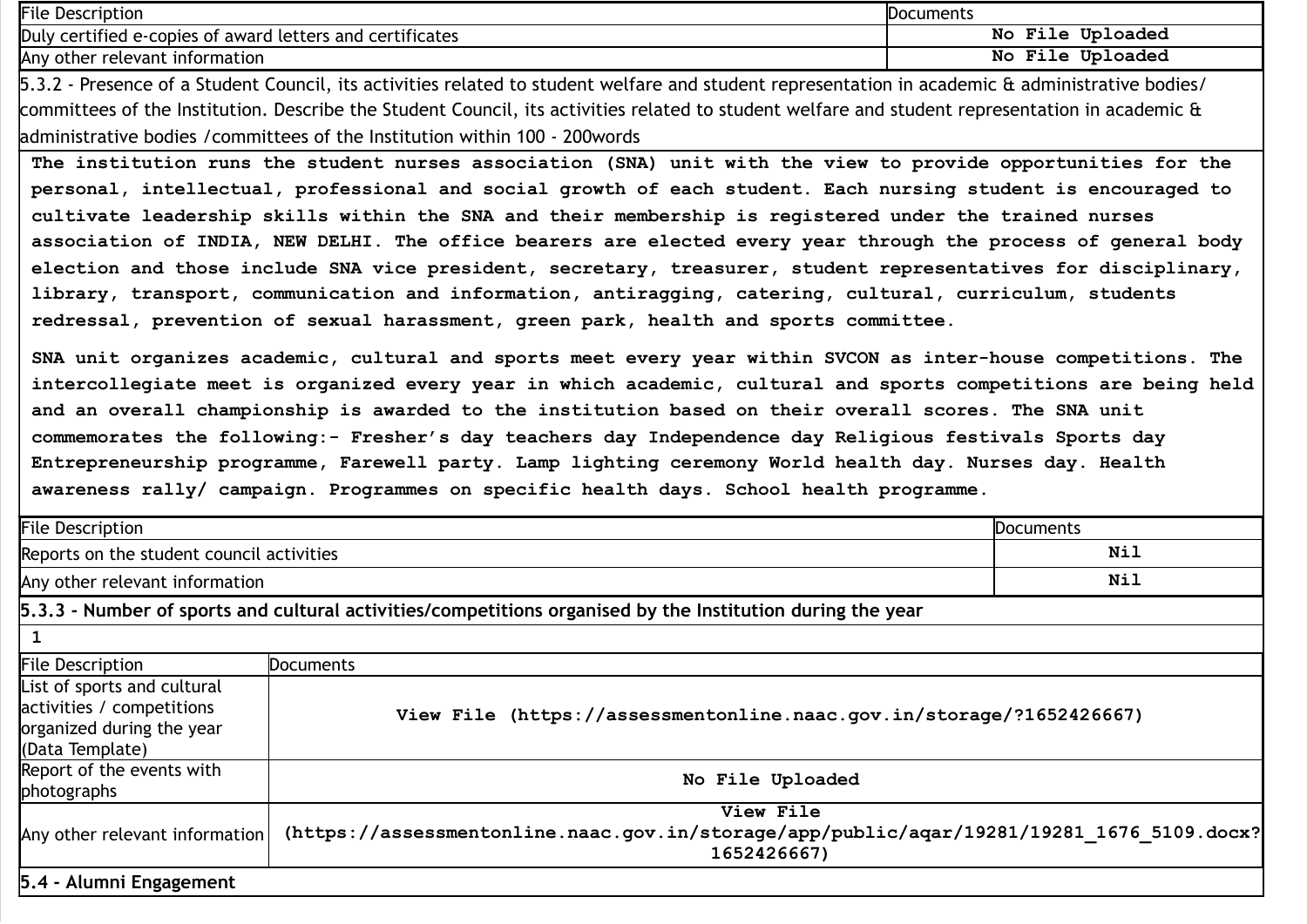5.4.1 - The Alumni Association is registered and holds regular meetings to plan its involvement and developmental activates with the support of the college during the year. Describe the contributions of the Alumni Association to the Institution during the year within 100 – 200 words

The alumni committee meets regularly and advise the department with various activites like interactionjs of technical knmowledge, sources of placements and culura events have been organized during the meet.

i Alumni members are placed in various sectors. So they serve as a source to know about various can be discussed with the current their juniors

ii The information about the current senario in the indusrial and marketing sector can be discussed with the current batch of students.

iii The exoeruences of thealumni serve as a practical evidence and motivation for the upcoming batches.

iv Gathering feed - back from Alumin to improve the institution activities

| <b>File Description</b>                                                                                                                                                                                                                                                                                                                                           |                      | <b>Documents</b> |
|-------------------------------------------------------------------------------------------------------------------------------------------------------------------------------------------------------------------------------------------------------------------------------------------------------------------------------------------------------------------|----------------------|------------------|
| Registration of Alumni association                                                                                                                                                                                                                                                                                                                                |                      | Nil              |
| Details of Alumni Association activities                                                                                                                                                                                                                                                                                                                          |                      | <b>Nil</b>       |
| Frequency of meetings of Alumni Association with minutes                                                                                                                                                                                                                                                                                                          |                      | <b>Nil</b>       |
| Quantum of financial contribution                                                                                                                                                                                                                                                                                                                                 |                      | Nil              |
| Audited statement of accounts of the Alumni Association                                                                                                                                                                                                                                                                                                           |                      | Nil              |
| 5.4.2 - Provide the areas of contribution by the Alumni Association /                                                                                                                                                                                                                                                                                             |                      |                  |
| chapters during the year Financial /kind Donation of books                                                                                                                                                                                                                                                                                                        | E. None of the Above |                  |
| /Journals/volumes Students placement Student exchanges Institutional                                                                                                                                                                                                                                                                                              |                      |                  |
| endowments                                                                                                                                                                                                                                                                                                                                                        |                      |                  |
| <b>File Description</b>                                                                                                                                                                                                                                                                                                                                           | <b>Documents</b>     |                  |
| List of Alumni contributions made during the year                                                                                                                                                                                                                                                                                                                 |                      | No File Uploaded |
| Extract of Audited statements of highlighting Alumni Association contribution                                                                                                                                                                                                                                                                                     |                      | No File Uploaded |
| Certified statement of the contributions by the head of the Institution                                                                                                                                                                                                                                                                                           |                      | No File Uploaded |
| Any other relevant information                                                                                                                                                                                                                                                                                                                                    |                      | No File Uploaded |
| GOVERNANCE, LEADERSHIP AND MANAGEMENT                                                                                                                                                                                                                                                                                                                             |                      |                  |
| 6.1 - Institutional Vision and Leadership                                                                                                                                                                                                                                                                                                                         |                      |                  |
| 6.1.1 - The Institution has clearly stated Vision and Mission which are reflected in its academic and administrative governance. Describe the Vision<br>and Mission of the Institution, nature of governance, perspective plans and stakeholders' participation in the decision-making bodies highlighting the<br>activities leading to Institutional excellence. |                      |                  |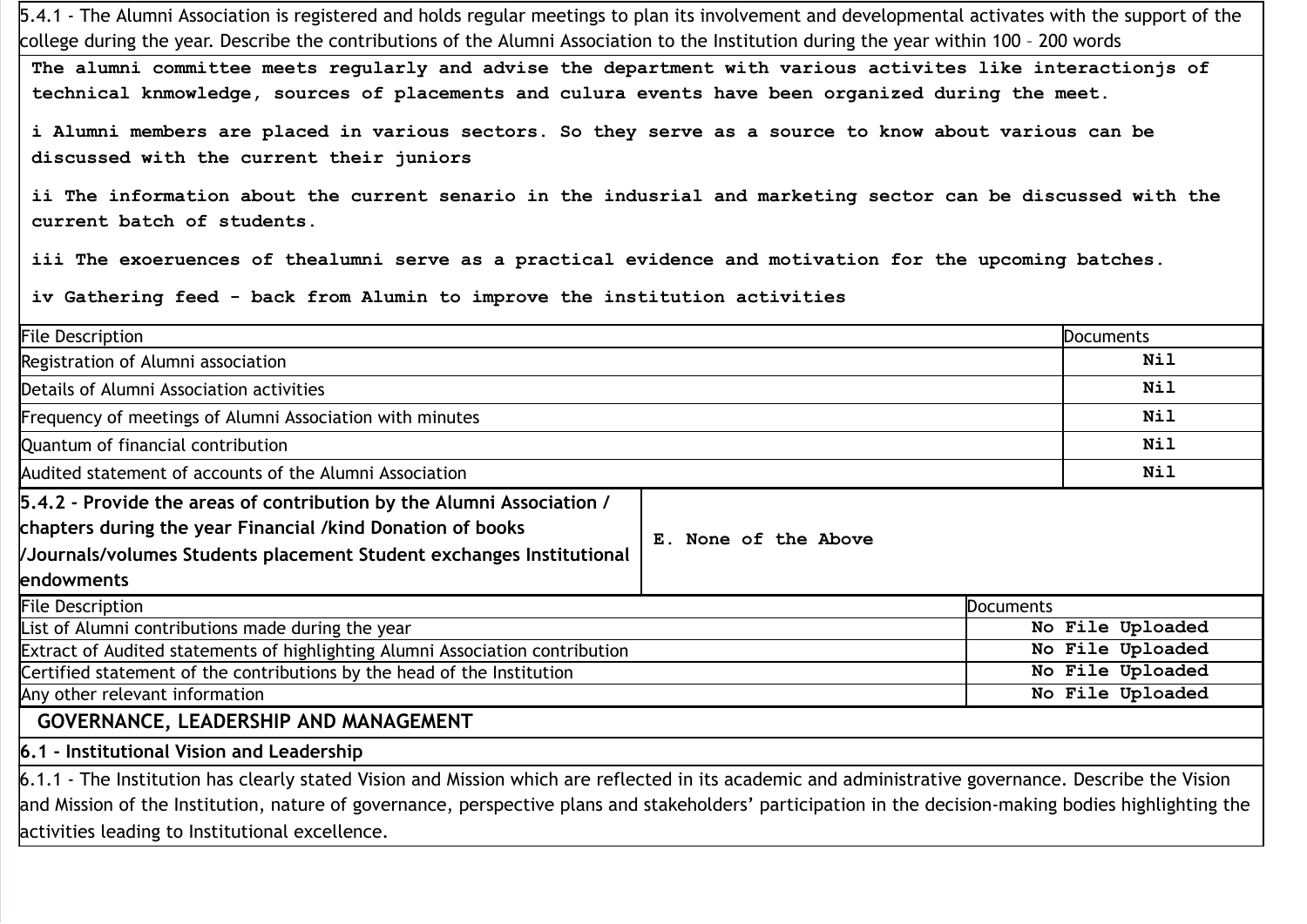Sri Venkateswara College of Nursing (SVCON) established in the year of 2002, it is a self-financing institution managed by Srinivasa Educational Academy Trust, RVS Nagar, Chittoor.

#### Vision

To create leaders in Global Nursing and Health Care Services, who render optimal patient care with passion and compassion for upliftment of the society.

#### Mission

To provide best nurses for enhancing health care by impairing quality and adopting best global practices in nursing education

#### MOTTO

"Building career with a passion to serve."

Nature of governance – Sri Venkateswara College of Nursing is located at Chittoor district recognized by Government of AP and APNMC Vijayawada, Accredited with 'A' grade by NAAC, Bangalore, Approved by Indian Nursing Council, New Delhi, Affiliated to Dr.N.T.R University of Health Sciences, Vijayawada . Yearly intake of students is 80 (Eighty )and student selection process is conducted by the Dr.N.T.R University of Health Sciences, Vijayawada. It is manned by 42 experienced and learned teaching faculties with a number of ministerial staffs who execute important task in running the institution smoothly.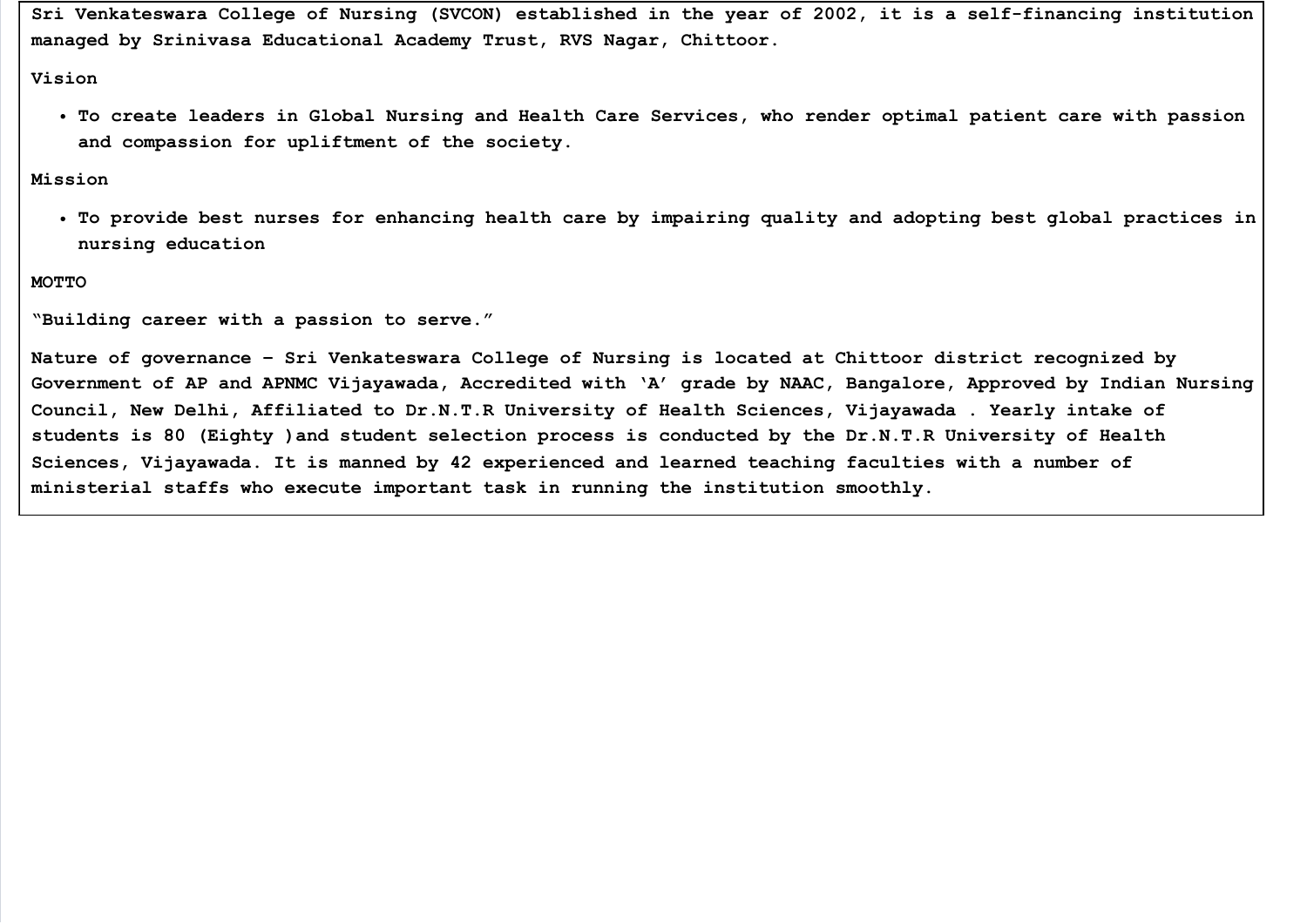| File<br><b>Description</b>                                                 | Documents                                                                                                                                                                                                                                                                                                                                                                                                                                                                                                                                                                                                                                             |
|----------------------------------------------------------------------------|-------------------------------------------------------------------------------------------------------------------------------------------------------------------------------------------------------------------------------------------------------------------------------------------------------------------------------------------------------------------------------------------------------------------------------------------------------------------------------------------------------------------------------------------------------------------------------------------------------------------------------------------------------|
| Vision and<br>Mission<br>documents<br>approved by<br>the College<br>bodies | To create leaders in global Nursing and health care services who render optimal patient care with<br>passion and compassion for upliftment of the society - MISSION - To provide best nurses for the<br>country, by impacting quality nursing education and adupting best nurse practites in global nursing<br>education. (To create leaders in global Nursing and health care services who render optimal patient<br>care with passion and compassion for upliftment of the society - MISSION - To provide best nurses<br>for the country, by impacting quality nursing education and adupting best nurse practites in global<br>nursing education.) |
| Achievements<br>which led to<br>Institutional<br>excellence                | BSC Nursing 4ydc programm started in the year 2002. 1. seats enhanced from 30 to 80 in the year<br>2021. (BSC Nursing 4ydc programm started in the year 2002. 1. seats enhanced from 30 to 80 in the<br>year 2021.)                                                                                                                                                                                                                                                                                                                                                                                                                                   |
| Any other<br>relevant<br>information                                       | * RVS Hospital (Parent Hospital) Established year 2013 * MSC Nursing programm approved by GOVT of AP<br>in Year 2016 (* RVS Hospital (Parent Hospital) Established year 2013 * MSC Nursing programm approved<br>by GOVT of AP in Year 2016)                                                                                                                                                                                                                                                                                                                                                                                                           |
|                                                                            | 6.1.2 - Effective leadership is reflected in various Institutional practices such as decentralization and participative management. Describe the<br>organogram of the college management structure and its functioning system highlighting decentralized and participatory management and its<br>outcomes in the Institutional governance within 100 - 200 words                                                                                                                                                                                                                                                                                      |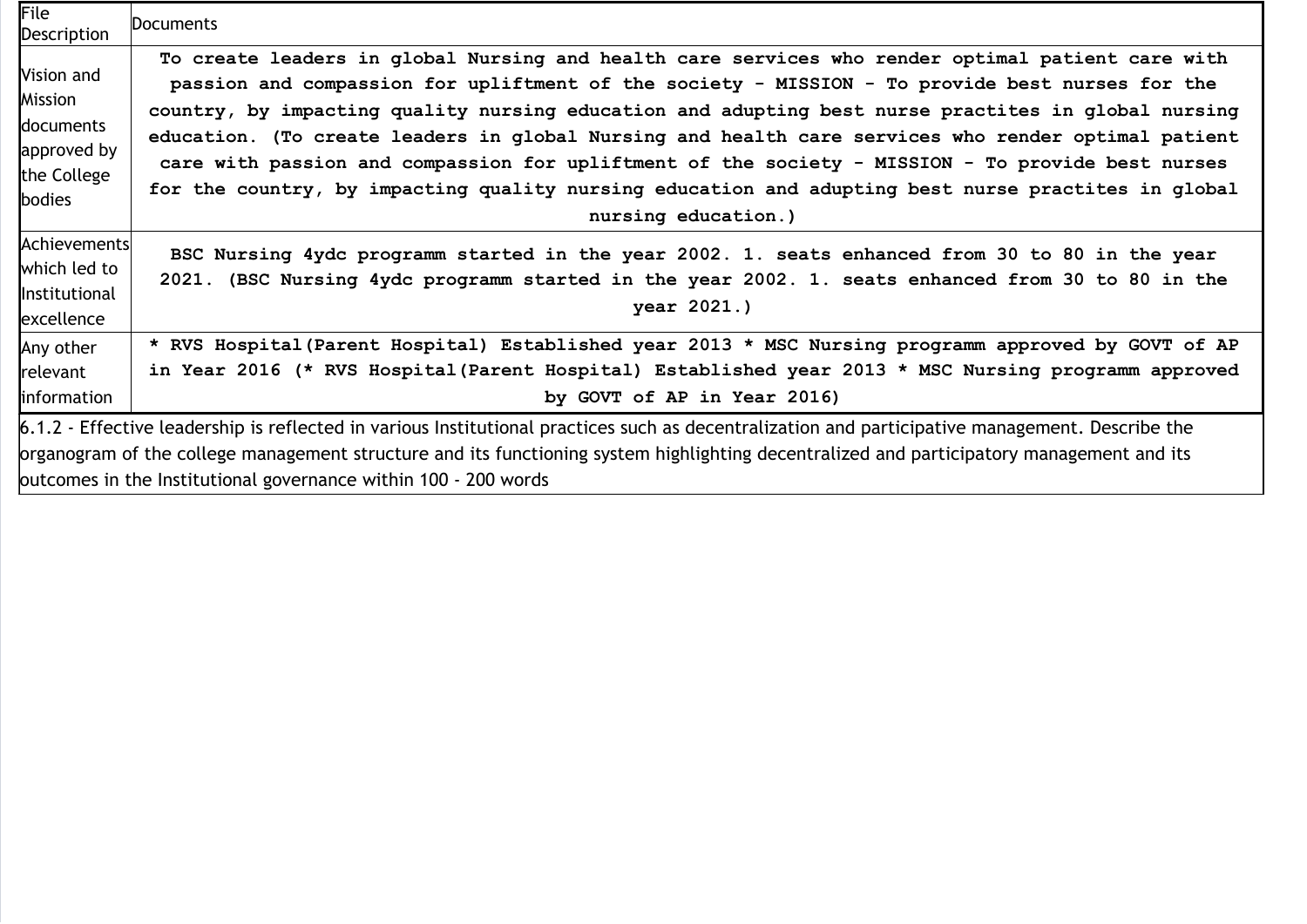The Administration of the College can be broadly divided into two main parts, ie, General Administration and Academics.

The Principal is the overall head of the institution and all major decisions are made by her in consultation with the staffs and faculty.

General Administration

- The Principal is the administrative head of the college and is directly responsible to the Dr.NTR University of health sciences for implementation of curriculum and other activities.
- The general administration of the college is manned by the Head Assistant who handles organizational and clerical support tasks of the college.
- The ministerial staffs comprising of the UDC, LDC, Drivers and Group-D staffs function under the guidance of the Head Assistant in consultation with the Principal.
- Monthly 2-CL's considered for all teaching and Non-teaching Faculty
- AL-Annual Leave provision for 20 –days for Teaching Faculty and 10-days for Non-teaching Faculty
- Employees provision for yearly increments
- Employees Medical Benefits followed by our parent R.V.S Hospital
- Considering on-duty (OD) and sending teaching faculty to attend Dr.NTRUHS appointments as External examiners to other state institutions
- Institution is considering on-duty (OD) Teaching Faculty to attend Annual Digital Valuation based on appointments issued by the Dr.NTR University Health Sciences

| <b>File Description</b>                                                                                                                        | <b>Documents</b> |  |
|------------------------------------------------------------------------------------------------------------------------------------------------|------------------|--|
| Relevant information / documents                                                                                                               | Nil              |  |
| Any other relevant information                                                                                                                 | Nil              |  |
| 6.2 - Strategy Development and Deployment                                                                                                      |                  |  |
| 6.2.1 - The Institutional has well defined organisational structure, Statutory Bodies/committees of the College with relevant rules, norms and |                  |  |
| guidelines along with Strategic Plan effectively deployed. Provide the write-up within 100 - 200 words                                         |                  |  |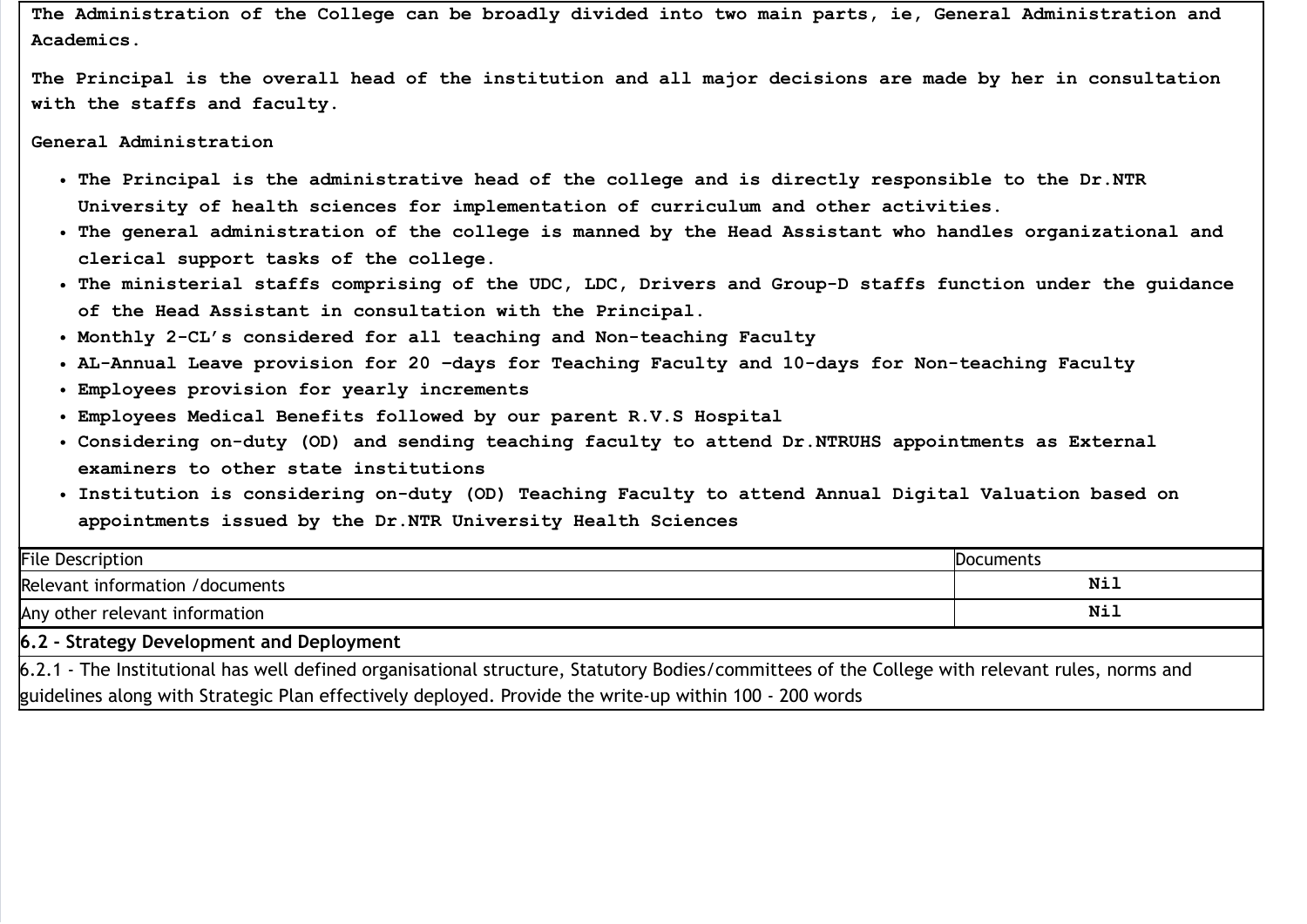The institution has well defined organizational structure which unveils the hierarchy of administration from the top level to the bottom level. The authorities are given responsibilities to function in order to execute the strategic plan, to achieve the vision of the institution.

The Principal is the head of the institute and chair all the committees and maintains the relevant rules, norms and guidelines according to the strategic plan.

Functions of governing bodies:

- To establish the system of governance as per norms, assigning division and departmental heads to carry out the functions of academic excellence, patient care and research activities.
- To manage and regulate the revenue, the finance accounts, investments and all other administrative affairs of the institute.
- To discuss future perspectives and institutional excellence in regular meetings.

The college functions are well supported by the following committees:-

- Curriculum committee.
- Anti-ragging committee.
- Co-Curricular committee.
- Cultural committee.
- Disciplinary committee.
- Hostel committee.
- Library committee.
- Health committee
- Sports committee.
- Student grievance/redressal committee.

The curriculum committee is responsible for the curriculum planning, implementation and evaluation. The disciplinary committee ensures the discipline of the students.The Library committee focuses on the strengthening of library services. The anti-ragging committee ensures a ragging free campus.

| <b>File Description</b>                                                            | <b>Documents</b>                                |
|------------------------------------------------------------------------------------|-------------------------------------------------|
| Minutes of the College Council/ other relevant bodies for deployment/ deliverables | Govrning council Yearly Twice (Govrning council |
| of the strategic plan                                                              | Yearly Twice)                                   |
| Any other relevant information                                                     | Nil                                             |
| Organisational structure                                                           | Nil                                             |
| Strategic Plan document(s)                                                         | Nil                                             |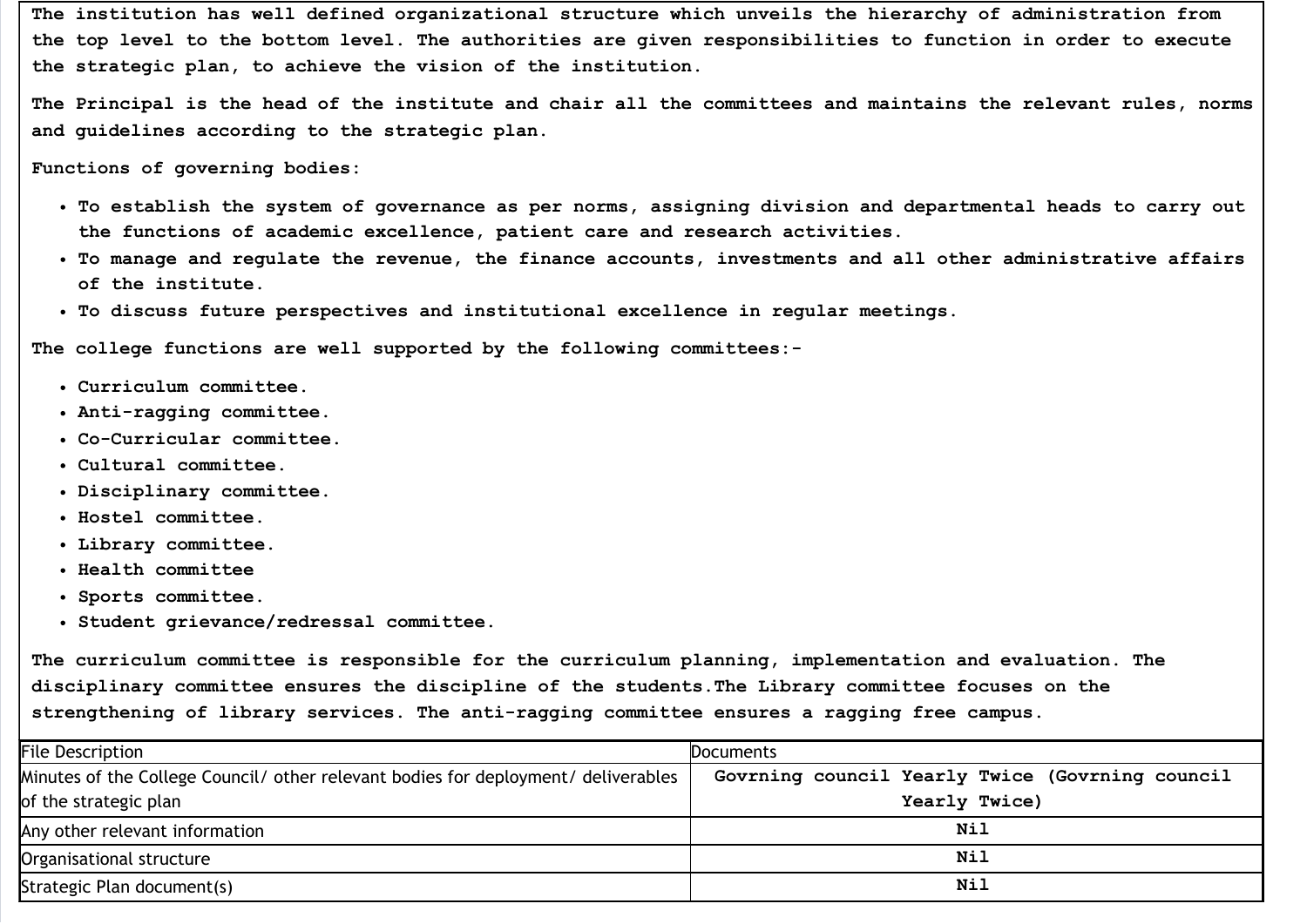| $6.2.2$ - Implementation of e-governance in areas of operation Academic                                                                         |                            |                  |
|-------------------------------------------------------------------------------------------------------------------------------------------------|----------------------------|------------------|
| Planning and Development Administration Finance and Accounts                                                                                    | C. Any 2 or 3 of the Above |                  |
| Student Admission and Support Examination                                                                                                       |                            |                  |
| <b>File Description</b>                                                                                                                         |                            | <b>Documents</b> |
| Data template                                                                                                                                   |                            | No File Uploaded |
| Institutional budget statements allocated for the heads of E_governance implementation                                                          |                            | No File Uploaded |
| e-Governance architecture document                                                                                                              |                            | No File Uploaded |
| Screen shots of user interfaces                                                                                                                 |                            | No File Uploaded |
| Policy documents                                                                                                                                |                            | No File Uploaded |
| Any other relevant information                                                                                                                  |                            | No File Uploaded |
| 6.3 - Faculty Empowerment Strategies                                                                                                            |                            |                  |
| 6.3.1 - The institution has effective welfare measures for teaching and non-teaching staff and avenues for their career development/progression |                            |                  |
| The institute provides welfare measures for the teaching and non-teaching staff based on the policy which was                                   |                            |                  |
| drafted by The Trustee and the Principal for effective implementation of welfare measures. The staff can avail                                  |                            |                  |
| of the medical facility at subsidized cost at the medical college hospital Provision of staff quarters at                                       |                            |                  |
| nominal rates is provided. On duty leave to attend seminars /conference /paper valuation is provided. Hostel                                    |                            |                  |

| accommodation for staff, RO water facility 24x7. Financial assistance for skill upgradation, Financial          |
|-----------------------------------------------------------------------------------------------------------------|
| assistance for the Teaching Staff for attending Conferences/Workshops is provided. Other welfare measures for   |
| teaching and non-teaching faculty Super-numery promotions to teaching staff to avoid stagnation in a particular |
| post Faculty and professional development programmes Coffee/tea is provided for all faculty during their duty   |
| hours both in the morning and evening. Free Hepatitis B vaccination to all staff is provided.                   |

| <b>File Description</b>                                                                                                                 | Documents        |
|-----------------------------------------------------------------------------------------------------------------------------------------|------------------|
| Policy document on the welfare measures                                                                                                 | Nil              |
| List of beneficiaries of welfare measures                                                                                               | Nil              |
| Any other relevant document                                                                                                             | Nil              |
| 6.3.2 - Number of teachers provided with financial support to attend conferences / workshops and towards membership fee of professional |                  |
| bodies during the year                                                                                                                  |                  |
| 3                                                                                                                                       |                  |
| <b>File Description</b>                                                                                                                 | Documents        |
| Details of teachers provided with financial support to attend conferences, workshops etc. during the year (Data Template)               | No File Uploaded |
| Policy document on providing financial support to teachers                                                                              | No File Uploaded |
| List of teachers provided membership fee for professional bodies                                                                        | No File Uploaded |
| Receipts to be submitted                                                                                                                | No File Uploaded |
| Any other relevant information                                                                                                          | No File Uploaded |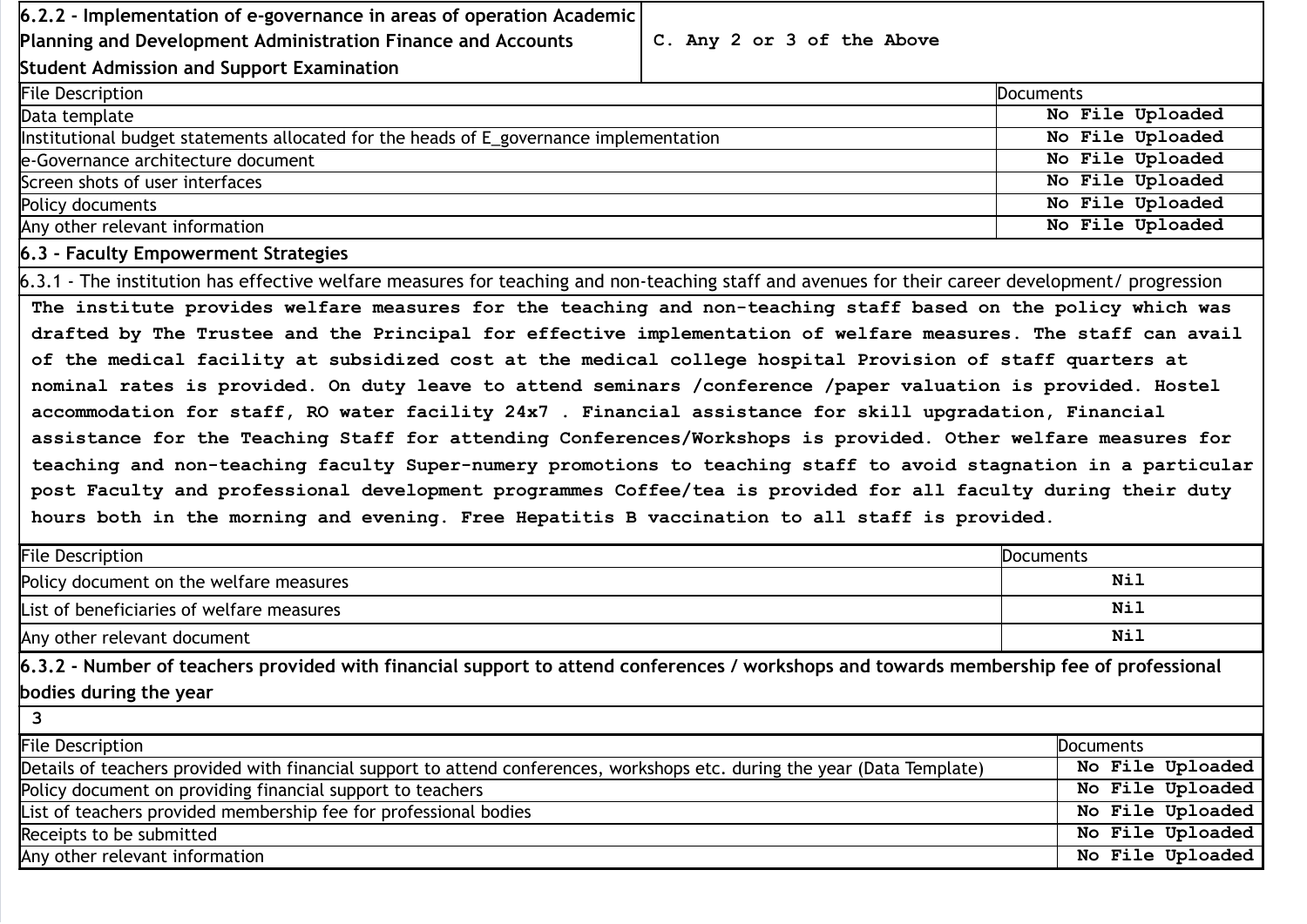|                                                                                                                                                     | 6.3.3 - Number of professional development / administrative training programmes organized by the University for teaching and non-               |           |
|-----------------------------------------------------------------------------------------------------------------------------------------------------|-------------------------------------------------------------------------------------------------------------------------------------------------|-----------|
|                                                                                                                                                     | teaching/technical staff during the year (Continuing education programmes, entrepreneurship development programmes, Professional skill          |           |
|                                                                                                                                                     | development programmes, Training programmes for administrative staff etc.,)                                                                     |           |
| $\overline{2}$                                                                                                                                      |                                                                                                                                                 |           |
| <b>File Description</b>                                                                                                                             |                                                                                                                                                 | Documents |
|                                                                                                                                                     | List of professional development / administrative training programmes organized by the Institution during the year and the lists of             | No File   |
| participants who attended them (Data template)                                                                                                      |                                                                                                                                                 | Uploaded  |
|                                                                                                                                                     | Reports of Academic Staff College or similar centers Verification of schedules of training programs                                             | No File   |
|                                                                                                                                                     |                                                                                                                                                 | Uploaded  |
|                                                                                                                                                     | Copy of circular/ brochure/ report of training program self conducted program may also be considered                                            | No File   |
|                                                                                                                                                     |                                                                                                                                                 | Uploaded  |
|                                                                                                                                                     |                                                                                                                                                 | No File   |
| Any other relevant information                                                                                                                      |                                                                                                                                                 | Uploaded  |
| Days limits of program/course as<br>prescribed by UGC/ AICTE or<br>Preferably Minimum one day<br>programme conducted by<br>recognised body/academic | No File Uploaded                                                                                                                                |           |
| institution                                                                                                                                         | View File                                                                                                                                       |           |
| Any other relevant information                                                                                                                      | (https://assessmentonline.naac.gov.in/storage/app/public/aqar/19281/19281 1636 4973.pdf?<br>1652426668)                                         |           |
| Details of teachers who have<br>attended FDPs during the year<br>(Data template)                                                                    | View File (https://assessmentonline.naac.gov.in/storage/?1652426668)                                                                            |           |
| E-copy of the certificate of the<br>program attended by teacher                                                                                     | No File Uploaded                                                                                                                                |           |
|                                                                                                                                                     | 6.3.5 - Institution has Performance Appraisal System for teaching and non-teaching staff. Describe the functioning of the Performance Appraisal |           |
|                                                                                                                                                     | System for teaching and nonteaching staff within 100 - 200 words                                                                                |           |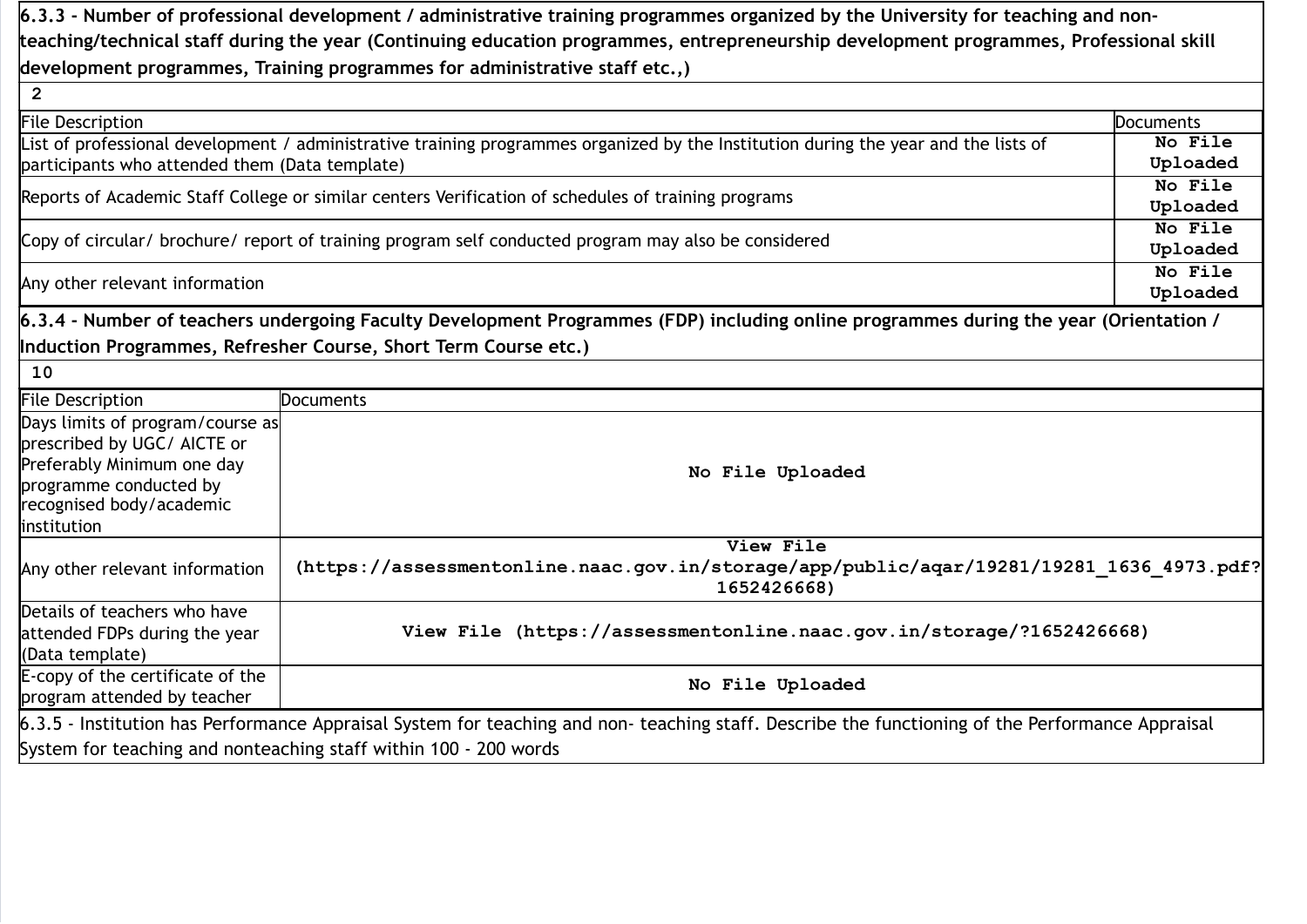The institute has a well-structured performance appraisal system that is transparent and time-bound. The institution adheres to a two-step process of the appraisal system.

- 1. Academic and administrative appraisal
- 2. Self-appraisal

The academic and administrative appraisals are calculated for the performance of teaching as well as nonteaching staff while students evaluation is included only for the teaching faculty. The head of the department does the performance appraisal annually and forward to the head of the institution for appraisal. Each head of the department is responsible to monitor, evaluate the teaching staff in the department. The principal does the performance appraisal for all the heads of the department and the Principal is appraised by the trustee based on which yearly increment is calculated.

ACADEMIC AND ADMINISTRATIVE APPRAISAL: The components of academic and administrative appraisal documents include the criteria such as job knowledge, attitude towards work, initiative, quality of work, care of entrusted materials, compliance of institutional policies, behaviour and discipline, reliability, relationship with HOD / immediate supervisor/ with peers/with patients/ with subordinates and attendance. The head of the departments analyze all the parameters, reviewed by the Principal and the final report is submitted to the trustee.

| <b>File Description</b>                                                                             | Documents |
|-----------------------------------------------------------------------------------------------------|-----------|
| Performance Appraisal System                                                                        | Nil       |
| Any other relevant information                                                                      | Nil       |
| 6.4 - Financial Management and Resource Mobilization                                                |           |
| 6.4.1 - Institutional strategies for mobilisation of funds and the optimal utilisation of resources |           |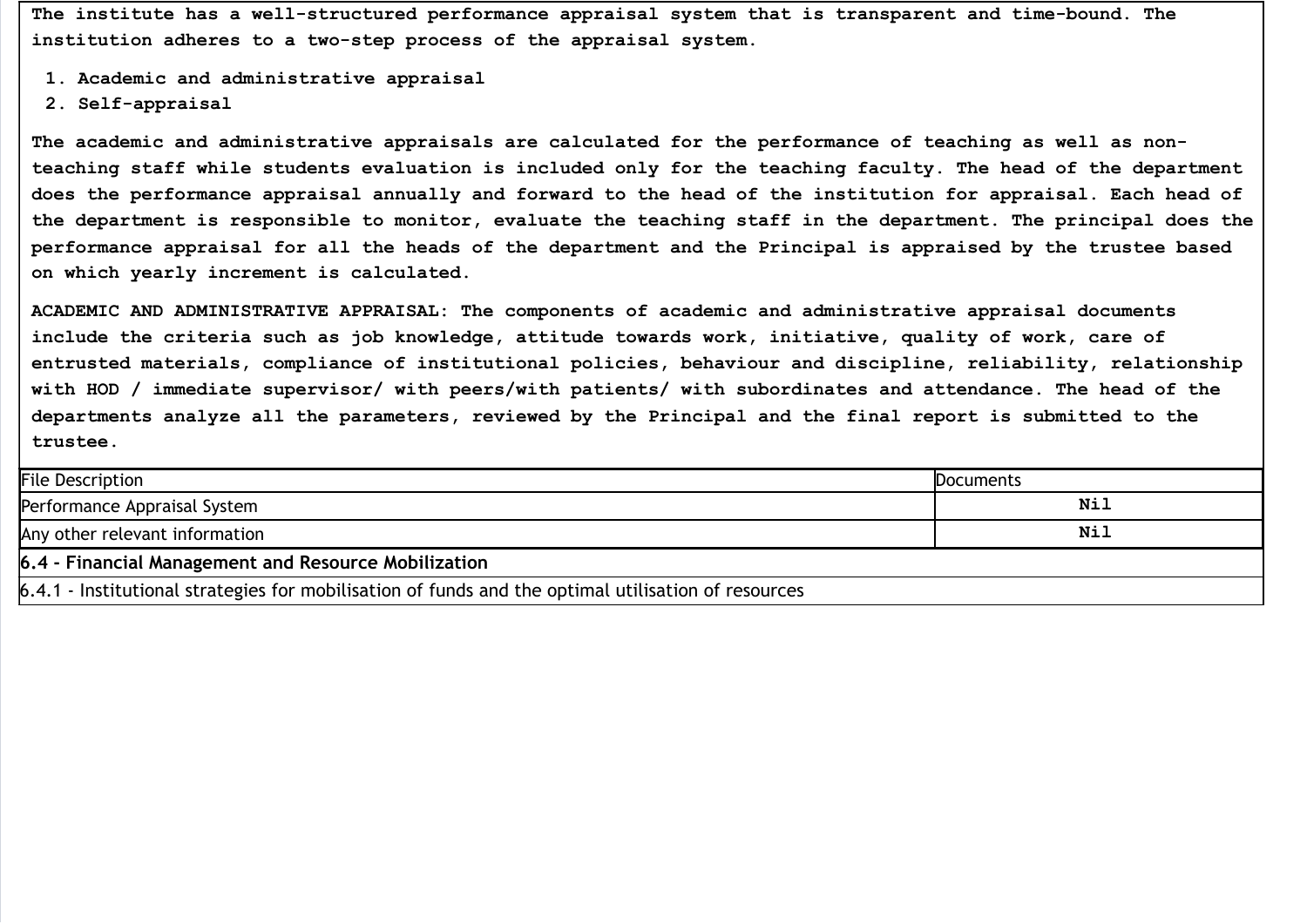The institute has set its guidelines and policy for resource, mobilization and optimal utilization of resources. The finance committee plans the annual budget of the college which is reviewed and approved by the trustee. All major fund allocation is done with the recommendation of the head of the institute and approved by the trustee. Budget estimates are planned every year by the Principal in coordination with the finance committee. Recurring expenditures for establishment charges, water supply and electricity, fuel charges, telephones and other expenditures are closely monitored at all levels of the administration. The total budget estimates are calculated and prepared for the future growth and development of the institution.

Students' tuition fees and the college development funds are the primary sources of resource mobilization. The College maintains its infrastructure updated from time to time. It has prepared its policies for effective implementation and optimal utilization of its resources. The received funds are collected and used through the Cheque, RTGS or NEFT mode. As per the priority and advice of the committee, the funds are utilized for infrastructural development and beautification, ICT device and up-gradation, student development and necessary equipment for the skill-based courses.

| <b>File Description</b>                                                                                                                                                                                                                                                                                                                                                                                                                                                                                                                                                                          |                                                                | <b>Documents</b> |
|--------------------------------------------------------------------------------------------------------------------------------------------------------------------------------------------------------------------------------------------------------------------------------------------------------------------------------------------------------------------------------------------------------------------------------------------------------------------------------------------------------------------------------------------------------------------------------------------------|----------------------------------------------------------------|------------------|
| Resource mobilization policy document duly approved by College Council/other administrative bodies                                                                                                                                                                                                                                                                                                                                                                                                                                                                                               |                                                                | Nil              |
| Procedures for optimal resource utilization                                                                                                                                                                                                                                                                                                                                                                                                                                                                                                                                                      |                                                                | Nil              |
| Any other relevant information                                                                                                                                                                                                                                                                                                                                                                                                                                                                                                                                                                   |                                                                | Nil              |
| 6.4.2 - Institution conducts internal and external financial audits regularly. Enumerate the various internal and external financial audits carried out<br>during the year with the mechanism for settling any audit objections within 100 -200 words<br>The finance department of the institution prepares a budget plan every year with the help of software and<br>submits it to the trustee for approval. The annual meeting of the board of management approves the budget<br>estimate for the next year and analyses the actual expenditure incurred during the current year under various |                                                                |                  |
| heads. Internal Audit and External audit are conducted periodically.<br><b>File Description</b>                                                                                                                                                                                                                                                                                                                                                                                                                                                                                                  |                                                                | Documents        |
| Documents pertaining to internal and external audits for the last year                                                                                                                                                                                                                                                                                                                                                                                                                                                                                                                           |                                                                | Nil              |
| Any other relevant information                                                                                                                                                                                                                                                                                                                                                                                                                                                                                                                                                                   |                                                                | Nil              |
| 6.4.3 - Total Grants received from government/non-government bodies, individuals, philanthropists during the year (INR in Lakhs)                                                                                                                                                                                                                                                                                                                                                                                                                                                                 |                                                                |                  |
| Funds/grants received from government bodies (INR in Lakhs)                                                                                                                                                                                                                                                                                                                                                                                                                                                                                                                                      | Funds/grants received from nongovernment bodies (INR in Lakhs) |                  |
| $\mathbf 0$                                                                                                                                                                                                                                                                                                                                                                                                                                                                                                                                                                                      | 0                                                              |                  |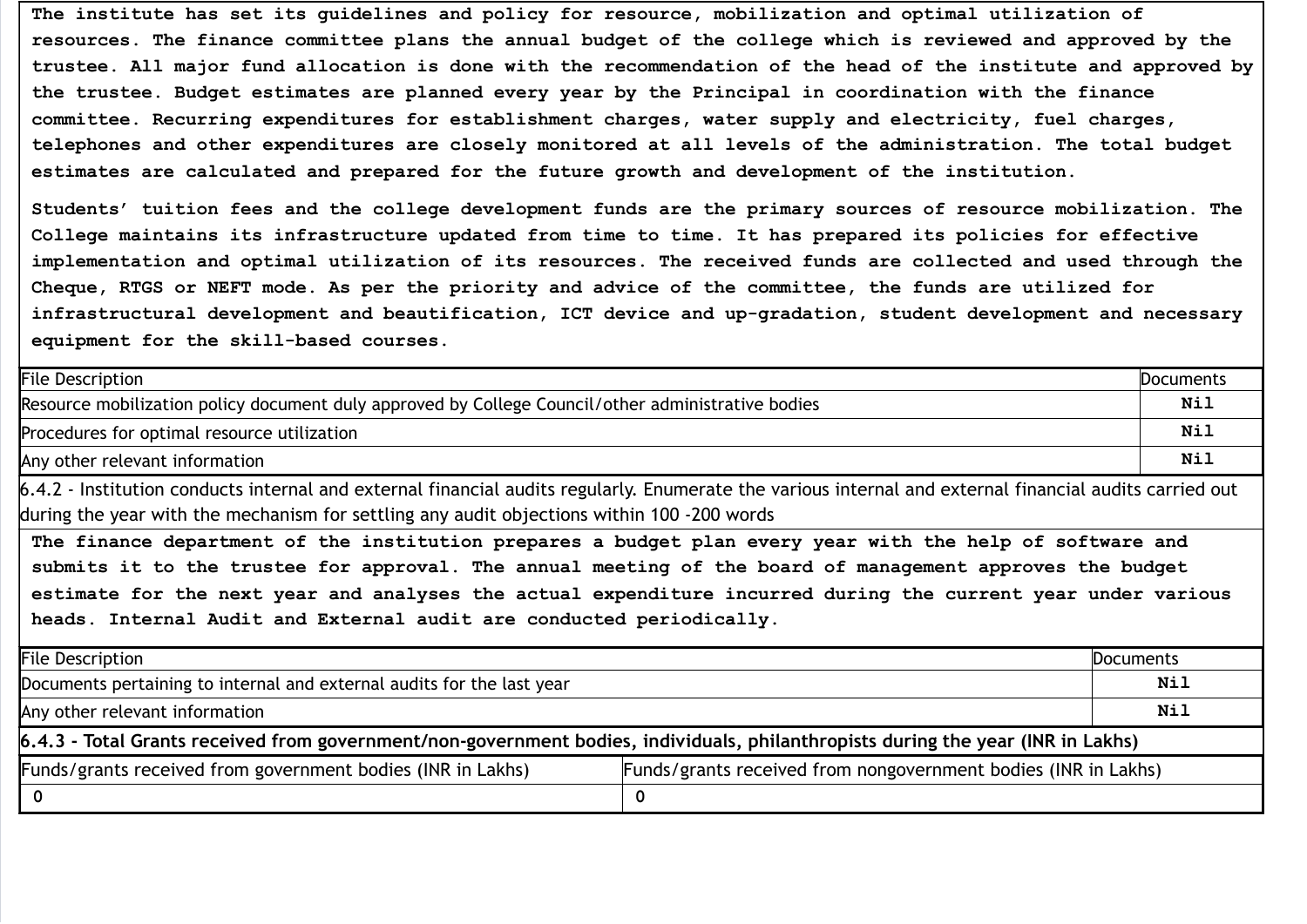| <b>File Description</b>                                                                                                                              | <b>Documents</b>    |
|------------------------------------------------------------------------------------------------------------------------------------------------------|---------------------|
| Audited statements of accounts for the year                                                                                                          | No File             |
|                                                                                                                                                      | Uploaded            |
| Copy of letter indicating the grants/ funds received by respective agency as stated in metric                                                        | No File             |
|                                                                                                                                                      | Uploaded            |
| Provide the budget extract of audited statement towards Grants received from Government / non-government bodies, individuals,                        | No File             |
| philanthropist duly certified by chartered accountant/ Finance Officer                                                                               | Uploaded<br>No File |
| Information as per Data template                                                                                                                     | Uploaded            |
|                                                                                                                                                      | No File             |
| Any other relevant information                                                                                                                       | Uploaded            |
| 6.5 - Internal Quality Assurance System                                                                                                              |                     |
| 6.5.1 - Institution has a streamlined Internal Quality Assurance Mechanism. Describe the Internal Quality Assurance Mechanism in the Institution and |                     |
| the activities of IQAC within 100 - 200 words                                                                                                        |                     |
| Sri Venkateswara College of Nursing, has Internal quality assurance Cell with well organized IQAC committee,                                         |                     |
| with the chairperson, members, external experts, coordinator, management nominee, , students nominee and alumni                                      |                     |
| nominee. The Committee will meet once in 3 months to discuss its activities. The IQAC coordinator communicates                                       |                     |
| the schedule of meeting to all the members and meetings are conducted periodically and agenda of the meeting                                         |                     |
|                                                                                                                                                      |                     |
| are discussed and activities are planned, to improve the quality of education.                                                                       |                     |
| IQAC Committee :                                                                                                                                     |                     |
|                                                                                                                                                      |                     |
| S.NO.                                                                                                                                                |                     |
| <b>Name</b>                                                                                                                                          |                     |
|                                                                                                                                                      |                     |
| Designation                                                                                                                                          |                     |
| 1                                                                                                                                                    |                     |
|                                                                                                                                                      |                     |
| Prof.V.Sujatha                                                                                                                                       |                     |
| Chairman                                                                                                                                             |                     |
|                                                                                                                                                      |                     |
| $\mathbf{2}$                                                                                                                                         |                     |
| Prof. Edna Sweenie J                                                                                                                                 |                     |
| Secretary                                                                                                                                            |                     |
|                                                                                                                                                      |                     |
| 3                                                                                                                                                    |                     |
| Mrs. C. Rathiga                                                                                                                                      |                     |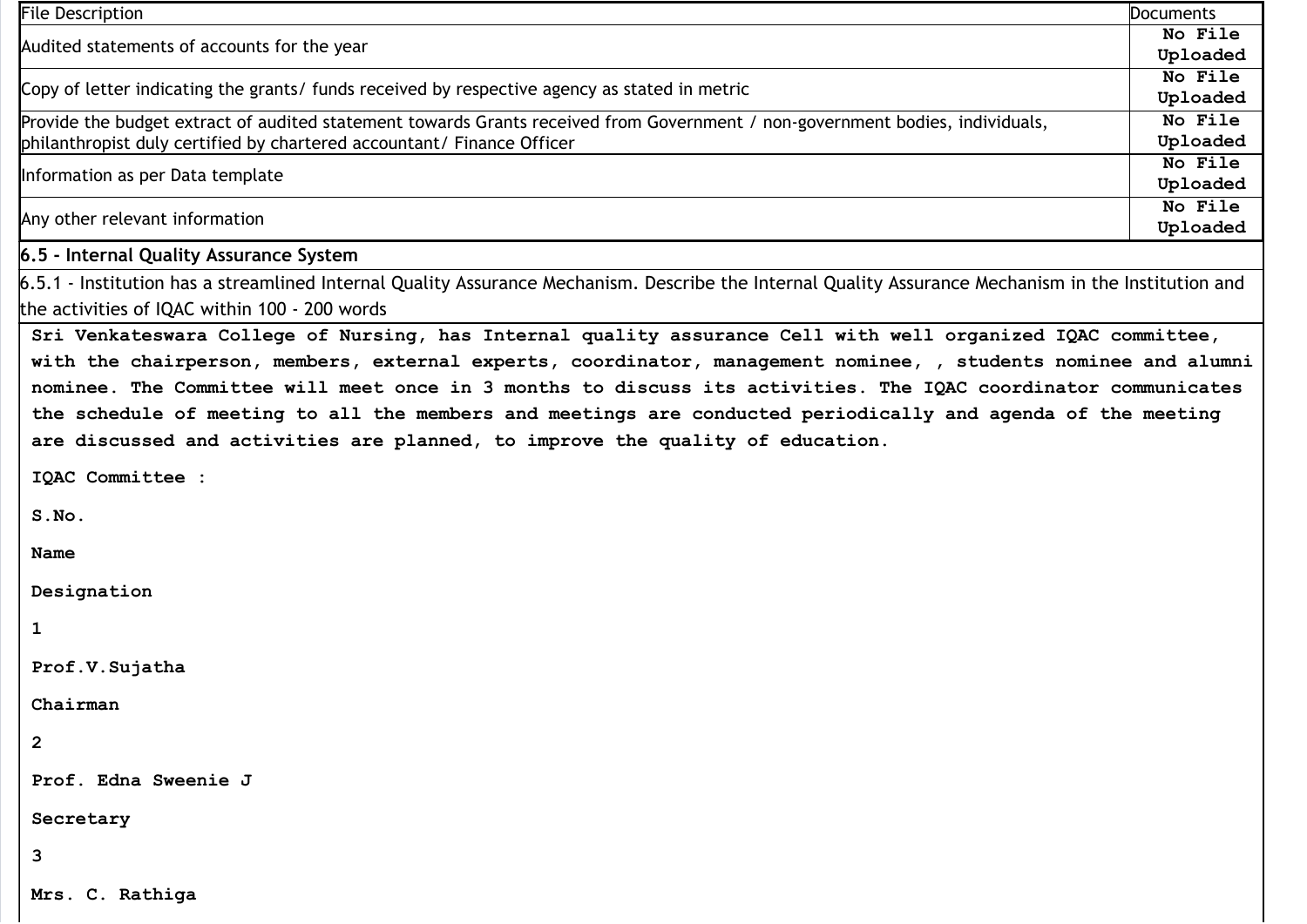# Member

## 4

Mrs. Jhansi Rani U

### Member

# 5

Mrs.Vasantha kumari.C

Member

Maintenance of quality assurance in the educational institution becomes a necessity in order to make the students as Quality Nurses. A well planned curriculum, organized manifesto and dedicated work force in implementing the predefined parameter in this regard will lead to a good ending. IQAC has defined the objectives of our institution and worked out an action plan to achieve the same

## IQAC Function

- Development and application of quality benchmarks/parameters for various academic and administrative activities of the institution
- Dissemination of information on various quality parameters of higher education\

| <b>File Description</b>                                                                                  | Documents                                                                                                                                      |                                  |
|----------------------------------------------------------------------------------------------------------|------------------------------------------------------------------------------------------------------------------------------------------------|----------------------------------|
| The structure and mechanism for Internal Quality                                                         | QUALITY ASSURANCE CELL (IQAC)<br><b>INTERNAL</b>                                                                                               | (INTERNAL QUALITY ASSURANCE CELL |
| Assurance                                                                                                | (IOAC)                                                                                                                                         |                                  |
| Minutes of the IQAC meetings                                                                             | Uploaded (Uploaded)                                                                                                                            |                                  |
| Any other relevant information                                                                           | Nil                                                                                                                                            |                                  |
|                                                                                                          | 6.5.2 - Number of teachers attending programs/ workshops/ seminars specific to quality improvement in the year (Please exclude participations) |                                  |
| in Faculty Development Programmes (FDP) mentioned in metric 6.3.4)                                       |                                                                                                                                                |                                  |
| <b>File Description</b>                                                                                  |                                                                                                                                                | Documents                        |
|                                                                                                          | Details of programmes/ workshops/ seminars specific to quality improvement attended by teachers during the year                                | No File Uploaded                 |
|                                                                                                          | List of teachers who attended programmes/ workshops/ seminars specific to quality improvement during the year                                  | No File Uploaded                 |
| Certificate of completion/participation in programs/ workshops/ seminars specific to quality improvement |                                                                                                                                                | No File Uploaded                 |
| Information as per Data template                                                                         |                                                                                                                                                | No File Uploaded                 |
| Any other relevant information                                                                           |                                                                                                                                                | No File Uploaded                 |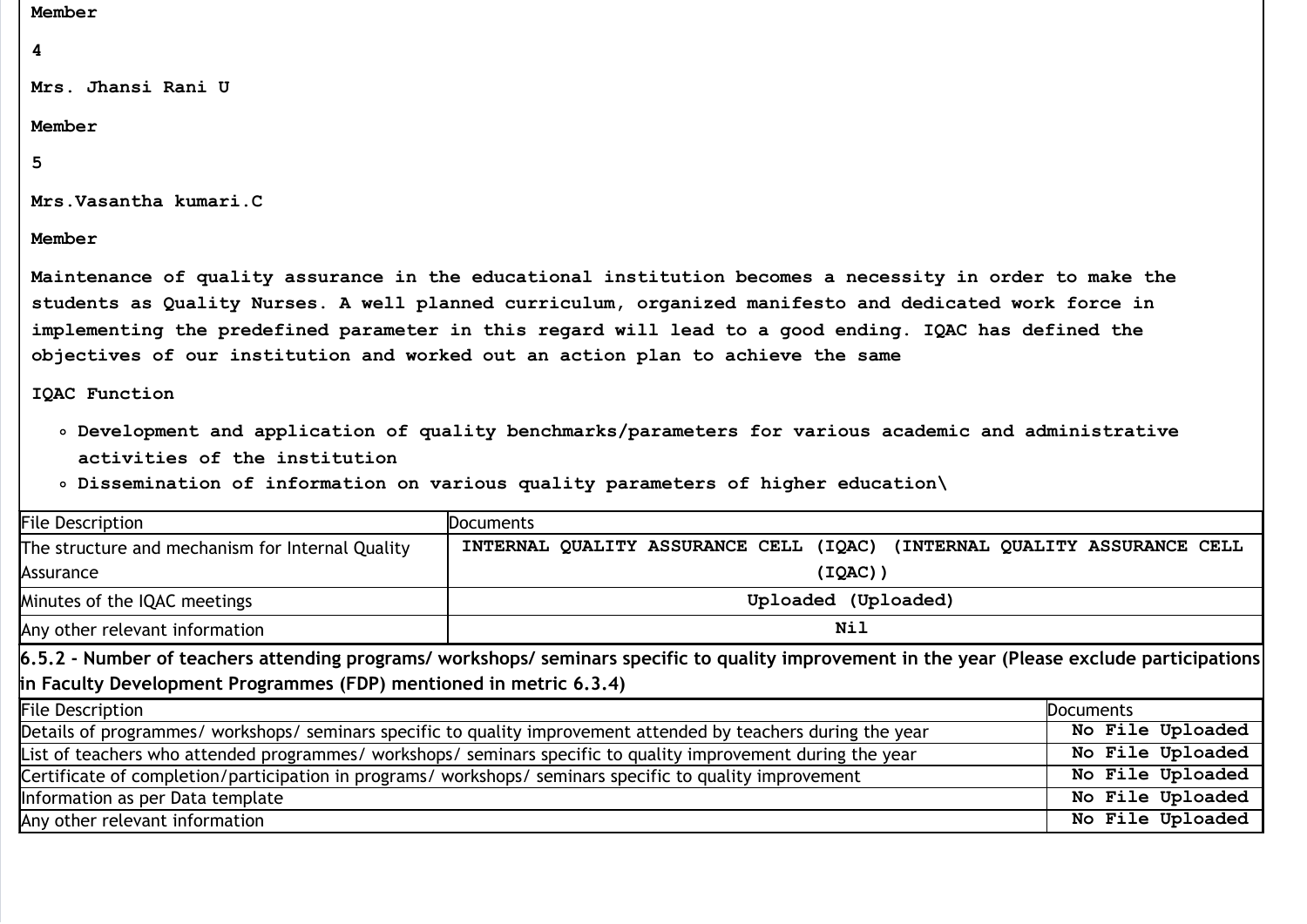| $6.5.3$ - The Institution adopts several Quality Assurance initiatives. The                                 |                                                                                                                                                        |                  |  |  |
|-------------------------------------------------------------------------------------------------------------|--------------------------------------------------------------------------------------------------------------------------------------------------------|------------------|--|--|
| Institution has implemented the following QA initiatives: Regular                                           |                                                                                                                                                        |                  |  |  |
| meeting of Internal Quality Assurance Cell (IQAC) Feedback from                                             |                                                                                                                                                        |                  |  |  |
| stakeholder collected, analysed and report submitted to college                                             | C. Any 2 of the Above                                                                                                                                  |                  |  |  |
| management for improvements Organization of workshops, seminars,                                            |                                                                                                                                                        |                  |  |  |
| orientation on quality initiatives for teachers and administrative staff.                                   |                                                                                                                                                        |                  |  |  |
| Preparation of documents for accreditation bodies (NAAC, NBA, ISO,                                          |                                                                                                                                                        |                  |  |  |
| NIRF, NABH, NABL etc.,)                                                                                     |                                                                                                                                                        |                  |  |  |
| <b>File Description</b>                                                                                     | <b>Documents</b>                                                                                                                                       |                  |  |  |
| Information as per Data template                                                                            | No File Uploaded                                                                                                                                       |                  |  |  |
| Annual report of the College                                                                                | No File Uploaded                                                                                                                                       |                  |  |  |
| Minutes of the IQAC meetings                                                                                | No File Uploaded                                                                                                                                       |                  |  |  |
|                                                                                                             | Uploaded in College Website (Uploaded in College                                                                                                       |                  |  |  |
| Copies of AQAR<br>Website)                                                                                  |                                                                                                                                                        |                  |  |  |
| Report of the feedback from the stakeholders duly attested by the Board of                                  |                                                                                                                                                        |                  |  |  |
| Management                                                                                                  | No File Uploaded                                                                                                                                       |                  |  |  |
| Report of the workshops, seminars and orientation program                                                   | No File Uploaded                                                                                                                                       |                  |  |  |
| Copies of the documents for accreditation                                                                   | No File Uploaded                                                                                                                                       |                  |  |  |
| Any other relevant information                                                                              | No File Uploaded                                                                                                                                       |                  |  |  |
| <b>INSTITUTIONAL VALUES AND BEST PRACTICES</b>                                                              |                                                                                                                                                        |                  |  |  |
| 7.1 - Institutional Values and Social Responsibilities                                                      |                                                                                                                                                        |                  |  |  |
| 7.1.1 - Total number of gender equity sensitization programmes organized by the Institution during the year |                                                                                                                                                        |                  |  |  |
| $\mathbf{1}$                                                                                                |                                                                                                                                                        |                  |  |  |
| <b>File Description</b><br><b>Documents</b>                                                                 |                                                                                                                                                        |                  |  |  |
| List of gender equity sensitization programmes organized by the Institution (Data template)                 |                                                                                                                                                        | No File Uploaded |  |  |
| Copy of circular/brochure/ Report of the program                                                            |                                                                                                                                                        | No File Uploaded |  |  |
| <b>Extract of Annual report</b>                                                                             |                                                                                                                                                        | No File Uploaded |  |  |
| Geo tagged photographs of the events                                                                        |                                                                                                                                                        | No File Uploaded |  |  |
|                                                                                                             | 7.1.2 - Measures initiated by the Institution for the promotion of gender equity during the year. Describe gender equity & sensitization in curricular |                  |  |  |
| and co-curricular activities, facilities for women on campus within 100 - 200 words                         |                                                                                                                                                        |                  |  |  |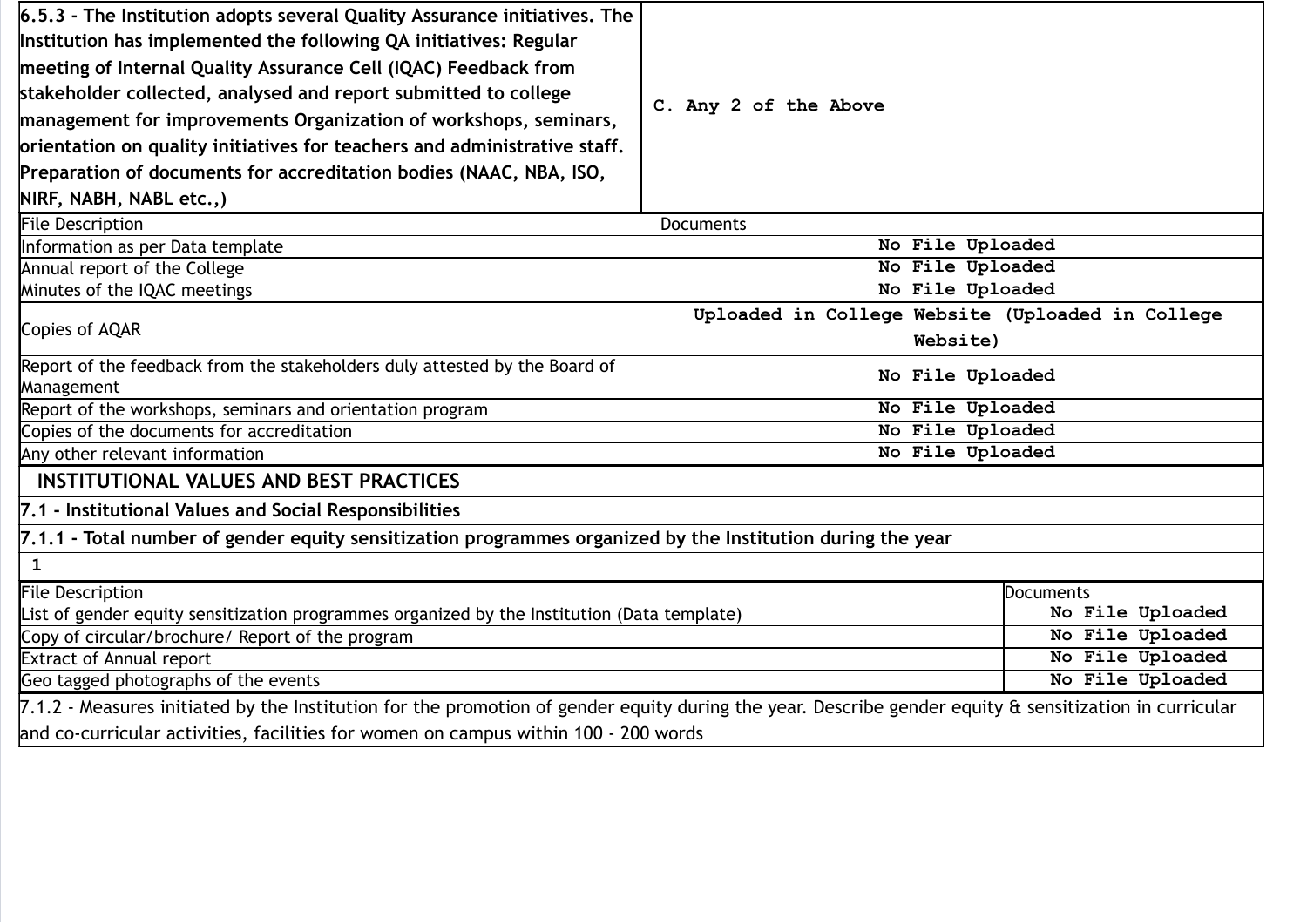The institution provides opportunity for women in education and employment. Admission is done purely on a merit basis. Departments are headed by women and in office administration men are preferred. Both genders assume toplevel administration in the college and hospital. The curricular and co-curricular activities are organized to promote gender equity and sensitization. The institution has taken initiatives to ensure the safety and security of women.

Safety and security measures:

There is hostel for girls and the safety is ensured with CCTV surveillance and round the clock female security officers. The warden in charge of the hostel maintains the in and out registers. The institutions provide a congenial atmosphere for women and men to work together with a sense of personal security and dignity.

Counseling:

Guidance and counseling and adequate mentorship is provided to support student progression. Induction day, orientation programmes and freshers welcome party for a novice is conducted regularly.

Common room:

Girls are given common room and toilet facility separately in the institution which can be used during break hours and as and when required.

Cultural activities and other measures:

Social sensitization programmes are conducted to signify the importance of gender equity through meetings, seminars, workshops, sports and cultural events.

| <b>File Description</b>                                                                                                                                                                                                                       |                       | Documents        |     |
|-----------------------------------------------------------------------------------------------------------------------------------------------------------------------------------------------------------------------------------------------|-----------------------|------------------|-----|
| Annual gender sensitization action plan                                                                                                                                                                                                       |                       | Nil              |     |
| Specific facilities provided for women in terms of a. Safety and security b. Counselling c. Common Rooms d. Day care centre for young children                                                                                                |                       |                  | Nil |
| Any other relevant information                                                                                                                                                                                                                |                       |                  | Nil |
| 7.1.3 - The Institution has facilities for alternate sources of energy and<br>energy conservation devices 1 Solar energy Wheeling to the Grid Sensor<br>based energy conservation Biogas plant Use of LED bulbs/ power<br>efficient equipment | D. Any 1 of the Above |                  |     |
| <b>File Description</b>                                                                                                                                                                                                                       |                       | <b>Documents</b> |     |
| <b>Geotagged Photos</b>                                                                                                                                                                                                                       |                       | Nil              |     |
| No File Uploaded<br>Installation receipts                                                                                                                                                                                                     |                       |                  |     |
| No File Uploaded<br>Facilities for alternate sources of energy and energy conservation measures                                                                                                                                               |                       |                  |     |
| Any other relevant information                                                                                                                                                                                                                |                       | No File Uploaded |     |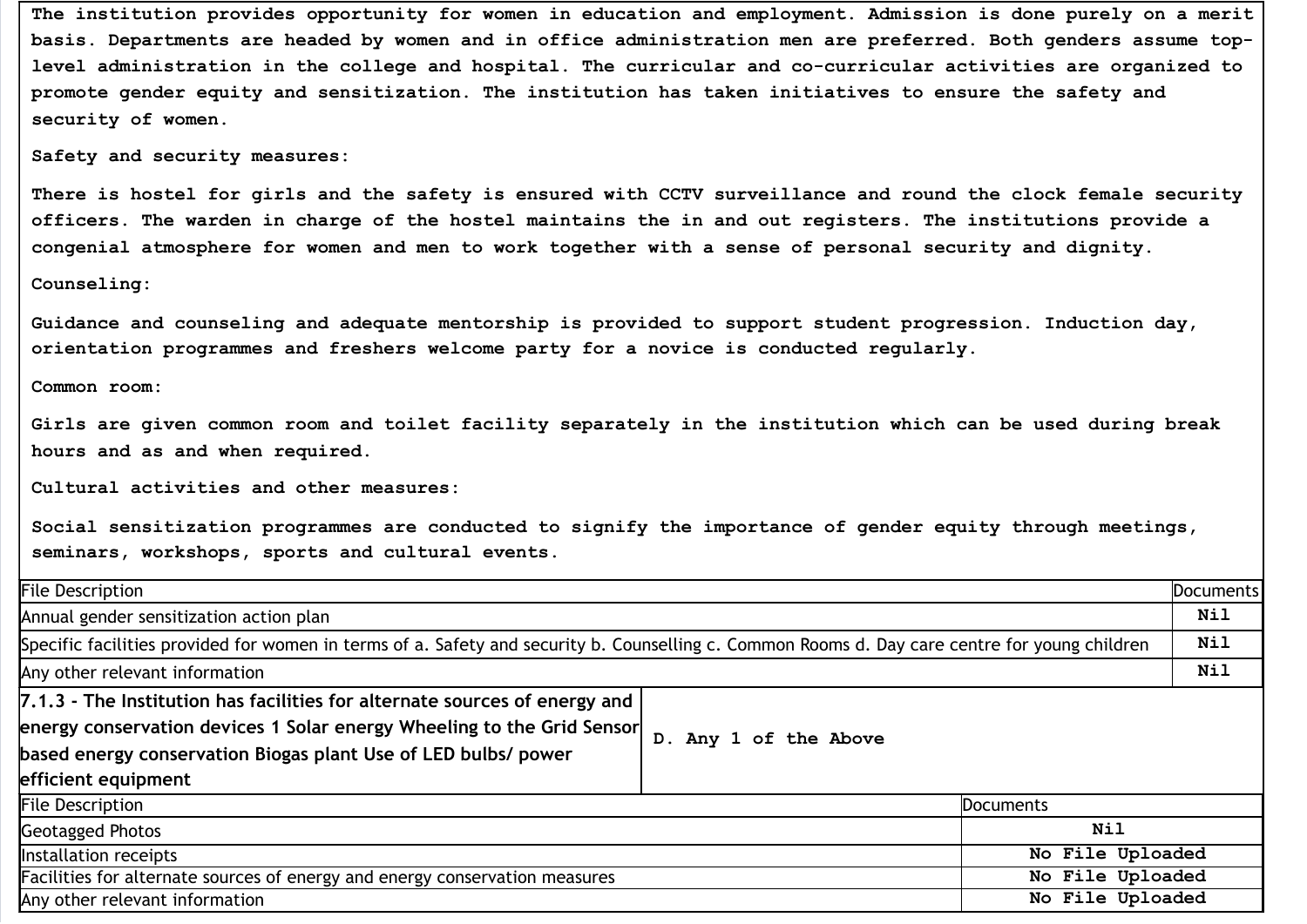7.1.4 - Describe the facilities in the Institution for the management of the following types of degradable and non-degradable waste (within 100 - 200 words) Solid waste management Liquid waste management Biomedical waste management E-waste management Waste recycling system Hazardous chemicals and radioactive waste management

1. The Applicant shall make an application for renewal of autharia=zation under Biomedical waste (M & H) Rules, 1998 and the amendment made there under from time to time.

2. The Bio-Medical waste shall not be mixed with other wastes.

3. Every HCE shall maintain a dailyu record of waste generation quantity either in volume or by weight in Kg/day as follows:

a. Human anatomical waste etc. (Yellow bag)

b. Infections waste etc. (Red bag)

c. Sharps etc. (Punclure proof containers)

Biomedical waste management:

Biomedical waste is disposed to prevent any harmful effects on human beings and the environment. It is segregated into appropriate colour coded, leakproof containers. Awareness programs are conducted periodically to promote awareness regarding the importance of efficient management.

E-waste management:

Electronic waste like motherboards, discs and printers, cartridges of printers, fax and photocopy machines are recycled and used machines are upgraded to avoid buying new ones wherever possible.

Hazardous chemicals management:

The hazardous chemicals are checked for the expiry date and replaced with fresh ones.

| <b>File Description</b>                                                                                                                                                                                                                                  |                       | <b>Documents</b> |
|----------------------------------------------------------------------------------------------------------------------------------------------------------------------------------------------------------------------------------------------------------|-----------------------|------------------|
| Relevant documents like agreements/MoUs with Government and other approved agencies                                                                                                                                                                      |                       | Nil              |
| Geotagged photographs of the facilities                                                                                                                                                                                                                  |                       | Nil              |
| Any other relevant information                                                                                                                                                                                                                           |                       | <b>Nil</b>       |
| 7.1.5 - Water conservation facilities available in the Institution: Rain<br>water harvesting Bore well /Open well recharge Construction of tanks<br>and bunds Waste water recycling Maintenance of water bodies and<br>distribution system in the campus | C. Any 2 of the above |                  |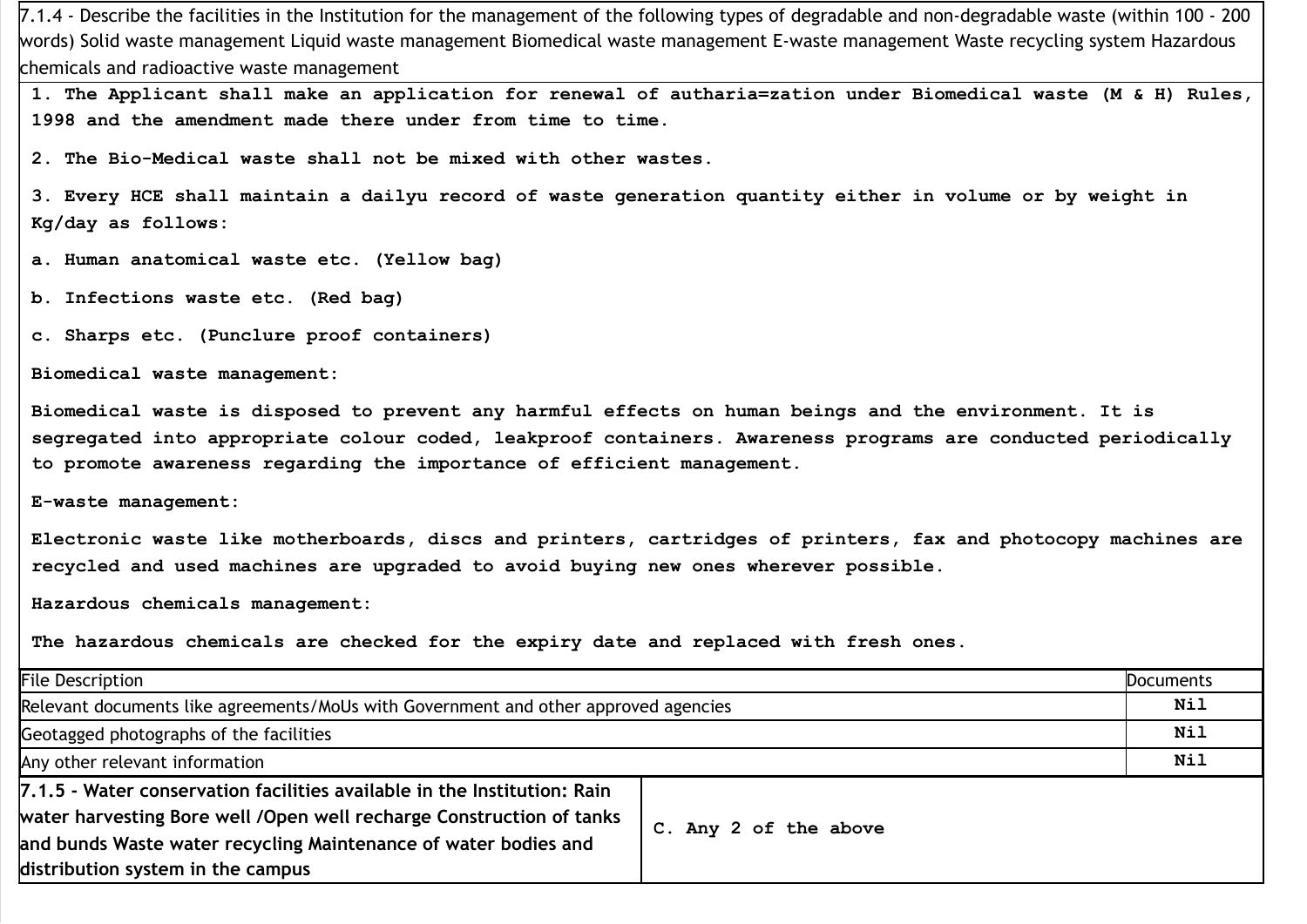| <b>File Description</b>                                                                                                                              |                            | Documents        |
|------------------------------------------------------------------------------------------------------------------------------------------------------|----------------------------|------------------|
| Geotagged photos / videos of the facilities                                                                                                          |                            | <b>Nil</b>       |
| Installation or maintenance reports of Water conservation facilities available in the Institution                                                    |                            | No File Uploaded |
| Any other relevant information                                                                                                                       |                            | No File Uploaded |
| 7.1.6 - Green campus initiatives of the Institution include: Restricted                                                                              |                            |                  |
| entry of automobiles Battery-powered vehicles Pedestrian-friendly                                                                                    | C. Any 2 or 3 of the Above |                  |
| pathways Ban on use of plastics Landscaping with trees and plants                                                                                    |                            |                  |
| <b>File Description</b>                                                                                                                              |                            | Documents        |
| Geotagged photos / videos of the facilities if available                                                                                             |                            | <b>Nil</b>       |
| Geotagged photo Code of conduct or visitor instruction displayed in the institution                                                                  |                            | No File Uploaded |
| Any other relevant information                                                                                                                       |                            | No File Uploaded |
| Reports to be uploaded (Data Template)                                                                                                               |                            | No File Uploaded |
| 7.1.7 - The Institution has Divyangjan friendly, barrier-free                                                                                        |                            |                  |
| environment Built environment with ramps/lifts for easy access to                                                                                    |                            |                  |
| classrooms. Divyangjan friendly washrooms Signage including tactile                                                                                  |                            |                  |
| path, lights, display boards and signposts Assistive technology and                                                                                  |                            |                  |
| facilities for Divyangjan to access NAAC for Quality and Excellence in                                                                               | D. Any 1 of the Above      |                  |
| Higher Education AQAR format for Health Sciences Universities Page 68                                                                                |                            |                  |
| website, screen-reading software, mechanized equipment Provision for                                                                                 |                            |                  |
| enquiry and information: Human assistance, reader, scribe, soft copies                                                                               |                            |                  |
| of reading material, screen reading                                                                                                                  |                            |                  |
| <b>File Description</b>                                                                                                                              | Documents                  |                  |
| Geo tagged photos of the facilities as per the claim of the institution                                                                              |                            | No File Uploaded |
| Any other relevant information                                                                                                                       |                            | No File Uploaded |
| Data template                                                                                                                                        |                            | No File Uploaded |
| Relevant documents                                                                                                                                   |                            | No File Uploaded |
| 7.1.8 - Describe the Institutional efforts/initiatives in providing an inclusive environment i.e., tolerance and harmony towards cultural, regional, |                            |                  |
| linguistic, communal socioeconomic and other diversities (within 200 words).                                                                         |                            |                  |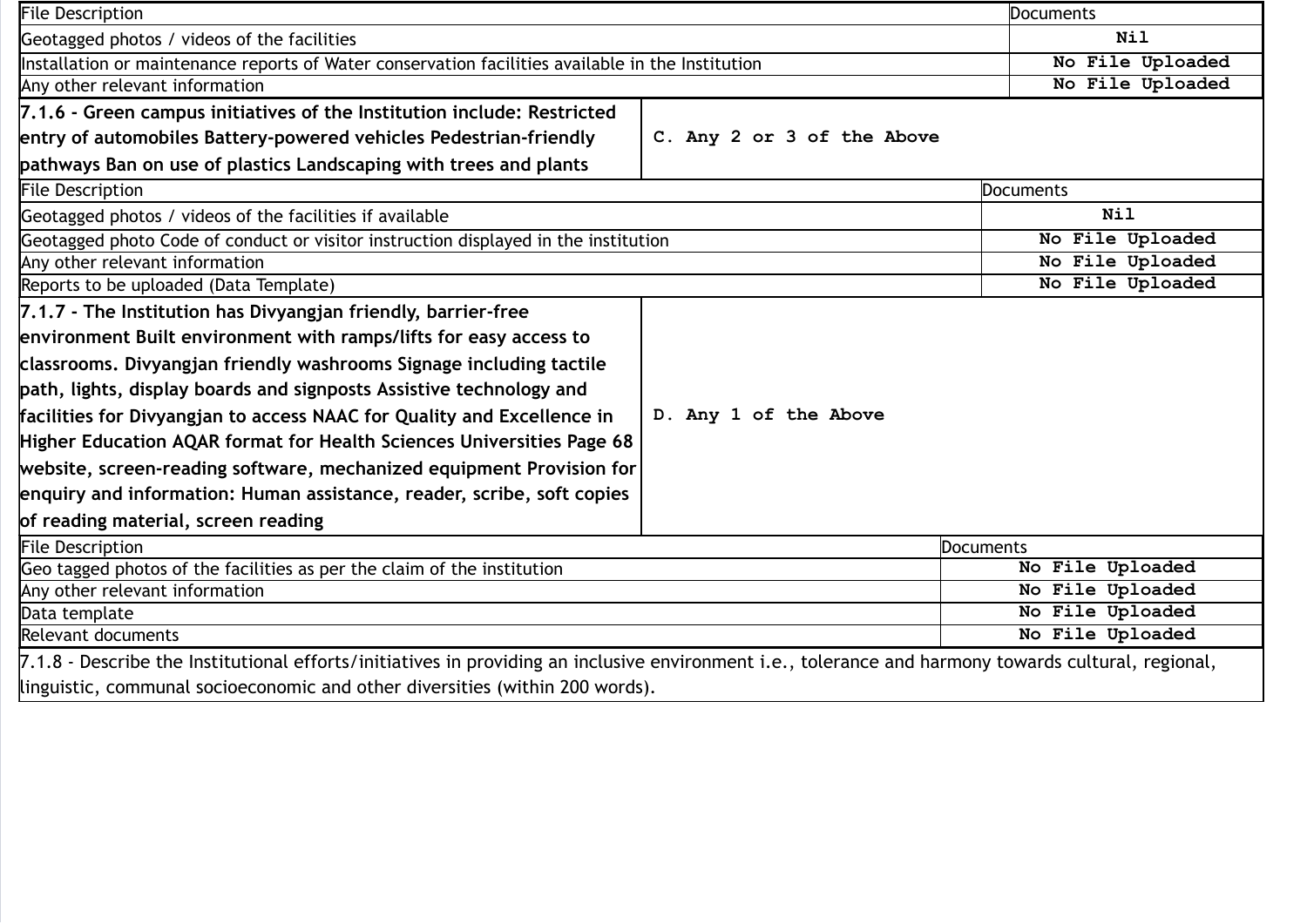The institute seeks to enhance students and faculty integration and appreciation of different socioeconomic groups. The institution gives concession in fees for the deserving students Establishing a strong grounding in human values and ethics , making the students aware of the need to contribute to the local society Visit nearby old age homes to enhance voluntary activities Participation in community-oriented and rural development programs to enhance interaction with and aid to the local population Reaching out to the local population as part of the health awareness /education programmes to build healthy interaction that benefits the local community.

Faculty members enter the classroom 10 minutes before the schedule and greet the students as they enter the classroom. The faculty members to create a bond with the students by forming small groups and can know them by name. Face to face interactions helps them to come out with their queries and problems. This positive climate has helped the institution to bring up an affectionate bonding, irrespective of ethnicities, social-economic background or educational preparedness.

Outside the classroom, the students are taught to respect people of all races and economic backgrounds. Faculty serves as navigators to help them resolve issues related to discrimination and oppression.

| <b>File Description</b>                                                                                                                                                                                                                                                                                                                                                                                                                                                                                          |                       | <b>Documents</b>                                   |     |
|------------------------------------------------------------------------------------------------------------------------------------------------------------------------------------------------------------------------------------------------------------------------------------------------------------------------------------------------------------------------------------------------------------------------------------------------------------------------------------------------------------------|-----------------------|----------------------------------------------------|-----|
| Supporting documents on the information provided (as reflected in the administrative and academic activities of the Institution)                                                                                                                                                                                                                                                                                                                                                                                 |                       | Nil                                                |     |
| Any other relevant information/documents                                                                                                                                                                                                                                                                                                                                                                                                                                                                         |                       |                                                    | Nil |
| 7.1.9 - The Institution has a prescribed code of conduct for students,<br>teachers, administrators and other staff and conducts periodic<br>programmes in this regard. The Code of Conduct is displayed on the<br>website There is a committee to monitor adherence to the Code of<br>Conduct Institution organized professional ethics programmes for<br>students, teachers, administrators and other staff during the year<br>Annual awareness programmes on Code of Conduct were organized<br>during the year | C. Any 2 of the Above |                                                    |     |
| <b>File Description</b>                                                                                                                                                                                                                                                                                                                                                                                                                                                                                          |                       | <b>Documents</b>                                   |     |
| Information about the committee composition, number of programmes organized etc., in<br>support of the claims                                                                                                                                                                                                                                                                                                                                                                                                    |                       | No File Uploaded                                   |     |
| Web link of the code of conduct                                                                                                                                                                                                                                                                                                                                                                                                                                                                                  |                       | https://www.svcon.org/<br>(https://www.svcon.org/) |     |
| Details of the monitoring committee of the code of conduct                                                                                                                                                                                                                                                                                                                                                                                                                                                       |                       | No File Uploaded                                   |     |
| Details of Programs on professional ethics and awareness programs                                                                                                                                                                                                                                                                                                                                                                                                                                                |                       | No File Uploaded                                   |     |
| Any other relevant information                                                                                                                                                                                                                                                                                                                                                                                                                                                                                   |                       | No File Uploaded                                   |     |
| Institutional data in Prescribed format (Data Template)                                                                                                                                                                                                                                                                                                                                                                                                                                                          |                       | No File Uploaded                                   |     |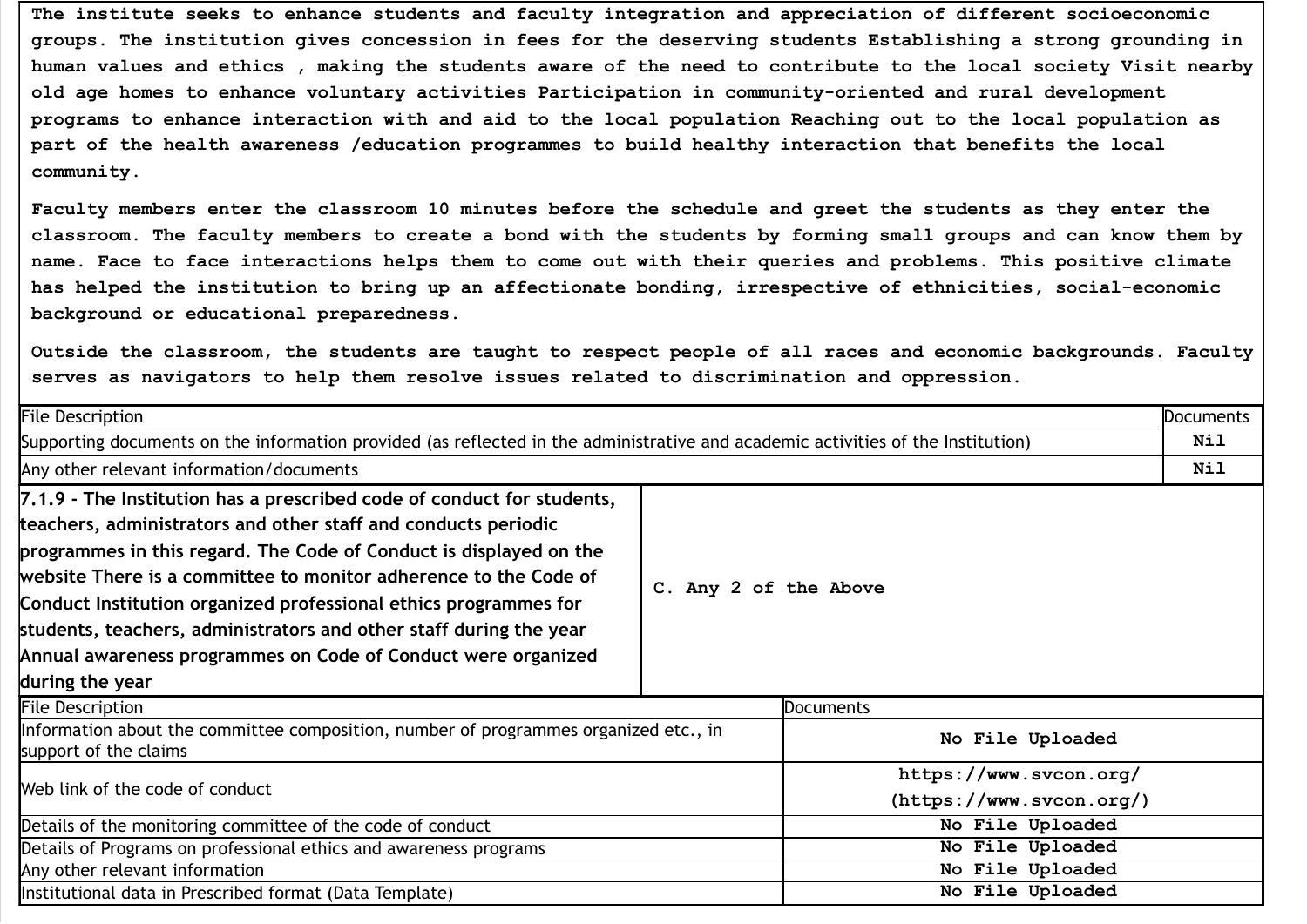7.1.10 - The Institution celebrates/ organizes national and international commemorative days, events and festivals. Describe the efforts of the Institution in celebrating /organizing National and International commemorative days and events and festivals within 100 - 200 words

The institution celebrates important international and national commemorative days to sensitize the youth about the specific events that contribute to the development of the nation. It is organized to build good morality and attitude among youth to develop themselves as responsible citizens. In this regard, the Department of Community health nursing, observes World Health Day in April, the Department of medical surgical nursing ensures the observation of the World Diabetes Day in November.

International yoga day, World Breast Feeding Week, World Mental Health Day, International women's day and World Environmental Day are celebrated. All the programs are observed with great enthusiasm through activities like guest lectures, camps, role plays, rallies, outreach programs, drama, rangoli etc. We celebrate Independence Day, Republic Day, Constitution Day and Gandhi Jayanthi with much fervor of national integration.

Special day events

Sl.No

Name of the event

Date

Activities

No.of.volunteers Participated

event Co-ordinater

1

Vinayaka Chavati

9/9/2021

2

Onam

21/8/2021

3

christmas

24/12/21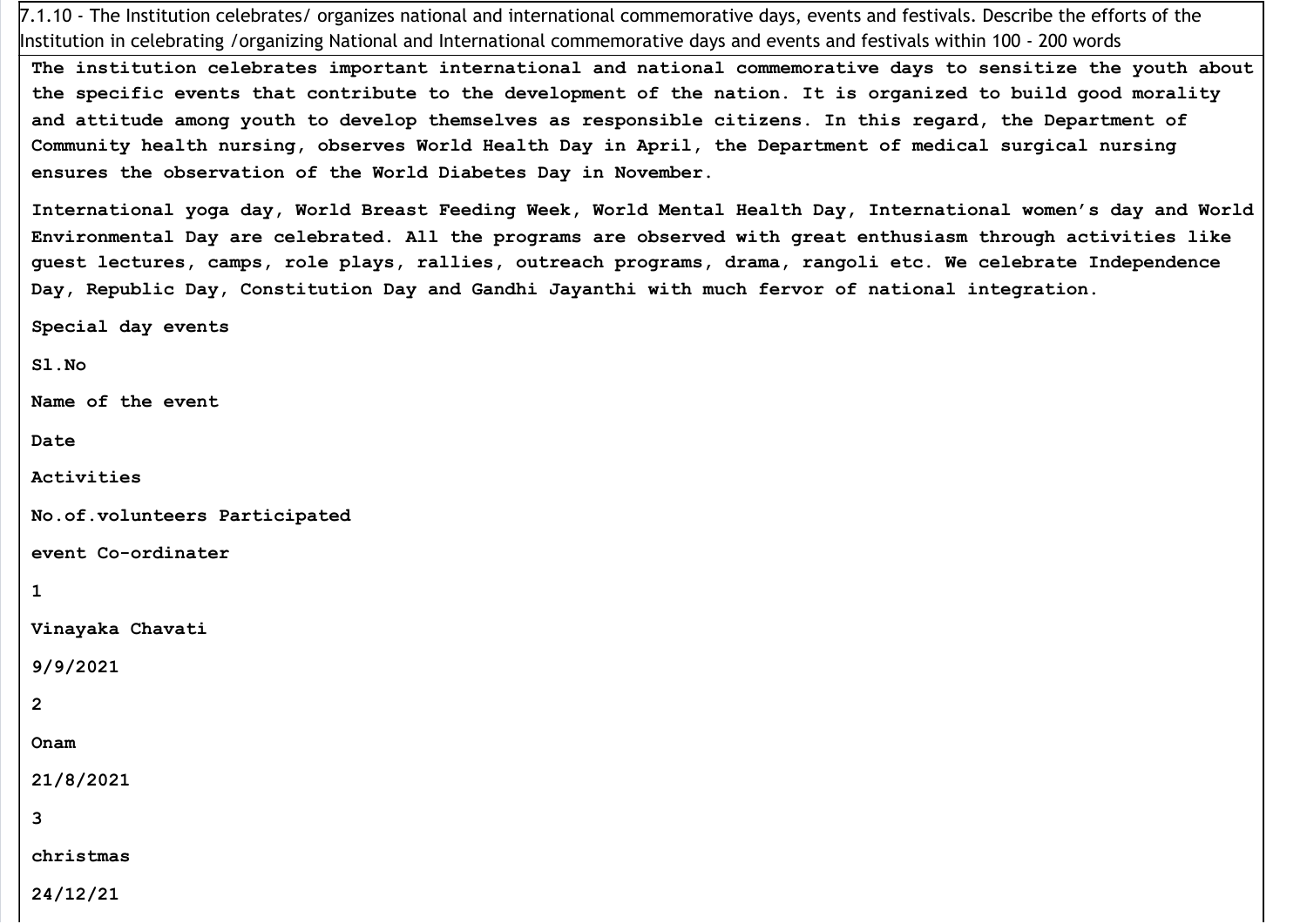| 4                                                                                                                                |                  |
|----------------------------------------------------------------------------------------------------------------------------------|------------------|
| <b>Teachers Day</b>                                                                                                              |                  |
| 5/9/2021                                                                                                                         |                  |
| 5                                                                                                                                |                  |
| Republic Day                                                                                                                     |                  |
| 26/01/21                                                                                                                         |                  |
| 6                                                                                                                                |                  |
| Independence day                                                                                                                 |                  |
| 15/8/2021                                                                                                                        |                  |
| 7.2 - Best Practices                                                                                                             |                  |
| 7.2.1 - Describe two Institutional Best Practices as per the NAAC format provided in the Manual (Respond within 100 - 200 words) |                  |
| 1. Teaching-learning activities in best simulated labs                                                                           |                  |
| To inculcate good skills among students in up to date labs with latest models / manikins.                                        |                  |
| To provide firsthand experience to the students before going to hospital.                                                        |                  |
| To consolidate and further validate the knowledge gained in classroom.                                                           |                  |
| To instill the sense of confidence among pupils before they proceed for clinical training in the affiliated                      |                  |
| hospital.                                                                                                                        |                  |
| To learn outcome of procedures done on patients, draw relevant lessons and further improve standards.                            |                  |
| 2. Focus on Holistic development of students                                                                                     |                  |
| The objectives are                                                                                                               |                  |
| To motivate students to participate in co-curricular activities                                                                  |                  |
| To inculcate skills like leadership, decision making, team spirit, confidence and communication among students.                  |                  |
| To enrich morale and encourage all students to participate in cultural and sports activities.                                    |                  |
| <b>File Description</b>                                                                                                          | <b>Documents</b> |
| Best practices page in the Institutional website                                                                                 | Nil              |

Any other relevant information

Nil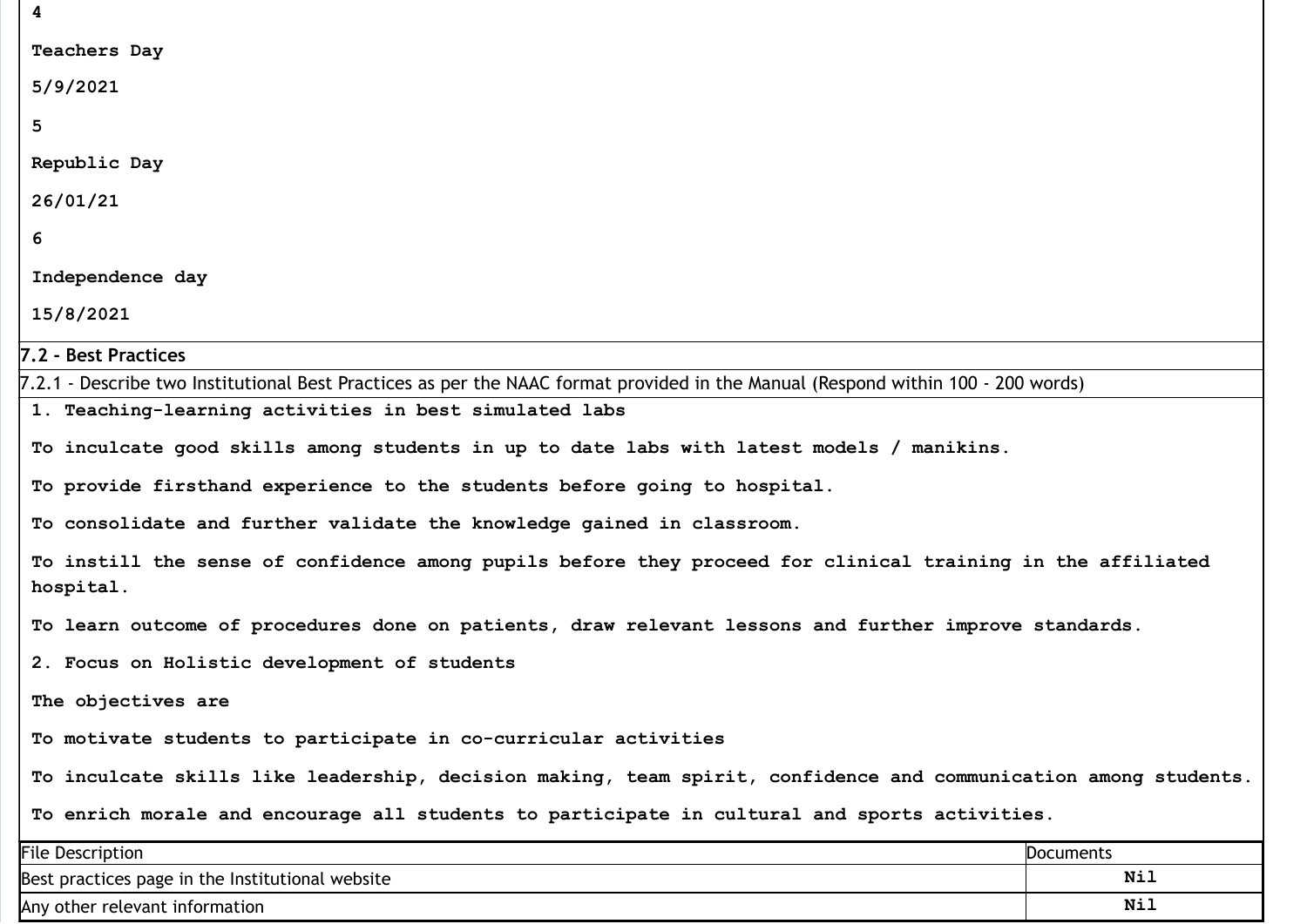# 7.3 - Institutional Distinctiveness

7.3.1 - Portray the performance of the Institution during the year in one area distinctive to its priority and thrust within 100 - 200 words

Holistic Nursing practice towards the wellness of society

Holistic nursing practice is a comprehensive approach that emphasizes "healing the whole person". The holistic nursing practice encompasses the patient's biological, social, psychological and spiritual aspects of care. Sri Venkateswara College of Nursing distinctively practices Holistic nursing which includes health education as primordial prevention to promote health and wellness. Nutrition classes are being conducted to emphasize on diet like Lemon juice, Citric juices, Tender coconut, vegetable soup, Butter Milk, Salads, Boiled steamed vegetables, sprouts, vegetable chutney etc., Patient's are given the education to include these types of diets in their menu to promote wellness and immunity. Yoga is our traditional practice which is rejuvenated and practised by the students regularly to promote wellbeing. They educate the public during Community Health Nursing practice in villages and schools around the institution to promote health and wellbeing. Well baby clinic for the total wellbeing of every child is conducted regularly, to promote the wellness of the baby. Thus holistic nursing practice caters to the felt needs of society and helps them to achieve wellness. Students of our college are encouraged to work as frontline warriors during the COVID-19 pandemic, to take care of asymptomatic and symptomatic patients and to reach the unreached people in the community.

| <b>File Description</b>                                                                                                                                                                                                                                                                            | <b>Documents</b> |
|----------------------------------------------------------------------------------------------------------------------------------------------------------------------------------------------------------------------------------------------------------------------------------------------------|------------------|
| Appropriate web page in the institutional website                                                                                                                                                                                                                                                  | <b>Nil</b>       |
| Any other relevant information                                                                                                                                                                                                                                                                     | Nil              |
| <b>NURSING PART</b>                                                                                                                                                                                                                                                                                |                  |
| 8.1 - Nursing Indicator                                                                                                                                                                                                                                                                            |                  |
| 8.1.1 - Training in the clinical skills and simulation labs are organized with reference to acquisition and enhancement of skills in basic and advance<br>procedures such as DLC/ALC. Variations of the patter fourth-of and a control line incontinuous area dures (DC, as non-distral specialty) |                  |

procedures such as BLS/ALS, Venepuncture, ET intubation/suctioning, central line insertion procedures (PG- as per clinical specialty).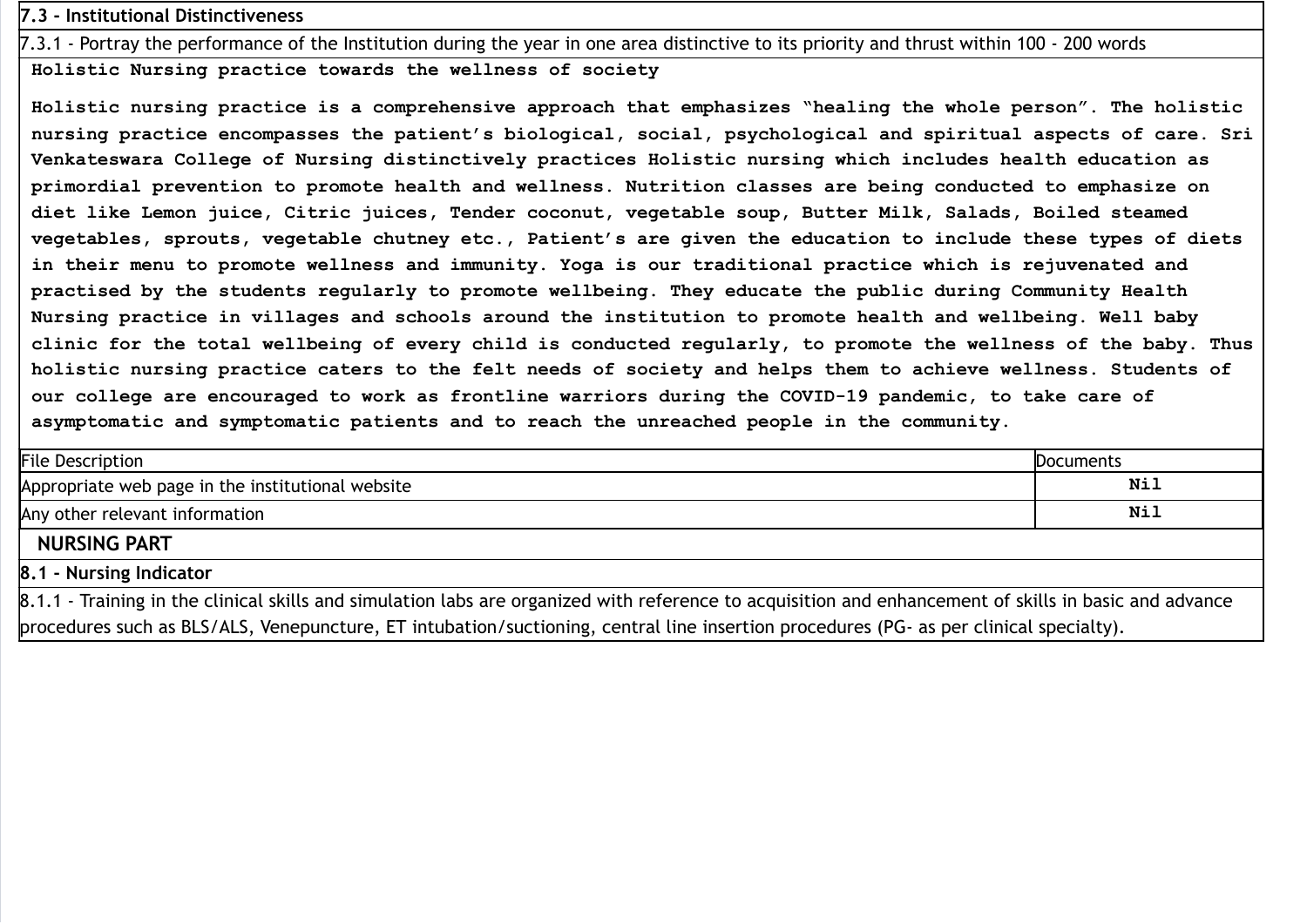8.1.1 – Training in the clinical skills and simulation labs are organized with reference to acquisition and enhancement of skills in basic and advance procedures such as BLS/ALS, Venepuncture, ET, intubation/ suctioning, central line insertion procedures(PG,- as per clinical speciality).

Assessment done through formative and summative evaluation , used check list, evaluation criteria format , example: five point scale.( made with criteria how to do the procedure, steps, pre -cautions or principles).

Feedback : Collected from the students and categorized, if the assessment showed performance good try for distinction. If it showed poor again provide the opportunities to the particular students.

ATTACH PHOTO WITH PROCEDURE BY MSN FACULTY; IV INSRTION

Challenges.

Merits of this simulated lab: In the lab itself the students learned effectively before provide care to the patient.

MSN Efficient faculty available.

Demerits Need manikin for BLS/ALS

| <b>File Description</b>                                                                                                                        | <b>Documents</b> |
|------------------------------------------------------------------------------------------------------------------------------------------------|------------------|
| Policy on the use of clinical skills and simulation labs inthe acquisition and enhancement of skills in basic and complex procedures such as   | Nil              |
| endoscopic surgery and interventional procedures                                                                                               |                  |
| Geotagged photographs/videos of the facilities                                                                                                 | Nil              |
| Student feedback on the effectiveness of the facilities                                                                                        | Nil              |
| Any other relevant information                                                                                                                 | <b>Nil</b>       |
| 8.1.2 - Number of fulltime teachers who have acquired additional postgraduate Degrees/Diplomas/Fellowships/ Master trainer certifications      |                  |
| beyond the eligibility requirements from Universities/ Recognized Centers/ /Professional bodies in India or abroad. (Eg: additional PG degree, |                  |
| Ph D, Fellowships, Master trainer certifications etc.)                                                                                         |                  |
| 14                                                                                                                                             |                  |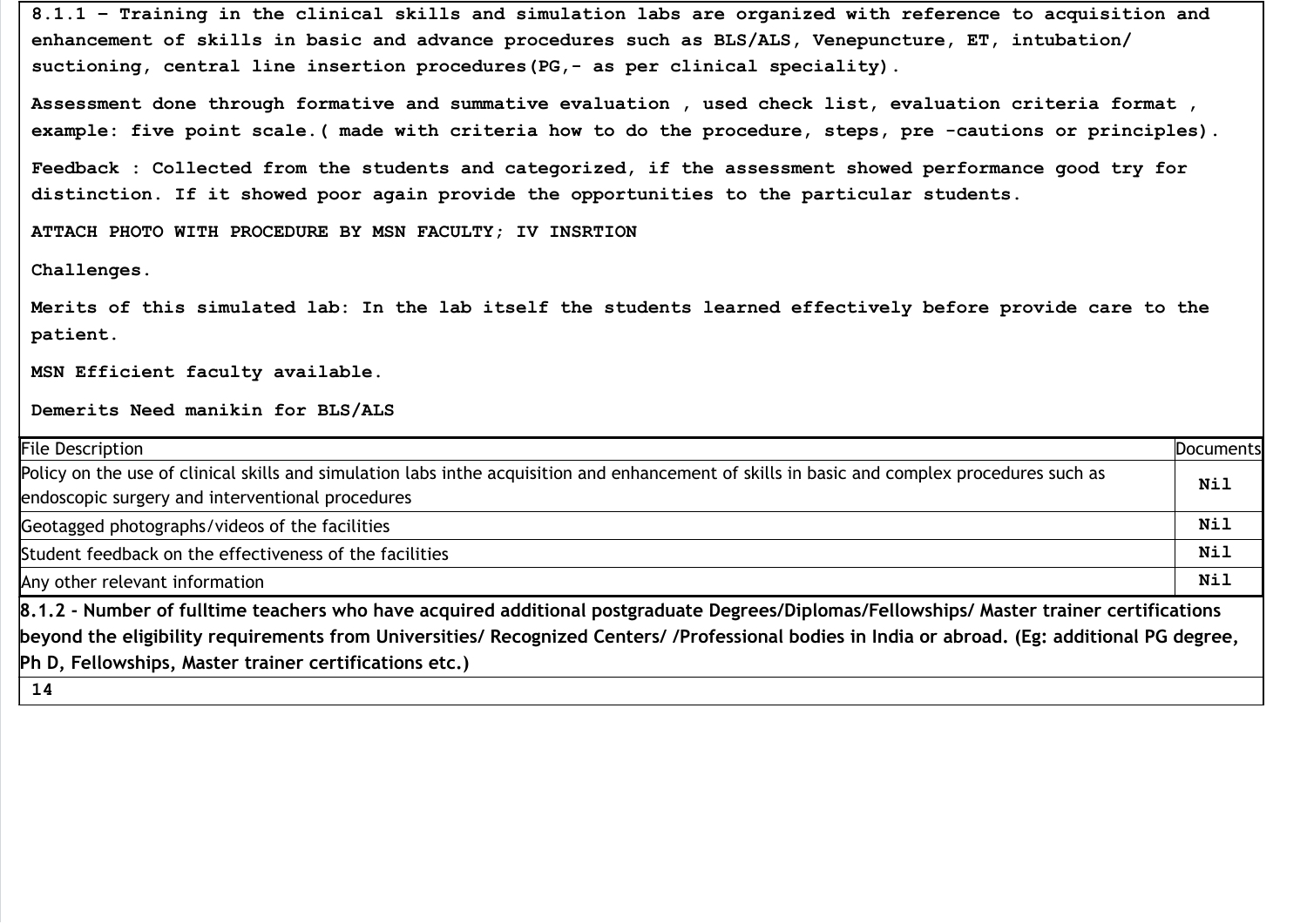| <b>File Description</b>                                                                                                                                | <b>Documents</b>                                                                                                                           |                  |           |  |  |  |
|--------------------------------------------------------------------------------------------------------------------------------------------------------|--------------------------------------------------------------------------------------------------------------------------------------------|------------------|-----------|--|--|--|
| List of fulltime teachers with                                                                                                                         |                                                                                                                                            |                  |           |  |  |  |
| additional Degrees, Diplomas                                                                                                                           |                                                                                                                                            |                  |           |  |  |  |
| suchas PG degree, Fellowships,                                                                                                                         | No File Uploaded                                                                                                                           |                  |           |  |  |  |
| Ph D, Master trainer etc.                                                                                                                              |                                                                                                                                            |                  |           |  |  |  |
| during the year                                                                                                                                        |                                                                                                                                            |                  |           |  |  |  |
| Attested e-copies of                                                                                                                                   |                                                                                                                                            |                  |           |  |  |  |
| certificates of postgraduate                                                                                                                           |                                                                                                                                            | No File Uploaded |           |  |  |  |
| Degrees, Diplomas or                                                                                                                                   |                                                                                                                                            |                  |           |  |  |  |
| Fellowships certificates.                                                                                                                              |                                                                                                                                            |                  |           |  |  |  |
| Any other relevant                                                                                                                                     | View File<br>(https://assessmentonline.naac.gov.in/storage/app/public/aqar/19281/19281 1683 5137.xlsx?                                     |                  |           |  |  |  |
| information.                                                                                                                                           |                                                                                                                                            |                  |           |  |  |  |
|                                                                                                                                                        | 1652426668)                                                                                                                                |                  |           |  |  |  |
| Institutional Data in Prescribed                                                                                                                       | No File Uploaded                                                                                                                           |                  |           |  |  |  |
| Format (Data Template)                                                                                                                                 |                                                                                                                                            |                  |           |  |  |  |
| 8.1.3 - Students are exposed to quality of care and patient safety procedures including infection prevention and control practices as practiced by the |                                                                                                                                            |                  |           |  |  |  |
|                                                                                                                                                        | teaching hospital in didactic and practical sessions during their clinical postings.                                                       |                  |           |  |  |  |
|                                                                                                                                                        | 8.1.4:: Number of students received prophylactic immunization against for Communicable disease : Hepatitis- B,                             |                  |           |  |  |  |
|                                                                                                                                                        | at 2020-2021 Batch students from BSc-I Year (83) & GNM $-I(60)$ Year.                                                                      |                  |           |  |  |  |
|                                                                                                                                                        |                                                                                                                                            |                  |           |  |  |  |
| . ATTACH- NAME LIST FOR STUDENTS                                                                                                                       |                                                                                                                                            |                  |           |  |  |  |
|                                                                                                                                                        |                                                                                                                                            |                  |           |  |  |  |
| ATTACH NAME OF THE FACULTY                                                                                                                             |                                                                                                                                            |                  |           |  |  |  |
|                                                                                                                                                        |                                                                                                                                            |                  |           |  |  |  |
|                                                                                                                                                        | Students selected from BSN III & IV YEAR , GNM-III year Sent to the COVID- 19 Pandemic duty in Government                                  |                  |           |  |  |  |
|                                                                                                                                                        | hospitals after the training of hand washing technique, doffing , donning, Infection control measures (example                             |                  |           |  |  |  |
| - a septic technique).                                                                                                                                 |                                                                                                                                            |                  |           |  |  |  |
|                                                                                                                                                        |                                                                                                                                            |                  |           |  |  |  |
| ATTACH STUDENTS NAME LIST.                                                                                                                             |                                                                                                                                            |                  |           |  |  |  |
|                                                                                                                                                        |                                                                                                                                            |                  |           |  |  |  |
| <b>File Description</b>                                                                                                                                |                                                                                                                                            |                  | Documents |  |  |  |
| Documents pertaining to quality of care and patient safetypractices followed by the teaching hospital                                                  |                                                                                                                                            |                  | Nil       |  |  |  |
| Any other relevant information                                                                                                                         |                                                                                                                                            |                  | Nil       |  |  |  |
|                                                                                                                                                        | 8.1.4 - Number of first year students, provided with prophylactic immunization against communicable diseases like Hepatitis-B during their |                  |           |  |  |  |
| clinical work during the year.                                                                                                                         |                                                                                                                                            |                  |           |  |  |  |
| Number of students admitted in the first year of the teaching programmes during<br>Number of First year students administered immunization             |                                                                                                                                            |                  |           |  |  |  |
| 'prophylaxis<br>the year                                                                                                                               |                                                                                                                                            |                  |           |  |  |  |
| 04                                                                                                                                                     |                                                                                                                                            | 0                |           |  |  |  |
|                                                                                                                                                        |                                                                                                                                            |                  |           |  |  |  |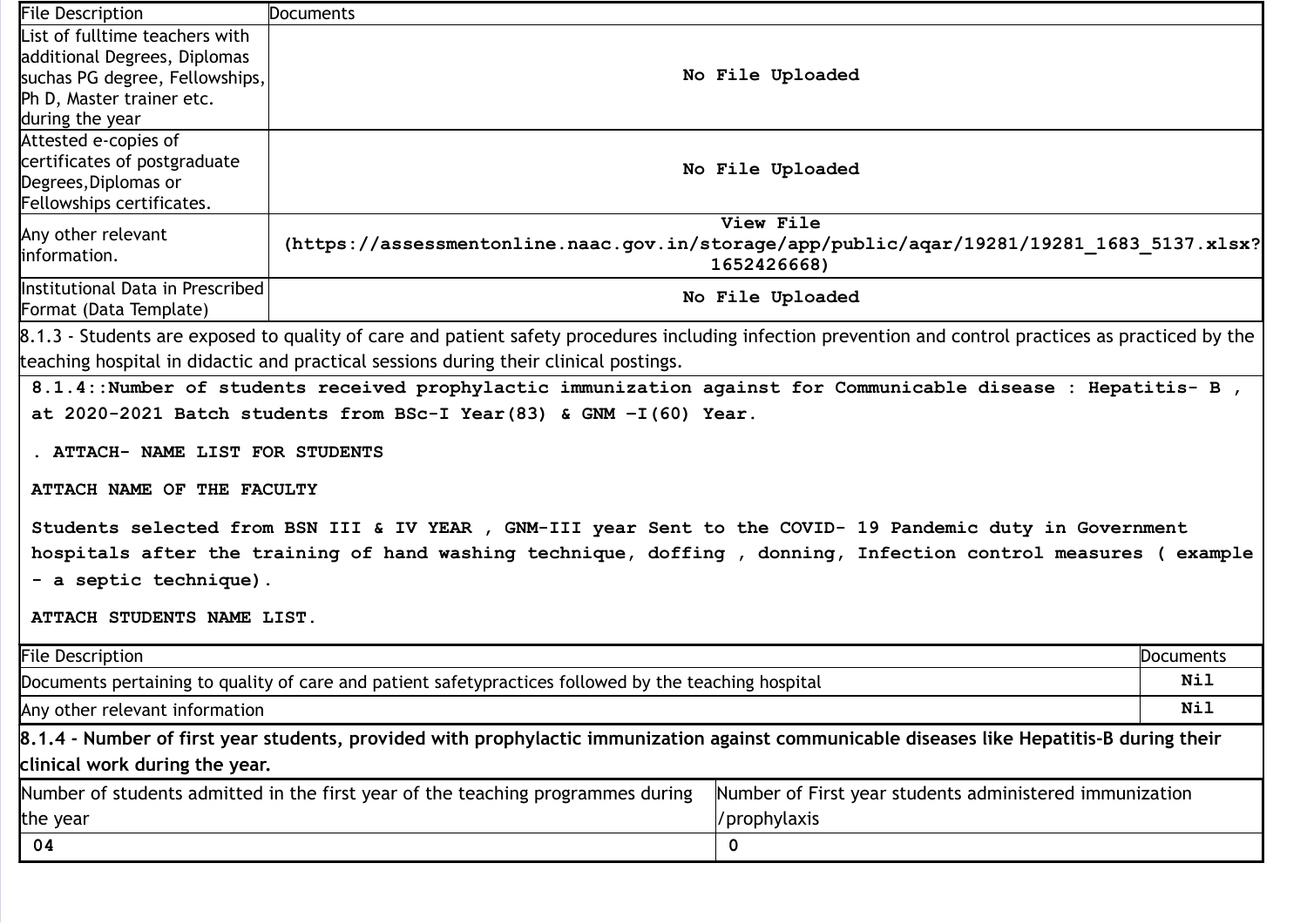| <b>File Description</b>                                                                                   | <b>Documents</b>                                                                                                                                    |                     |           |                  |  |
|-----------------------------------------------------------------------------------------------------------|-----------------------------------------------------------------------------------------------------------------------------------------------------|---------------------|-----------|------------------|--|
| Policies documents regarding                                                                              |                                                                                                                                                     |                     |           |                  |  |
| preventive immunization                                                                                   |                                                                                                                                                     |                     |           |                  |  |
| ofstudents, teachers and                                                                                  | View File                                                                                                                                           |                     |           |                  |  |
| hospital staff likely to be                                                                               | (https://assessmentonline.naac.gov.in/storage/app/public/aqar/19281/19281 1685 5141.xlsx?                                                           |                     |           |                  |  |
| exposed to communicable                                                                                   |                                                                                                                                                     | 1652426668)         |           |                  |  |
| diseases during their clinical                                                                            |                                                                                                                                                     |                     |           |                  |  |
| work.                                                                                                     |                                                                                                                                                     |                     |           |                  |  |
| List of students, teachers and                                                                            |                                                                                                                                                     | View File           |           |                  |  |
| hospital staff, who received                                                                              | (https://assessmentonline.naac.gov.in/storage/app/public/aqar/19281/19281 1685 5142.xlsx?                                                           |                     |           |                  |  |
| such immunization during the                                                                              | 1652426668)                                                                                                                                         |                     |           |                  |  |
| preceding academic year                                                                                   |                                                                                                                                                     |                     |           |                  |  |
| Any other relevant information                                                                            | No File Uploaded                                                                                                                                    |                     |           |                  |  |
| <b>Institutional Data in Prescribed</b>                                                                   | No File Uploaded                                                                                                                                    |                     |           |                  |  |
| Format (Data Template)                                                                                    |                                                                                                                                                     |                     |           |                  |  |
|                                                                                                           | $\beta$ .1.5 - Is the teaching hospital / clinical laboratory accredited by any                                                                     |                     |           |                  |  |
|                                                                                                           | National Accrediting Agency? NABH Accreditation of the teaching                                                                                     | A. All of the above |           |                  |  |
|                                                                                                           | hospital NABL Accreditation of the laboratories ISO Certification of the                                                                            |                     |           |                  |  |
|                                                                                                           | departments / divisions Other Recognized Accreditation / Certifications                                                                             |                     |           |                  |  |
| <b>File Description</b>                                                                                   |                                                                                                                                                     |                     | Documents |                  |  |
| e-copies of Certificate/s of Accreditations                                                               |                                                                                                                                                     | No File Uploaded    |           |                  |  |
| Any other relevant documents                                                                              |                                                                                                                                                     | No File Uploaded    |           |                  |  |
| Institutional Data in Prescribed Format (Data Template)                                                   |                                                                                                                                                     |                     |           | No File Uploaded |  |
|                                                                                                           | 8.1.6 - Describe how the College facilities were utilized by students from other institutions (PG/UG/GNM) for administrative/educational visits and |                     |           |                  |  |
| critical evaluation during the year.                                                                      |                                                                                                                                                     |                     |           |                  |  |
| <b>NIL</b>                                                                                                |                                                                                                                                                     |                     |           |                  |  |
| <b>File Description</b>                                                                                   |                                                                                                                                                     |                     |           | Documents        |  |
| List of facilities used by other Institutions                                                             |                                                                                                                                                     |                     |           | Nil              |  |
| List of Institutions utilizing facilities in the College                                                  |                                                                                                                                                     |                     |           | Nil              |  |
| Any other relevant information                                                                            |                                                                                                                                                     |                     |           | Nil              |  |
| 8.1.7 - College undertakes community oriented activities.                                                 |                                                                                                                                                     |                     |           |                  |  |
| 8.1.7: Community Oriented Activities:                                                                     |                                                                                                                                                     |                     |           |                  |  |
|                                                                                                           | In this college affiliated(tieups) with AP State government urban and rural health centers in the following                                         |                     |           |                  |  |
| places from Chittoor, pennamoor, Kazoor, Chavadapalli, Sathyanaranapuram.                                 |                                                                                                                                                     |                     |           |                  |  |
| Clinical field training, home care and conducted various awareness programs, research activity & referral |                                                                                                                                                     |                     |           |                  |  |
|                                                                                                           |                                                                                                                                                     |                     |           |                  |  |
| services done every year.v                                                                                |                                                                                                                                                     |                     |           |                  |  |